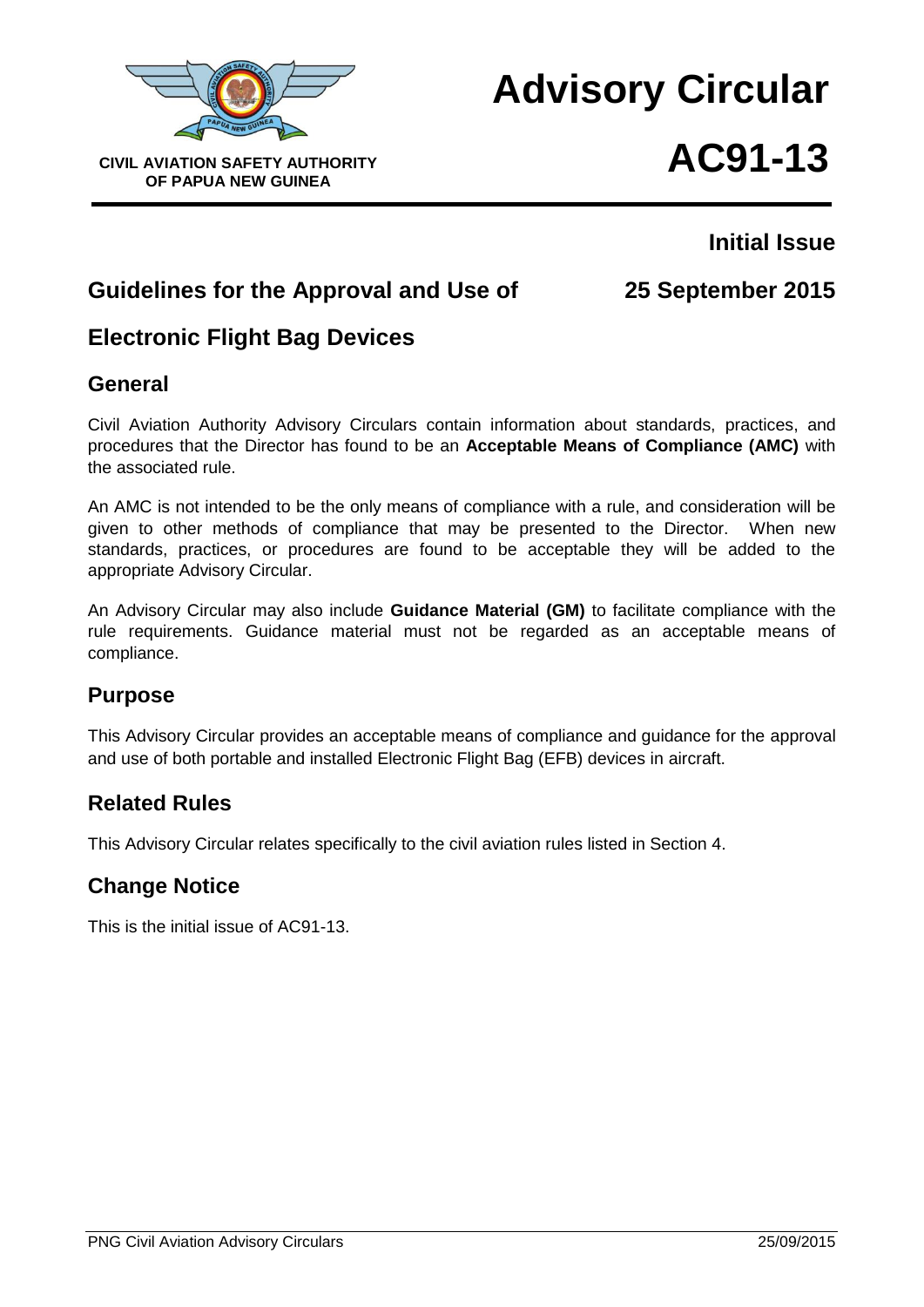# **Table of Contents**

| 1              |      |       |                                                             |  |
|----------------|------|-------|-------------------------------------------------------------|--|
| $\overline{2}$ |      |       |                                                             |  |
| 3              |      |       |                                                             |  |
| 4              |      |       |                                                             |  |
| 5              |      |       |                                                             |  |
| 6              |      |       |                                                             |  |
|                | 6.1  |       |                                                             |  |
|                | 6.2  |       |                                                             |  |
|                | 6.3  |       |                                                             |  |
| $\overline{7}$ |      |       |                                                             |  |
|                | 7.1  |       |                                                             |  |
|                | 7.2  |       |                                                             |  |
| 8              |      |       |                                                             |  |
| 9              |      |       |                                                             |  |
|                | 9.1  |       |                                                             |  |
|                |      | 9.1.1 |                                                             |  |
|                |      | 9.1.2 |                                                             |  |
|                |      | 9.1.3 |                                                             |  |
|                | 9.2  |       |                                                             |  |
|                |      | 9.2.1 |                                                             |  |
|                |      | 9.2.2 |                                                             |  |
|                |      | 9.2.3 |                                                             |  |
| 10             |      |       |                                                             |  |
|                | 10.1 |       |                                                             |  |
|                | 10.2 |       |                                                             |  |
|                | 10.3 |       |                                                             |  |
|                | 10.4 |       |                                                             |  |
|                | 10.5 |       |                                                             |  |
|                | 10.6 |       |                                                             |  |
|                | 10.7 |       | Rechargeable Lithium-Type Battery Maintenance, Storage, and |  |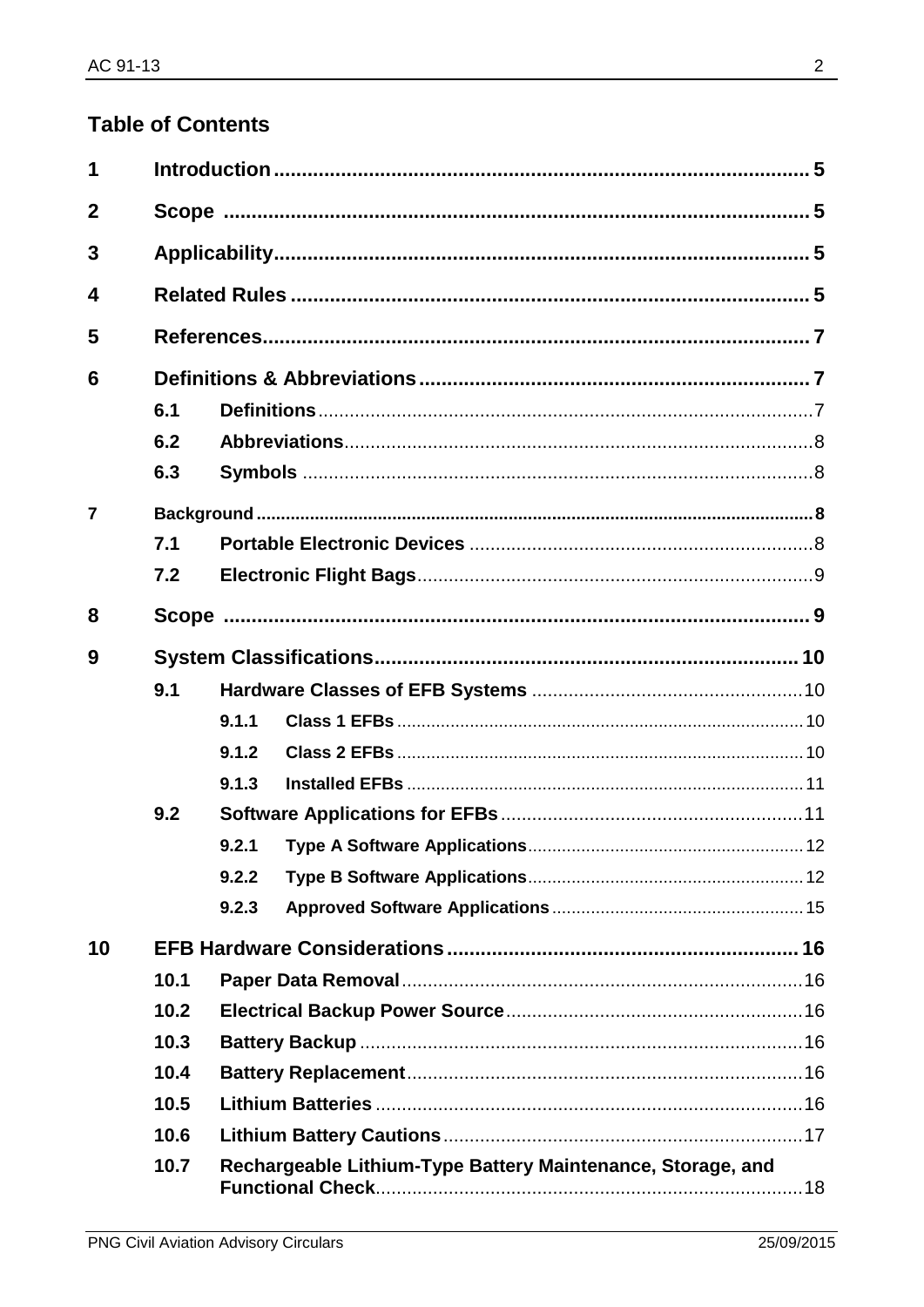|    | 10.8  |                                                                   |  |
|----|-------|-------------------------------------------------------------------|--|
|    | 10.9  | Environmental Hazards Identification and Qualification Testing 18 |  |
|    | 10.10 |                                                                   |  |
| 11 |       |                                                                   |  |
|    | 11.1  |                                                                   |  |
|    | 11.2  |                                                                   |  |
|    | 11.3  |                                                                   |  |
|    | 11.4  |                                                                   |  |
|    | 11.5  |                                                                   |  |
|    | 11.6  |                                                                   |  |
|    | 11.7  |                                                                   |  |
|    | 11.8  | Managing Multiple Open Applications and Documents25               |  |
|    | 11.9  |                                                                   |  |
|    | 11.10 |                                                                   |  |
|    | 11.11 |                                                                   |  |
|    | 11.12 |                                                                   |  |
|    | 11.13 |                                                                   |  |
|    | 11.14 |                                                                   |  |
|    | 11.15 |                                                                   |  |
| 12 |       |                                                                   |  |
|    | 12.1  |                                                                   |  |
|    | 12.2  |                                                                   |  |
| 13 |       |                                                                   |  |
|    | 13.1  |                                                                   |  |
|    | 13.2  |                                                                   |  |
|    | 13.3  |                                                                   |  |
|    | 13.4  |                                                                   |  |
|    | 13.5  |                                                                   |  |
|    | 13.6  |                                                                   |  |
|    | 13.7  |                                                                   |  |
|    | 13.8  |                                                                   |  |
|    | 13.9  | Special Data Storage and Retrieval Considerations. 32             |  |
|    | 13.10 |                                                                   |  |
|    | 13.11 |                                                                   |  |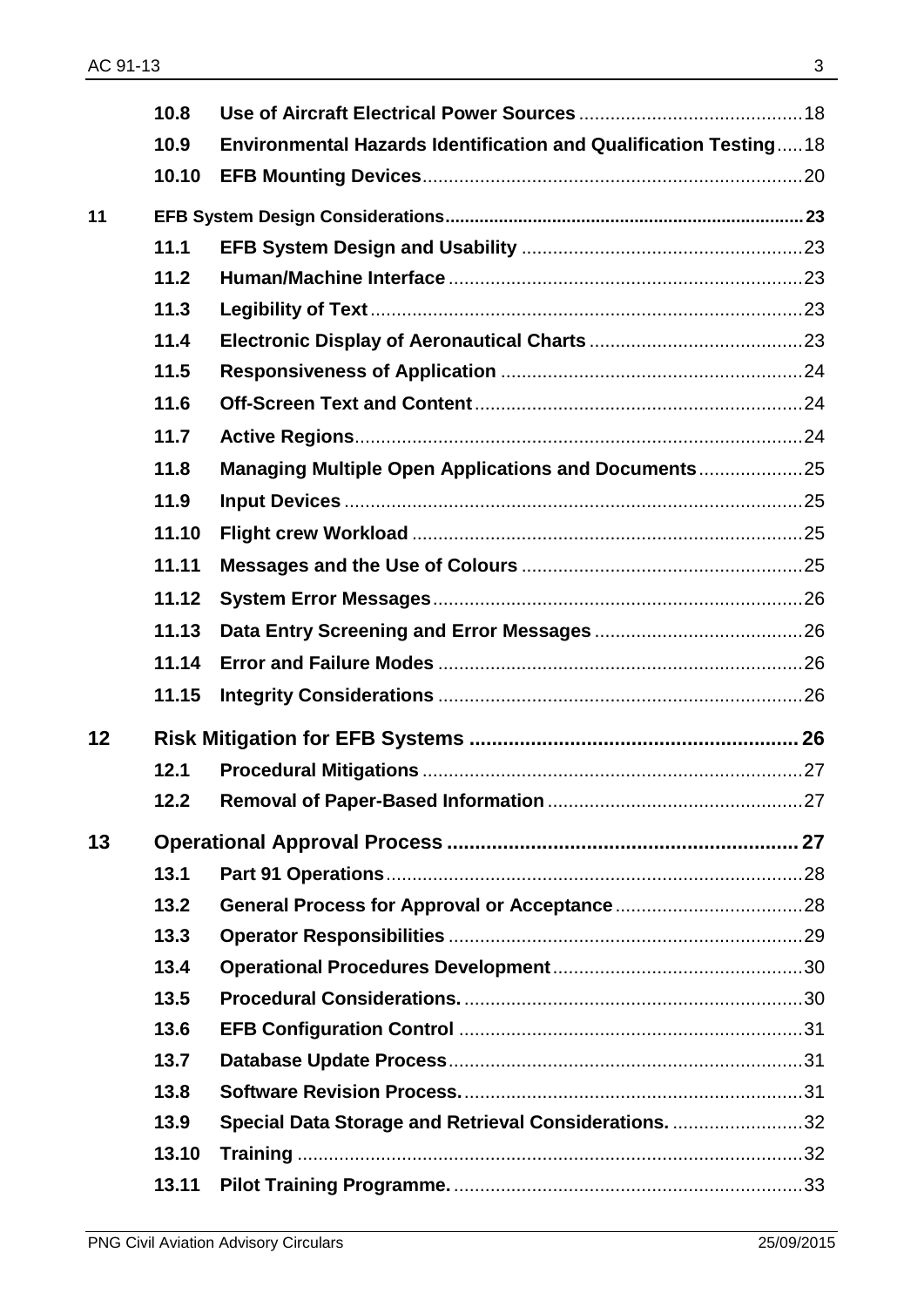| 13.12 |                                                                                                                 |  |
|-------|-----------------------------------------------------------------------------------------------------------------|--|
| 13.13 |                                                                                                                 |  |
| 13.14 |                                                                                                                 |  |
| 13.15 |                                                                                                                 |  |
| 13.16 | EFB Substitution/Use in More Than One Aircraft35                                                                |  |
| 13.17 |                                                                                                                 |  |
| 13.18 |                                                                                                                 |  |
| 13.19 |                                                                                                                 |  |
|       | APPENDIX 1: EXAMPLES OF TYPE A EFB APPLICATIONS REQUIRING CASA<br>38                                            |  |
|       | APPENDIX 2: EXAMPLES OF TYPE B EFB APPLICATIONS REQUIRING CASA                                                  |  |
|       | <b>APPENDIX 3: APPLE IPAD AND OTHER SUITABLE TABLET COMPUTING</b><br>DEVICES AS ELECTRONIC FLIGHT BAGS (EFB) 42 |  |
|       | APPENDIX 4: AOC Holder's Self Evaluation Checklist for the Introduction of                                      |  |
|       |                                                                                                                 |  |
|       |                                                                                                                 |  |
|       |                                                                                                                 |  |
|       |                                                                                                                 |  |
|       |                                                                                                                 |  |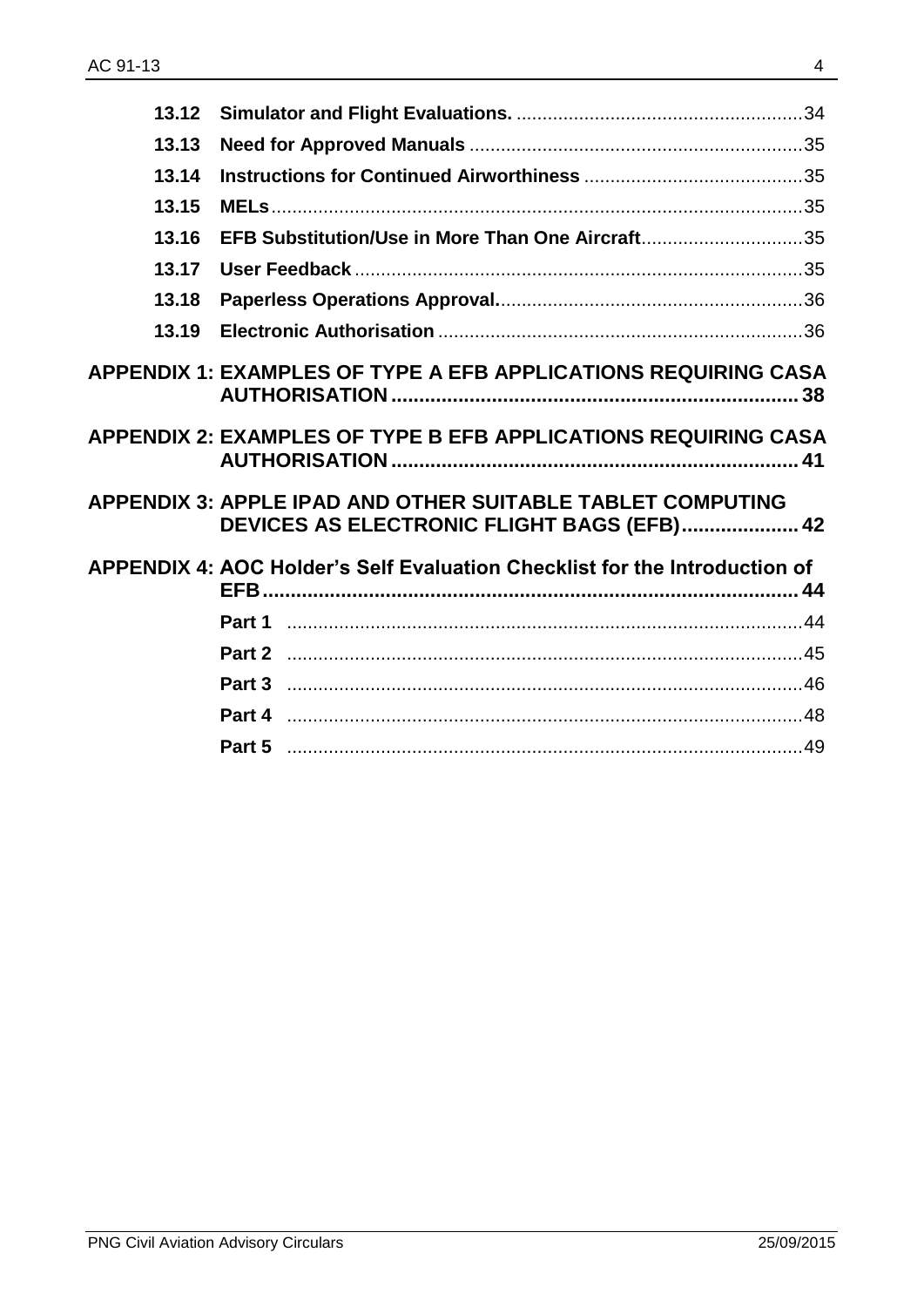# <span id="page-4-0"></span>**1 Introduction**

Until recently, aircraft have been required to carry a number of documents on board, particularly when operating under Instrument Flight Rules or under the authority of an air operator certificate under CAR Part 119. Many of these paper documents were carried by crew in their flight bags; the move to more use of documentation in electronic format has resulted in these documents being carried and displayed in aircraft on computer based systems, commonly referred to as electronic flight bags (EFB). The need for document configuration control and operating disciplines has not changed but there are requirements for the installation, carriage and management of devices used as EFBs in order to maintain an equivalent level of operational safety.

### <span id="page-4-1"></span>**2 Scope**

This Advisory Circular provides an acceptable means of compliance for operators conducting operations under Parts 121, 125, 135 or 136 to transition from the paper documents in a traditional flight bag, to an electronic flight bag (EFB). Part 91 operations do not require any specific authorisation for EFB operations provided the EFB does not replace any system or equipment required by the civil aviation rules, but these operators must still comply with the portable electronic device (PED) requirements of rule 91.7.

# <span id="page-4-2"></span>**3 Applicability**

This Advisory Circular is applicable to all operators using or intending to use EFB equipment in aircraft. Any device, irrespective of ownership, is considered to be an EFB and subject to the provisions of this Advisory Circular if the device is referenced for the operation of an aircraft either in preparation for flight or during flight.

If a privately owned electronic device is used as an EFB on an aircraft, the aircraft operator is responsible for ensuring the configuration management, content and use of the device(s) is in accordance with the operator's procedures and that the device and its installation in the aircraft meets the installation criteria of this Advisory Circular.

### <span id="page-4-3"></span>**4 Related Rules**

The civil aviation rules relating to the use of EFBs are listed below; each of these rules has a requirement for documentation that could be met through the use of an EFB.

**91.110 Documents to be carried**: Defines the documents that must be carried in aircraft; these documents are required to be carried in the aircraft except where there is an authorisation for an equivalent document acceptable to the Director to be carried.

**91.221 Flying equipment and operating information**: Requires a pilot in command of an aircraft to ensure that certain equipment and information, in current and appropriate form, is accessible to every flight crew member of the aircraft. For instance, appropriate aeronautical charts, for IFR operations, every appropriate navigational en route, terminal area, approach, and instrument approach and departure chart.

**119.63 Airline Air Operator – Documentation & Continued compliance**: Requires a holder of an airline air operator certificate to establish a procedure for the control of applicable documentation and ensure that relevant documents are available to personnel at all locations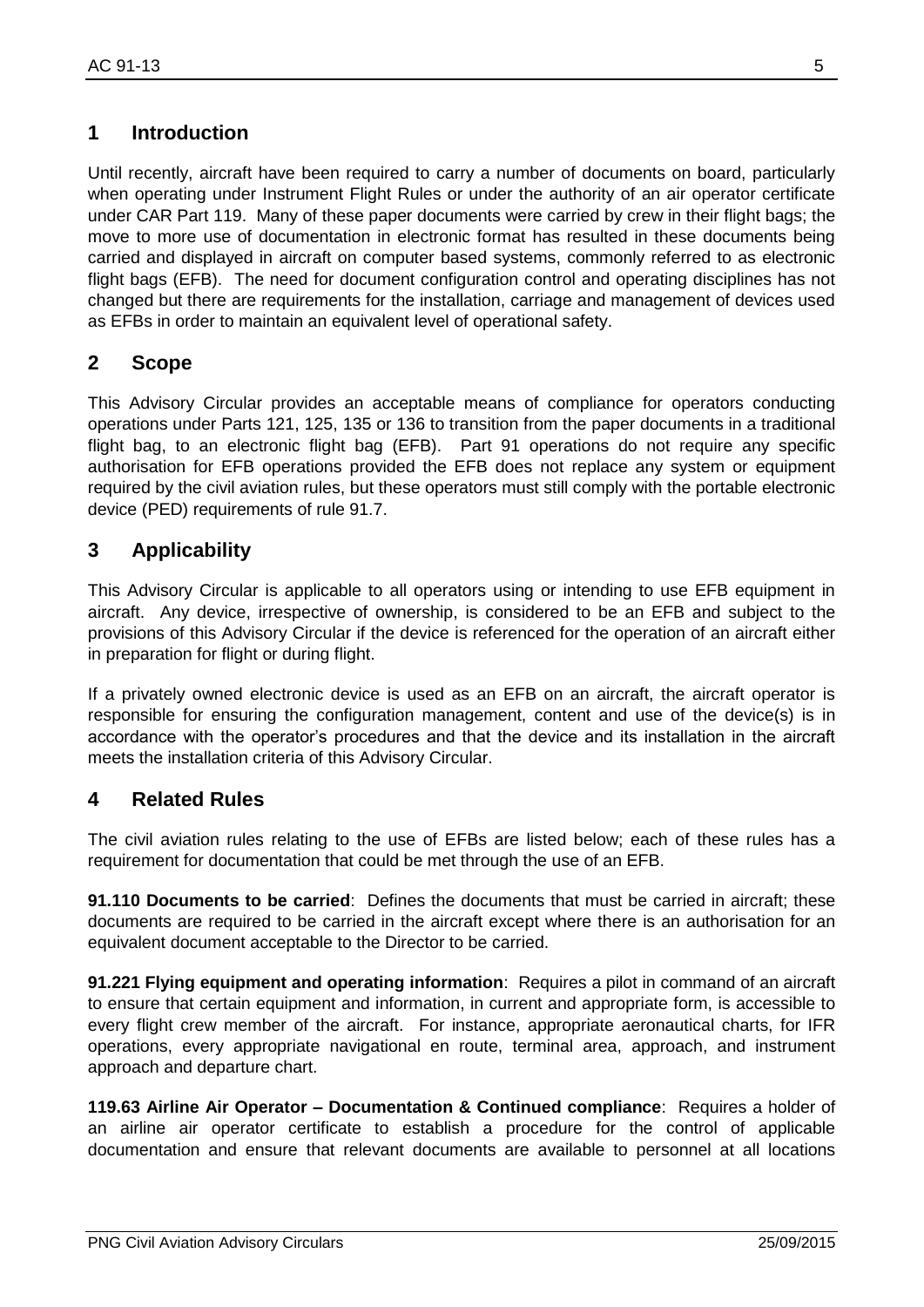where access is needed to documentation, either in hard copy or electronic, or other form acceptable to the Director.

**121.61 Flight preparation**: Requires holder of an air operator certificate to ensure that for each air operation, appropriate information is available to the pilot-in-command to complete preparation for the operation.

**121.73 Flight check system**: Requires holder of an air operator certificate to ensure that flight crew members have available for use a flight check system that includes instructions and guidelines for the safe and efficient management of the flight deck and methods used to conduct the flight safely.

**125.59 Flight preparation**: Similar to rule 121.69

**125.65 Flight check system**: similar to rule 121.73

**135.59 Flight preparation and flight planning**: similar to rule 125.59

**135.65 Cockpit check**: Requires holder of an air operator certificate to ensure that flight crew members have available for use a cockpit checklist covering procedures, including emergency procedures, for the operation.

In each of the above rules, there are requirements for documentation; some of the documentation is required to be carried on the aircraft but there are other documents commonly carried to make the information readily available to personnel as required by Part 119.

**136.59 Flight preparation and flight planning**: similar to rule 125.59

**136.65 Cockpit check**: similar to rule 135.65

**121.305 Aeroplane load limitation**: Requires holder of air operator certificate to ensure that limitations contained in the aeroplane flight manual or approved document relating to weight and balance of aeroplane, maximum allowable weights, and centre of gravity are complied with.

**121.307 Load manifest**: Requires holder of air operator certificate to ensure that the load manifest meet requirements specified in the rule.

**125.305 Aeroplane load limitation**: similar to rule 121.305

**125.307 Load manifest**: similar to rule 121.307

**135.305 Aircraft load limitations**: similar to rule 125.305

**136.405 Helicopter load limitations**: similar to rule 135.305

The rules immediately above all relate to aircraft loading, weight and balance, and aircraft limits. Within an EFB, associated information can be in the form of electronic documents that are copies of existing paper documents or there may be a computational capability. In either case, compliance with the rules and operating limitations must be maintained. If the EFB has a computational or look-up function, the function must be validated to ensure that the correct results are obtained and are equivalent to using the relevant conventional methodologies.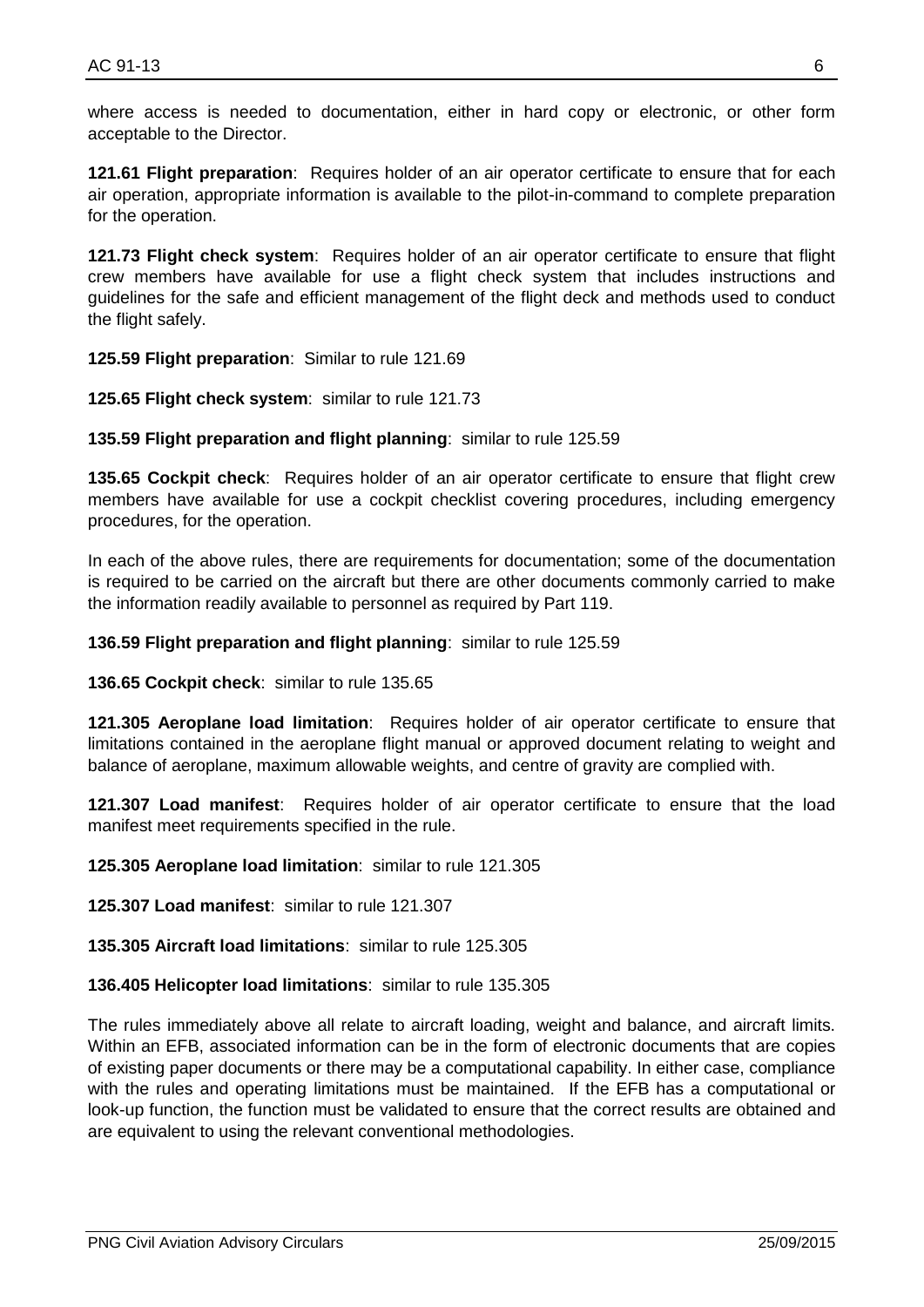#### <span id="page-6-0"></span>**5 References**

The following documents are referenced in this Advisory Circular:

#### **Civil Aviation Safety Authority PNG:**

AC 91-05 Operation of portable electronic devices (PED) during flight under IFR

CAR 21 Certification of Products and Parts

CAR 121 Air Operations - Large Aeroplanes

CAR 125 Air Operations - Medium Aeroplanes

CAR 135 Air Operations - Small Aeroplanes

CAR 136 Air Operations - Helicopters

#### **Federal Aviation Administration**:

AC 20-CNTL Controls for Flight Deck Systems

AC 20-EFB Installation of Electronic Flight Bag Components

AC 20-159 Obtaining Design and Production Approval of Airport Moving Map Display Applications Intended For Electronic Flight Bag Systems

AC 91-78 Use of Class 1 or 2 Electronic Flight Bag (EFB)

AC 120-76C Guidelines for the Certification, Airworthiness, and Operational Approval of Electronic Flight Bag Computing Devices

TSO C165 Electronic Map Display Equipment for Graphical Depiction of Aircraft Position

RTCA/DO–160 Environmental Conditions and Test Procedures for Airborne Equipment

RTCA/DO–178C Software Considerations in Airborne Systems and Equipment Certification

#### **European Aviation Safety Agency**:

EASA TGL 36 APPROVAL OF ELECTRONIC FLIGHT BAGS (EFBs)

#### <span id="page-6-1"></span>**6 Definitions & Abbreviations**

#### <span id="page-6-2"></span>**6.1 Definitions**

For the purposes of this Advisory Circular, the following terms are defined:

**Aircraft Administrative Communications** is a data link to receive/transmit information that includes, but is not limited to, the support of applications identified in Appendices A and B.

**Data Connectivity for EFB Systems** provide information interconnections that support functions for which failures or design errors could not degrade aircraft systems or flight crew performance.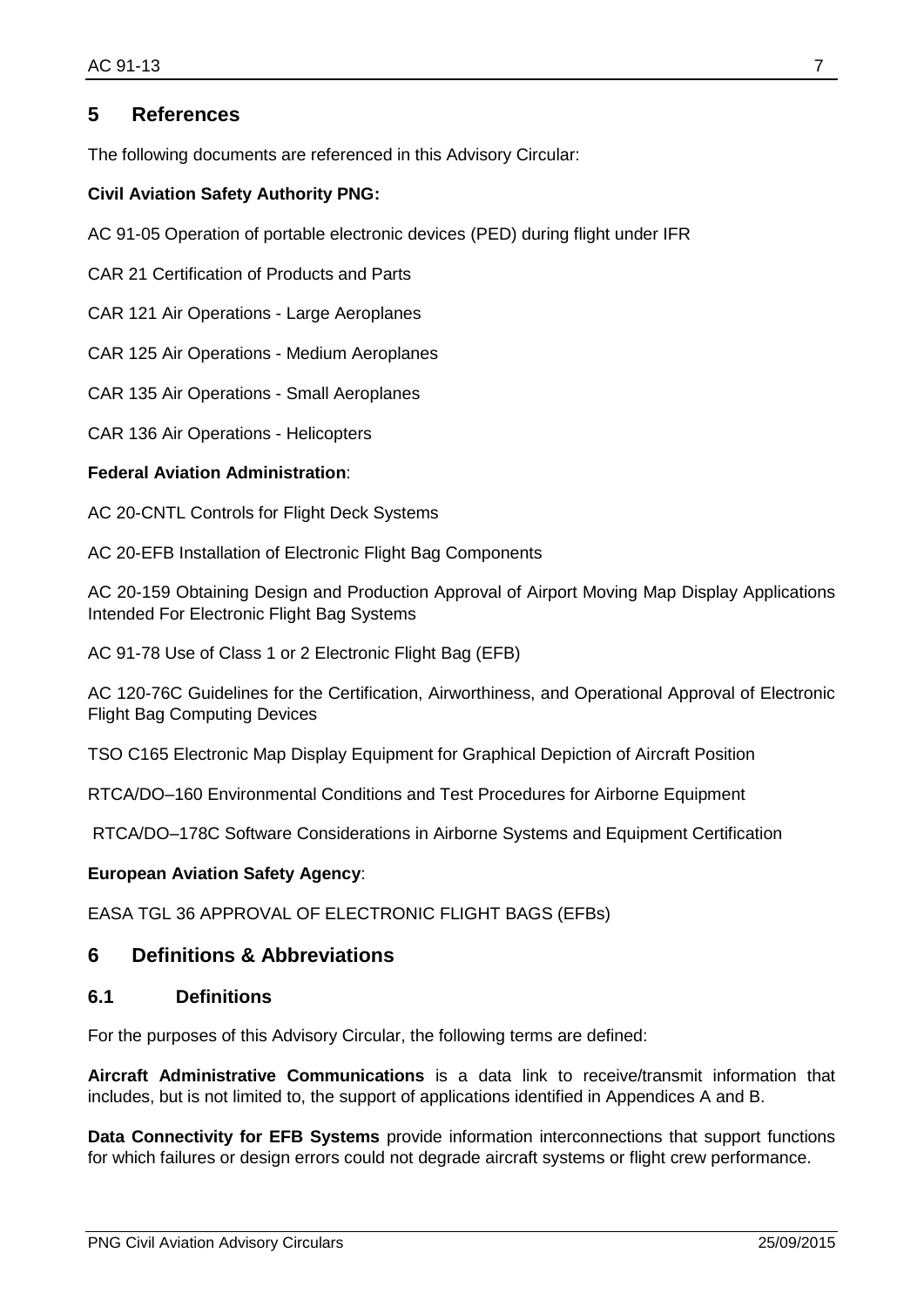**Electronic Flight Bag (EFB**) means an electronic display system intended primarily for cockpit/flight-deck or cabin use which can display a variety of aviation data or perform basic calculations and is used by a flight crew member during a flight

**EFB System** includes the hardware and software needed to support EFB functions.

**FITS** means FAA / Industry Training Standards

**Hosted Application** means software installed and running on an EFB system that is not considered to be part of the aircraft type design.

**Mounting Device** includes arm-mounted, kneeboard, cradle, clips or docking-stations.

**Portable Electronic Device (PED)** Includes Class 1 and 2 EFBs.

#### <span id="page-7-0"></span>**6.2 Abbreviations**

For the purposes of this Advisory Circular, the following abbreviations are defined:

- AAC means Aircraft Administrative Communications
- AFM means Aircraft Flight Manual
- AFMS means Aircraft Flight Manual Supplement
- COTS means Commercial off the Shelf
- EFB means Electronic Flight Bag
- FITS means FAA / Industry Training Standards
- IFR means Instrument Flight Rules
- PED means Portable Electronic Device
- VFR means Visual Flight Rules

#### <span id="page-7-1"></span>**6.3 Symbols**

For the purposes of this Advisory Circular, the following symbol is defined:

§ means US 14 CFR Part XX and / or EASA CS XX where XX is the relevant Part number.

#### <span id="page-7-2"></span>**7 Background**

#### <span id="page-7-3"></span>**7.1 Portable Electronic Devices**

Class 1 and Class 2 EFBs are both considered PEDs; the classification of EFBs is set out in section 9 of this Advisory Circular. The use of any PED in aircraft is subject to compliance with PED requirements in rule 91.7; the PED regulations' applicability addresses the carriage and use of PEDs in aircraft operating under IFR. Aircraft operated under visual flight rules (VFR) in accordance with Part 91 are not subject to rule 91.7.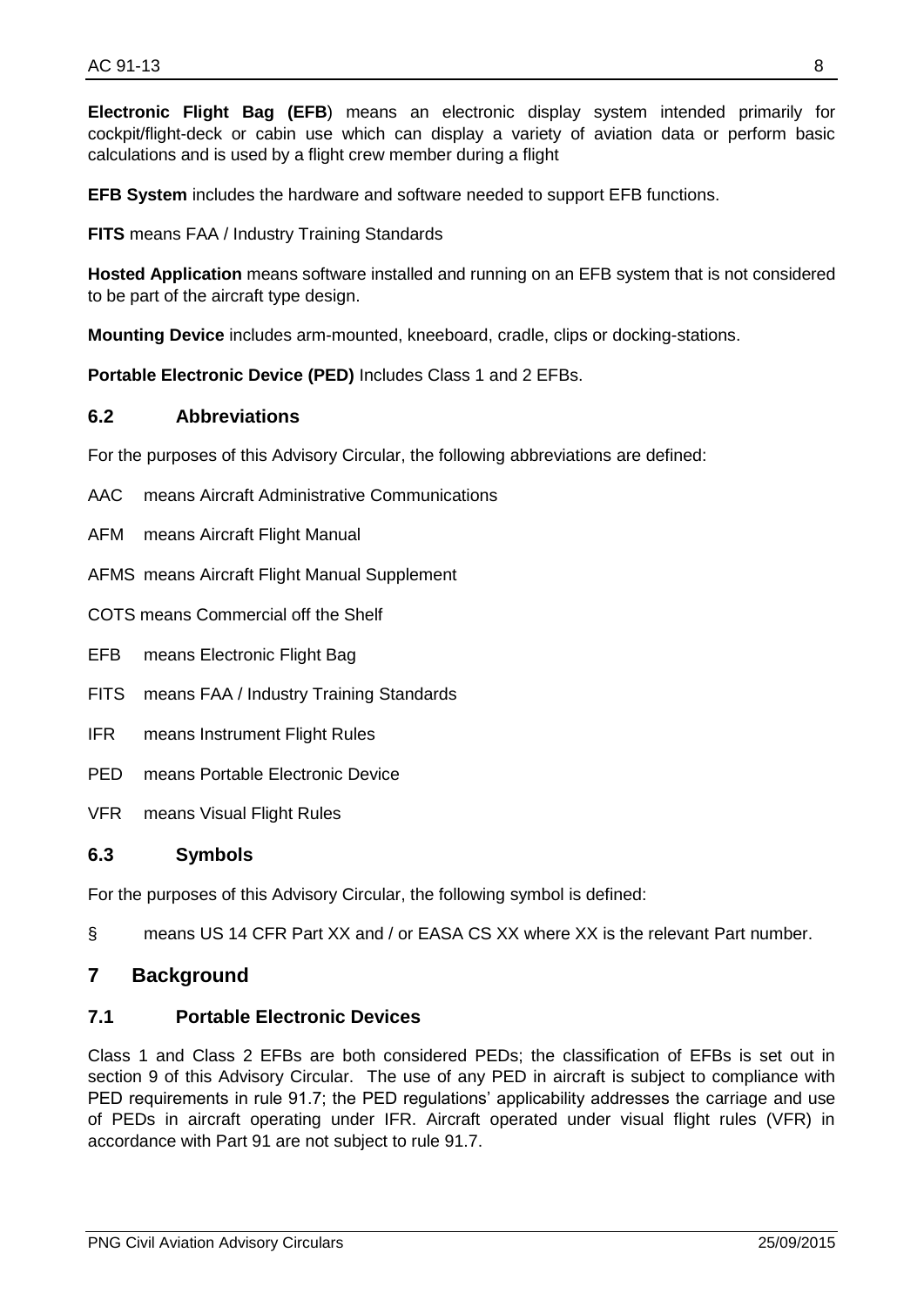Aircraft operated VFR under Part 91 require no EFB authorisation or compliance with this Advisory Circular, provided the EFB does not replace any equipment or operating information required by the Rules. PED regulatory methods for compliance are addressed in this Advisory Circular and Advisory Circular 91-5. There are 2 separate methods of compliance respective to Non-EFB PEDs and EFB PEDs. Non-EFB PED compliance is in accordance with Advisory Circular 91-5 which restricts the use of PEDs in flight operations except when safely in cruise and/or above 10,000 feet. All PEDs are subject to these restrictions unless they are an EFB authorised by the Director. To be an authorised EFB the PED must provide authorised EFB functions listed in Appendices 1 and 2 and meet the additional evaluation criteria in sections 10 and 11. An authorised EFB PED may be used in all phases of flight operations.

#### <span id="page-8-0"></span>**7.2 Electronic Flight Bags**

EFBs can electronically store and retrieve documents required for flight operations, such as the Aircraft Flight Manual (AFM), minimum equipment lists (MEL), operations specifications (Op Specs), and operational control documents. EFBs that have been tested and determined not to cause interference to the aircraft systems may be used during all phases of flight operations. Refer to paragraph 10.9 for further details.

*In the past, some of these functions were traditionally accomplished using paper references or were based on data provided to the flight crew by an airline's "flight dispatch" function. The scope of the EFB system functionality may also include various other hosted databases and applications. Physical EFB displays may use various technologies, formats, and forms of communication. These devices are sometimes referred to as auxiliary performance computers (APC) or laptop auxiliary performance computers (LAPC).*

#### <span id="page-8-1"></span>**8 Scope**

This Advisory Circular provides guidance to assist operators and flight crews in transitioning from the paper products in a traditional flight bag to an electronic format. This Advisory Circular provides specific guidance material for certain EFB applications and establishes guidance for operational use of EFBs by flight crew. Use this Advisory Circular in combination with other material contained in current Communication, Navigation, and Surveillance (CNS) Advisory Circulars or other relevant guidance material. This Advisory Circular does not supersede existing operational guidance material.

Own-ship position is not authorised for display or use for any application, for navigation or otherwise, on a Class 1 or Class 2 EFB in flight. Do not use this Advisory Circular by itself to add own-ship position on moving maps on Class 1 and Class 2 EFBs. For guidance on the display of own-ship position, see FAA Technical Standard Order (TSO)-C165, Electronic Map Display Equipment for Graphical Depiction of Aircraft Position (current edition). For an acceptable means to use an airport moving map display (AMMD) during ground operations on a Class 2 or installed EFB, see the current edition of FAA AC 20-159, Obtaining Design and Production Approval of Airport Moving Map Display Applications Intended for Electronic Flight Bag Systems. The AMMD, which provides depiction of an own-ship symbol for ground operations, is not identified as a Type A or Type B application. It may be approved as an approved application if the manufacturer obtains a CASA design and production approval per FAA AC 20-159. Evidence of a Technical Standard Order Authorisation (TSOA) design approval for the AMMD application approved software is an adequate indication to CASA for use with the hosted Type A and Type B applications in an EFB system that the manufacturer has demonstrated to be compatible.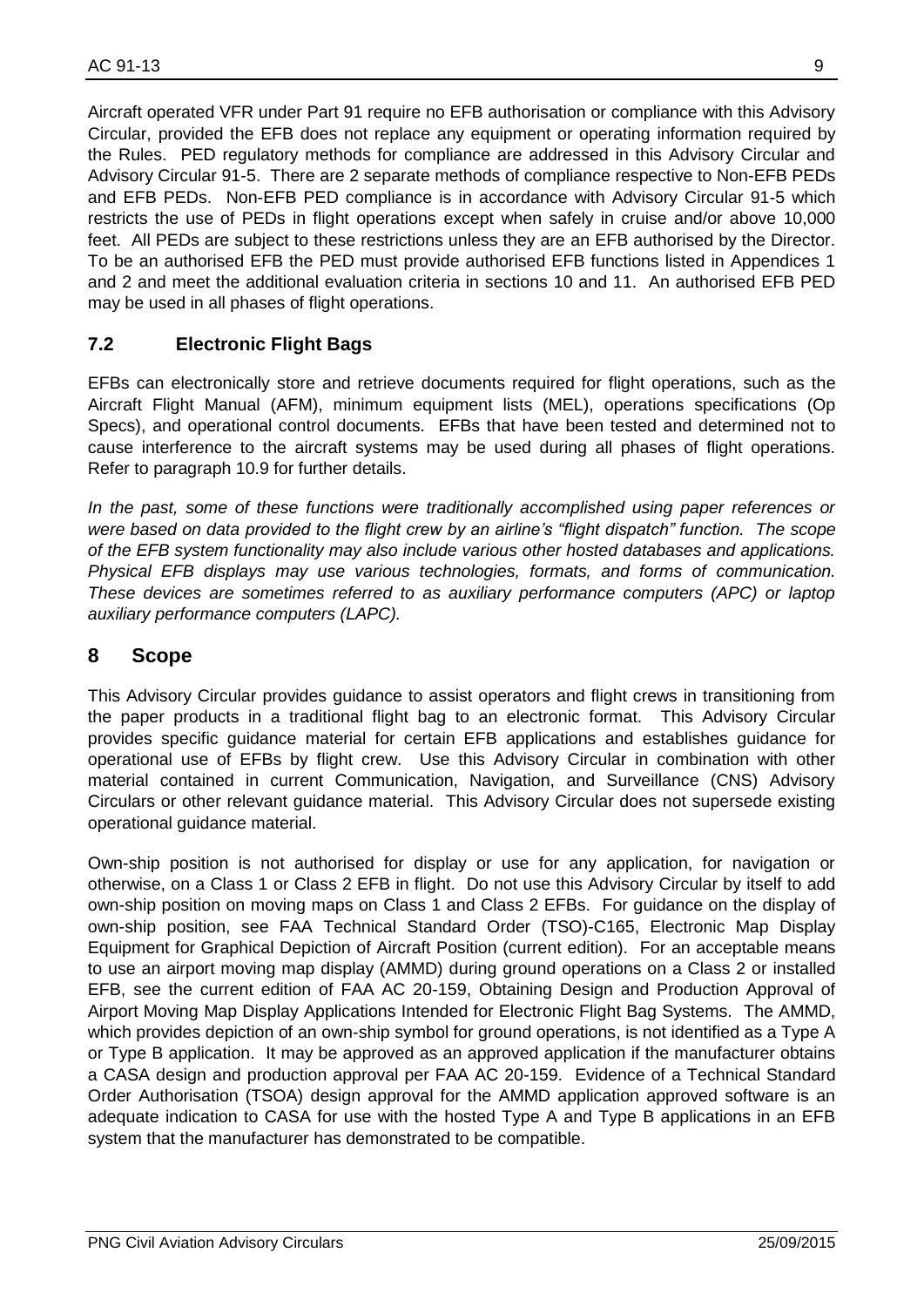This Advisory Circular does not specifically address all criteria for the design and development of EFB systems or applications. The design and development of EFB hardware or software is considered to be a "major design change" so needs to be carried out with CASA oversight; the degree of oversight will be a function of the criticality of the functions being implemented.

#### <span id="page-9-0"></span>**9 System Classifications**

#### <span id="page-9-1"></span>**9.1 Hardware Classes of EFB Systems**

There are 3 EFB hardware classes as outlined below:

#### <span id="page-9-2"></span>**9.1.1 Class 1 EFBs**

These EFBs are portable, COTS devices that are not mounted or attached to the aircraft. When used, Class 1 EFBs that have Type B applications for aeronautical charts, approach charts, or electronic checklists must be secured and viewable during critical phases of flight and must not interfere with flight control movement. An EFB attached to the pilot's leg (e.g. kneeboard type) may still be considered a Class 1 EFB because it is not attached to the aircraft. Class 1 EFBs should be securely stowed when not in use.

Class 1 EFBs may not be used as navigation devices and the ship's own position should not be displayed.

The operator should document EFB non-interference to show operational suitability and compliance with the guidance in AC 91-5 and this AC for aircraft Electromagnetic Compatibility.

#### <span id="page-9-3"></span>**9.1.2 Class 2 EFBs**

These EFBs are typically attached to the aircraft by a mounting device and may be connected to a data source, a hard-wired power source, and an installed antenna, provided those connections are installed in accordance with the airworthiness regulations applicable to the aircraft. In order to be considered portable, tools must not be required to remove an EFB from the flight deck and a pilot must be able to perform the task. Portable EFBs must be located on the flight deck and controlled by the flight crew during all flight operations. The components of the Class 2 EFB include all the hardware and software needed to support EFB intended functions. A Class 2 EFB may consist of modular components (e.g. computer processing unit, display, controls). Any EFB hardware that is not accessible on the flight deck by the flight crew and / or not portable must be installed in accordance with applicable airworthiness regulations.

Class 2 EFBs may not be used as navigation devices and the ship's own position should not be displayed.

**NOTE: Normally, portable EFBs are limited to hosting Type A and Type B software applications or TSO functions limited to a minor failure effect classification. However, approved software associated with the provision of own-ship position on AMMDs may be hosted on Class 1 or Class 2 portable EFBs. See FAA AC 20-159 for details.**

- a. The operator should document EFB non-interference to show operational suitability and compliance with the guidance in AC 91-5 and this AC.
- b. CASA airworthiness approval is limited to the aircraft connectivity provisions (i.e., mounting device (e.g. arm-mounted, cradle, yoke-clip), data connectivity, installed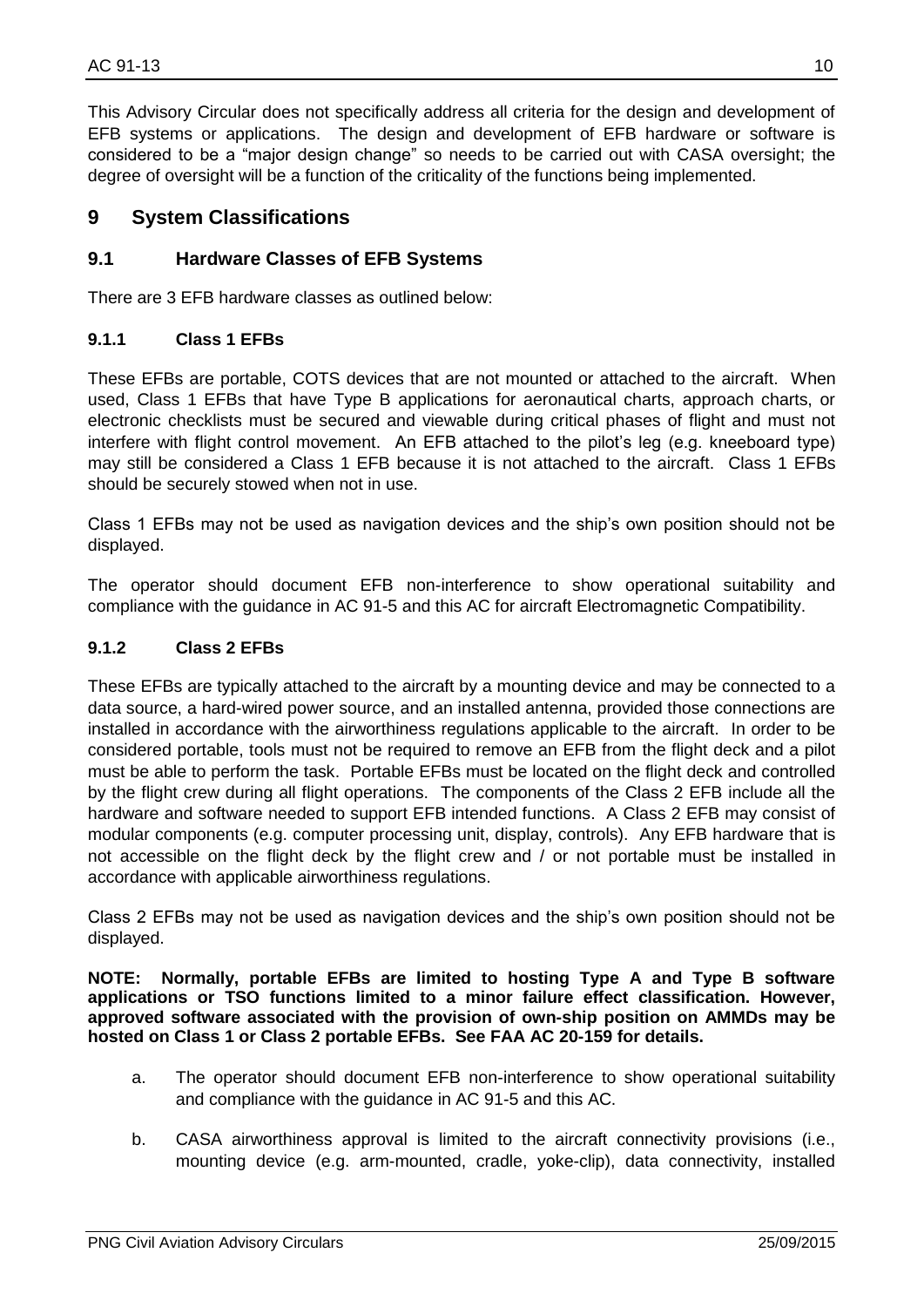antennas, and power connection) installed in accordance with applicable airworthiness regulations.

- EFB mounting requires installation in accordance with applicable airworthiness regulations for integrity of mounting, location, non-impeded egress, accessibility to instruments and controls, physical interference, etc.
- EFB data connections require installation in accordance with applicable airworthiness regulations to ensure non-interference and isolation from aircraft systems during transmission and reception. The EFB data connection may receive information from any aircraft system as well as receive or transmit information for AAC purposes. Connectivity may be wired or wireless.
- Class 2 EFB hardware, internal components, and software do not require CASA airworthiness approval.
- c. Class 2 EFBs may be required to be compliant with RTCA/DO-160, Environmental Conditions and Test Procedures for Airborne Equipment, radio frequency (RF) emission, decompression, and altitude testing, if removing required paper products.
- d. Class 2 EFB mounting devices, installed antennas, power connection, and data connectivity provisions installed in accordance with applicable airworthiness regulations may require Aircraft Flight Manual (AFM) or Aircraft Flight Manual Supplement (AFMS) revisions.
- e. Removal of Class 2 EFB from the aircraft may be done through an administrative control process (e.g. logbook entry).
- f. Operators must determine non-interference and operational suitability with existing aircraft systems for all flight phases and ensure that the system performs the intended function.
- g. Class 2 EFBs may require aircraft certification to conduct a human factors evaluation of the EFB mount and cockpit location.
- h. Operators must determine the usage of hardware architectural features, persons, procedures, and/or equipment to eliminate, reduce, or control risks associated with an identified failure in an EFB.

#### <span id="page-10-0"></span>**9.1.3 Installed EFBs**

The term Class 3 EFB is obsolete; these systems are now referred to as installed EFB systems and are part of the aircraft type design.

Installed EFBs are installed equipment requiring an airworthiness approval, except that they may host Type A and B applications. The airworthiness approval should cover the integrity of the EFB hardware installation (e.g. server, display, keyboard, power, switching), including hardware and software qualification. Such aspects as the human machine interface should also be addressed. Installed EFB system certification requirements enable additional applications and functions.

#### <span id="page-10-1"></span>**9.2 Software Applications for EFBs**

The functionality associated with the EFB system depends upon the applications loaded on the host. The classification of the applications into 2 Types (A and B) is intended to provide clear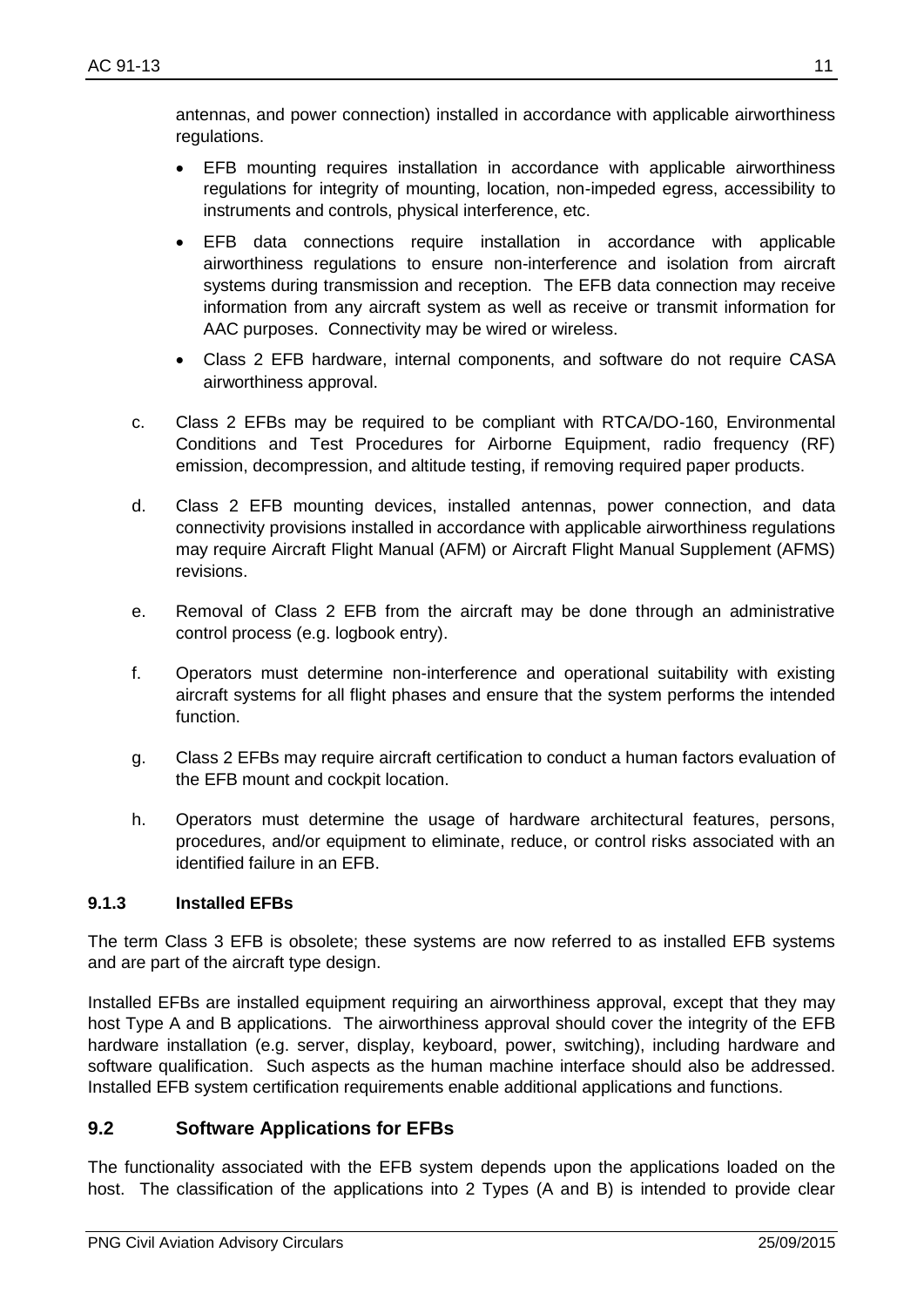divisions between the scope and therefore the approval process applied to each one. Although guidelines and examples are provided in this Advisory Circular to provide guidance as to the Type associated with a particular application, there is still the potential for misclassification.

Applicants should be aware of 2 particular issues. The Type of software application will influence the level of participation of CASA and the involvement or otherwise of the airworthiness authorities in the assessment exercise. For example, a misclassification may later be shown to have impacted the underlying airworthiness approval granted for the aircraft systems. In particular where there is data connectivity or interactive information the assumptions made by the Original Equipment Manufacturer (OEM) during initial certification may no longer hold e.g. data integrity, accuracy of performance calculations, primary use versus situational use. Therefore, if there is any doubt as to the classification of an application, applicants should seek advice early on in the approval process from CASA.

#### <span id="page-11-0"></span>**9.2.1 Type A Software Applications**

Appendix 1 lists examples of EFB hosted software applications. Type A software applications include pre-composed, fixed presentations of data currently presented in paper format. Type A applications can be used on the ground or during noncritical phases of flight. Malfunction of a Type A application is limited to a hazard level defined as no greater than a minor failure condition classification for all flight phases and have no adverse effect on the safety of a flight operation. The operator must possess evidence demonstrating that the operational and certification requirements are met when using the applications listed in Appendix 1. Pertinent points are:

- a. Type A application software does not require compliance with RTCA/DO-178C.
- b. The operator can use the application after successful completion of the user/operator evaluation (including flight crew training, checking, and currency requirements).
- c. Type A application software for Weight and Balance (W&B) are applications that present existing information found in the applicable AFM or Pilot's Operating Handbook (POH) or W&B manual. These Type A applications are exact electronic replications of the printed document they replace (e.g. PDF files).
- d. Type A application software for aircraft performance are applications that present existing information found in the applicable AFM or POH. These Type A applications are electronic replications of the printed document they replace (e.g. PDF files).
- e. Operators must determine the usage of hardware and / or software architectural features, people, procedures, and/or equipment to eliminate, reduce, or control risks associated with an identified failure in a system.
- f. The operator should provide evidence demonstrating that the EFB operating system and hosted application software meet the criteria for the appropriate intended function and do not provide false or hazardously misleading information. This evidence includes demonstration that software revisions will not corrupt the data integrity of the original software performance.

#### <span id="page-11-1"></span>**9.2.2 Type B Software Applications**

Appendix 2 lists examples of EFB hosted software applications. Type B applications include dynamic, interactive applications that can manipulate data and presentation. Malfunction of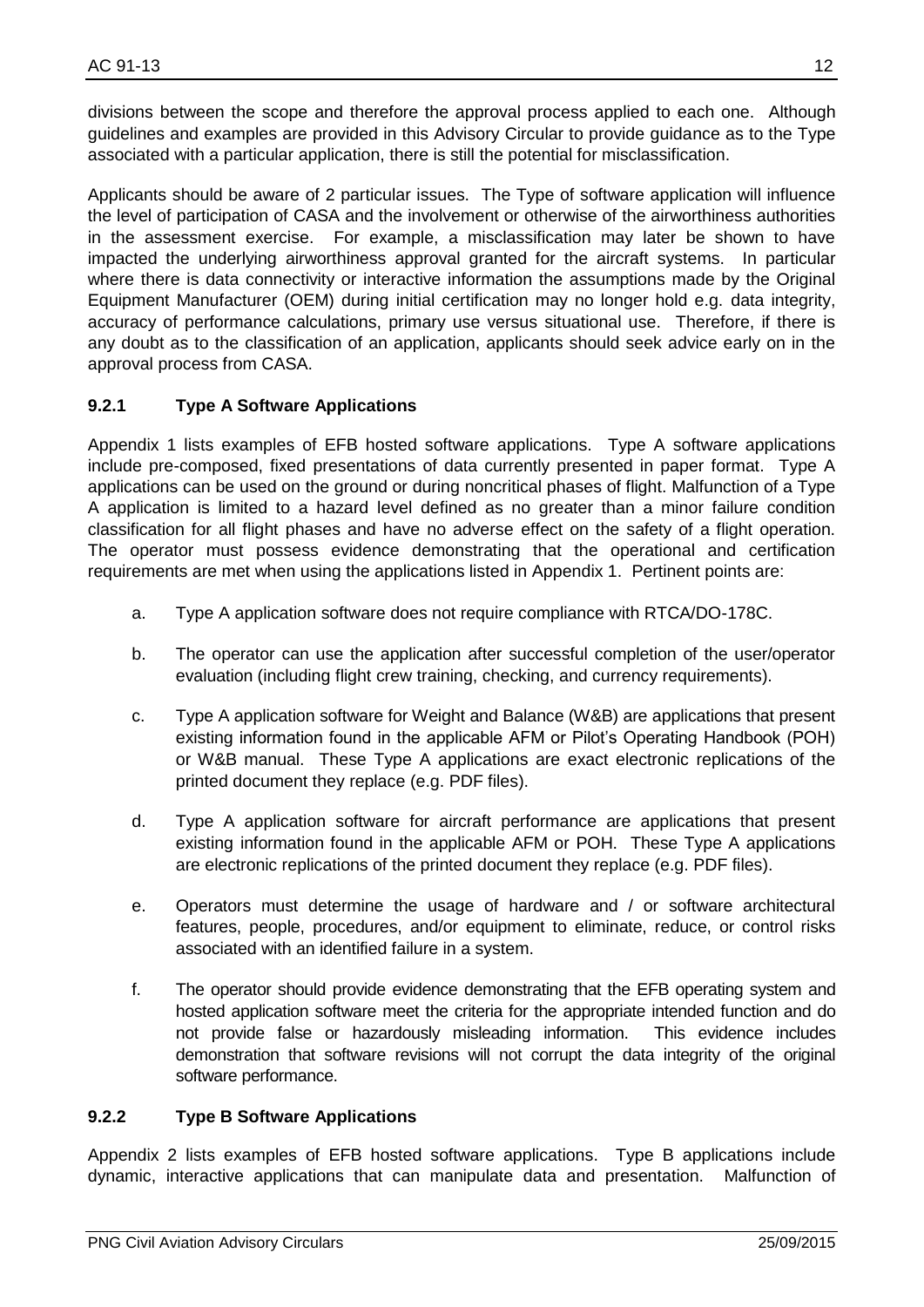a Type B application is limited to a hazard level defined as no greater than a minor failure condition classification for all flight phases and have no adverse effect on the completion of a flight operation. The operator must provide evidence demonstrating that the operational and certification requirements are met when using the applications listed in Appendix 2. Pertinent points are:

- a. Type B application software does not require compliance with RTCA/DO-178C.
- b. The operator can use the application after successful completion of the user / operator evaluation (including flight crew training, checking, and currency requirements).
- c. Type B applications are used to display pre-composed or interactive information such as navigation or approach charts. Required flight information is presented for each applicable phase of flight. A map-centring or page-turning function can be authorised if the operator properly evaluates it. Electronic navigation charts must provide a level of information integrity equivalent to paper charts.

#### *NOTE: Class 1 or Class 2 EFBs must not display own-ship position while in flight. For use of own-ship position on the ground see FAA AC 20-159.*

- d. Operators must determine the usage of hardware and/or software architectural features, persons, procedures, and or equipment to eliminate, reduce, or control risks associated with an identified failure in a system.
- e. The operator should provide evidence demonstrating that the EFB operating system and hosted application software meet the criteria for the appropriate intended function and do not provide false or hazardously misleading information. This evidence includes a demonstration that software revisions will not corrupt the data integrity or intended function of the original installed software configuration.
- f. Data link EFB functions may display approved or unapproved sources of weather. Weather and aeronautical information such as data-linked meteorology information (MET) and Aeronautical Information Service (AIS) products are for advisory use only. These products enhance situational awareness (SA), but lack sufficient resolution, service delivery reliability, and updating necessary for tactical manoeuvring/use. Do not use data-linked MET and AIS products as a sole source for making tactical in-flight decisions regarding flight safety when avoiding adverse weather, airspace, or obstacle hazards, such as negotiating a path through a weather hazard area. Current datalinked MET and AIS products support strategic decision making such as route selection to avoid a weather hazard area in its entirety.
- g. Data link graphical weather from sources such as XM and next generation weather radar (NexRad) may be from unapproved sources of advisory weather information and can only be used for strategic planning purposes. Do not use unapproved sources of data link graphical weather information for tactical decisions during critical phases of flight because data quality is uncontrolled for aviation use. In some instances, data link textual weather may be from an approved weather source, depending on the data link system and the weather provider. Do not use data link graphical weather data as a substitute for airborne weather radar or thunderstorm detection equipment.
- h. Type B applications for W&B are software applications that have their basis on existing information found in the approved flight manual, POH, or W&B manual for an aircraft.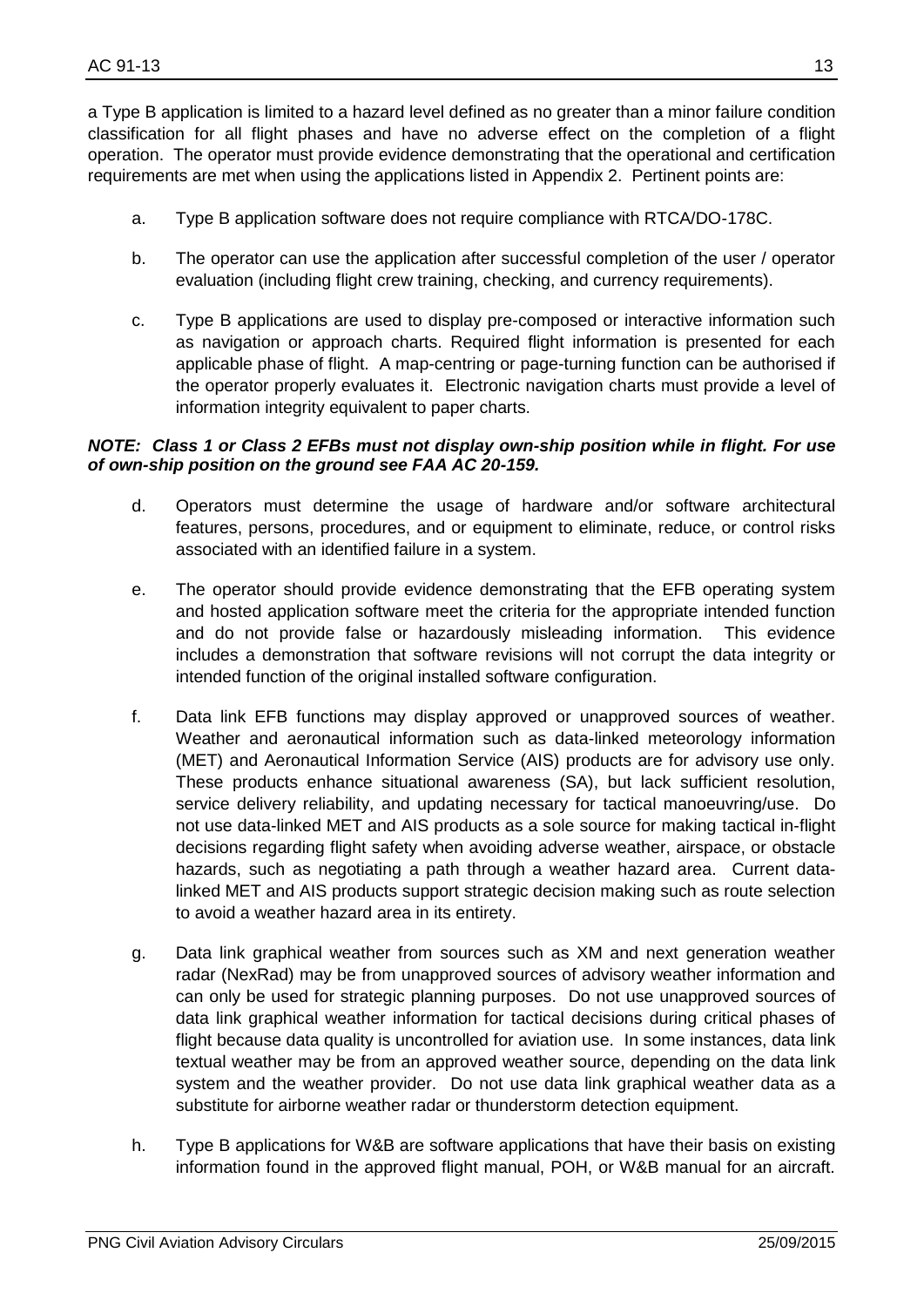Type B W&B applications use data management software to provide data reference and mathematical calculation to simplify calculation of aircraft W&B. Type B W&B applications adhere to existing approved data and must be validated for accuracy in the entire aircraft operating envelope. Type B W&B applications may use algorithms to calculate W&B results or may use basic mathematics combined with data spreadsheets to determine W&B results. Algorithms may have the ability to interpolate data but must not extrapolate and therefore must be tested and proven accurate by the manufacturer or operator to represent the AFM (or Rotorcraft Flight Manual (RFM)) approved data. Type B W&B applications are produced for a specific aircraft and based on AFM approved data.

- i. Type B applications for performance are software applications based on existing information found in the approved flight manual, POH, or performance manual for an aircraft. Type B performance applications use data management software to provide data reference and mathematical calculations to simplify determination of applicable aircraft performance data. Type B performance applications must adhere to existing AFM approved data and validated for accurate determination of aircraft performance for the entire operating envelope. Type B aircraft performance applications may use algorithms to calculate results or may use data spreadsheets to determine results. Algorithms may have the ability to interpolate but must not extrapolate beyond the data contained in the current approved AFM. These algorithms have to be tested and verified to meet existing approved AFM performance data. Type B performance applications must not extrapolate or project results not represented by AFM approved data points envelope of conditions including, but not limited to, pressure altitude, temperature, and weight. Type B aircraft performance applications are produced for a specific aircraft type based on approved AFM data.
- j. Type B applications require a validation period, typically 6 months, to ensure the reliability of the EFB functions prior to the removal of the applicable paper documents. Operational procedures must be established to verify the accuracy of inputs and outputs of Type B application software. Validation is a necessary part of risk mitigation to ensure the effective function and reliability of EFB hardware, software, and procedures. A validation report documenting results of the validation period must be completed and available prior to removal of the applicable paper documents.
- k. Type B W&B and/or performance software applications require validation testing prior to EFB operational use. Applications using data spreadsheets where each data point is entered into software data then referenced for output must be verified for accurate data selection. Applications based on algorithms that calculate output must be verified to accurately represent the AFM data they replace. Creation of a new algorithmic method to replace AFM data is not allowed in Type B applications. Type B algorithms must adhere to the same data methodology as the AFM approved data. The Type B application must always be demonstrated traceable to the paper AFM approved data.These Type B applications must not allow entry input or output of data outside the AFM data envelope(s). Sufficient data points, based on application architecture, must be tested and documented to show the applications accurately adhere to and are limited to the AFM approved data envelope segments and for performance must represent net climb gradient with considerations including but not limited to level-off, acceleration, transitions, and engine takeoff power time limits. Type B applications for performance must accurately address engine inoperative gradients and obstacle clearance plane and/or weight limits. Transition from airport area performance to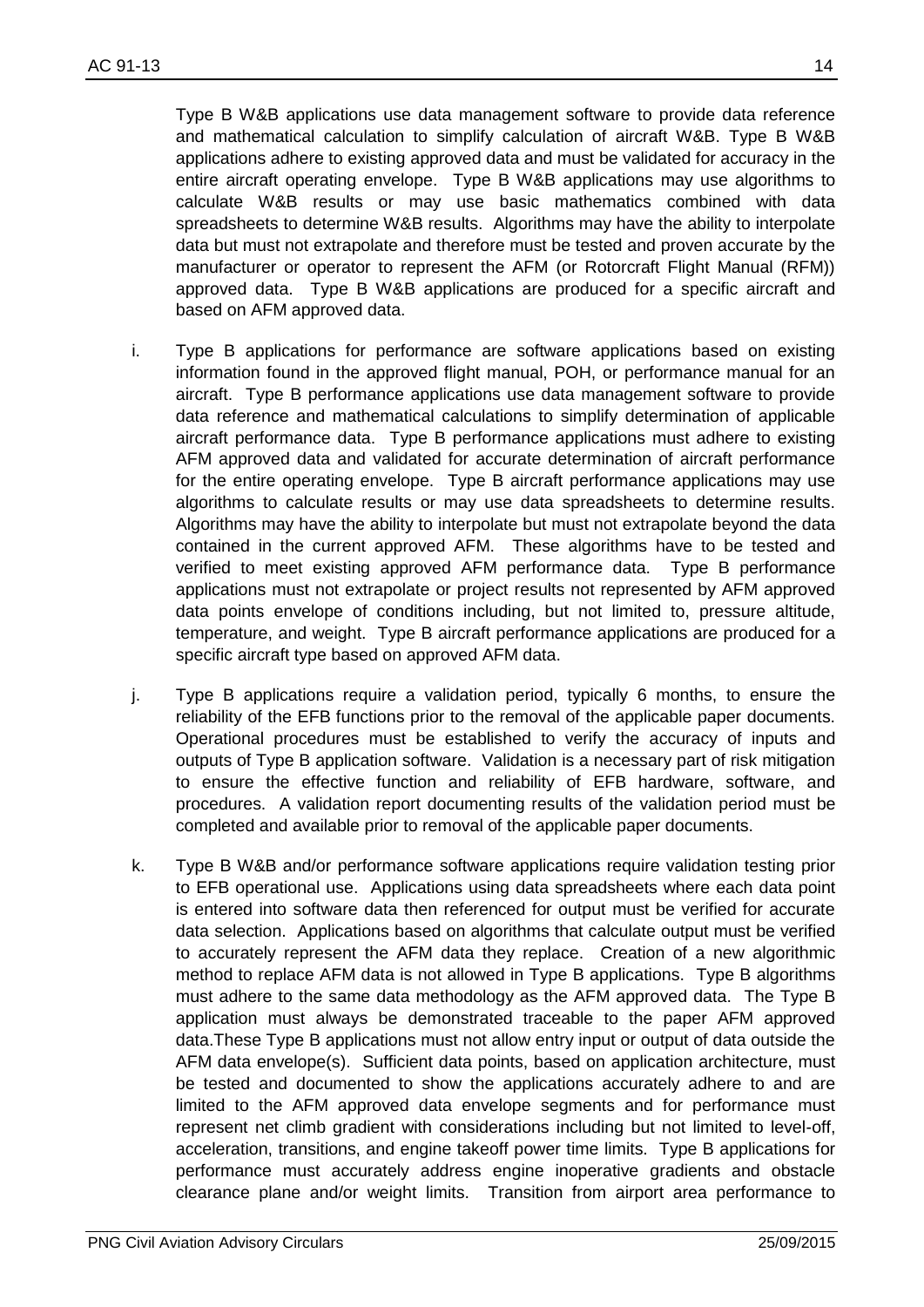en route climb performance and obstacle clearance must be addressed. Type B applications are suitable only in so far as they accurately reproduce the paper AFM data. Type B W&B and/or performance applications must meet approval criteria listed in FAA Order 8900.1, Volume 4, Chapter 3, Section 3, Approval of Performance Data Sections of CFMs.

l. Develop operational procedures in accordance with § 121.133 for aircraft operated under this part. For Part 121 operators, EFB operating procedures must be developed and included in the operators exposition. These procedures should define the roles that the flight crew and dispatch / flight following have in creating and reviewing performance calculations. Op Specs approvals must be issued as appropriate to the operator.

#### <span id="page-14-0"></span>**9.2.3 Approved Software Applications**

The term Type C EFB application software is obsolete and will be referred to in future as approved EFB software applications.

Approved applications are Regulatory Authority approved software using RTCA/DO-178C compliance, or other acceptable means. Software approval guidelines are found in RTCA/DO-178C and the current edition of FAA Order 8110.49, Software Approval Guidelines.

- a. Approved applications for W&B and / or performance are those applications approved or accepted by a Regulatory Authority for a specific aircraft. These approved W&B and / or Performance software applications are approved as part of the AFM or as an AFM Supplement.
- b. CASA evaluated software applications will have a CASA approved flight manual supplement.
- c. Contact CASA for assistance regarding applications offered by aircraft manufacturers or STC holders for specific aircraft. The operator may utilise approved W&B and / or performance applications on Class 1 or Class 2 EFBs provided the software system requirements are met.
- d. Approved applications may be granted TSO approvals by some Regulatory authorities. EFB approved applications that receive a TSO approval may be authorised for use on Class 1 and Class 2 EFB provided they meet the following conditions:
	- i. Hosted applications must be classified as a minor failure effect or no safety effect. No major safety effect or higher classifications are acceptable. In-flight depiction of own-ship position is classified as a major safety effect and is not authorised on a Class 1 or Class 2 EFB.
	- ii. Type A and/or Type B EFB applications may reside in a TSO system provided they do not interfere with the EFB approved application(s).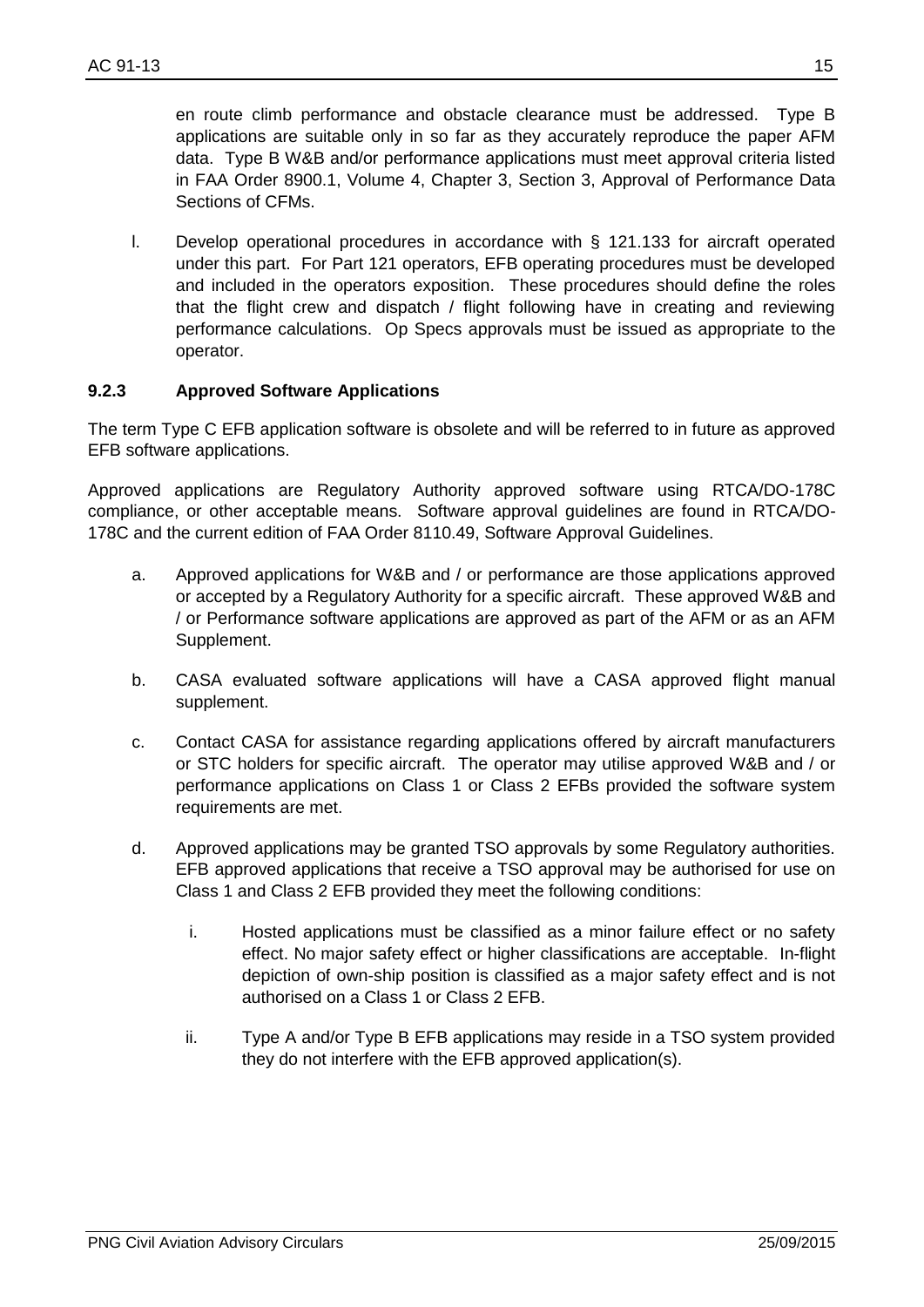# <span id="page-15-0"></span>**10 EFB Hardware Considerations**

#### <span id="page-15-1"></span>**10.1 Paper Data Removal**

At least 2 portable functional EFBs are required to be carried on the aircraft, and readily accessible to the flight crew during flight to remove paper products that contain aeronautical charts, checklists, or other data required by the operating rules. The design of the system architecture requires that no single failure, or common mode error, may cause the loss of required aeronautical information.

#### <span id="page-15-2"></span>**10.2 Electrical Backup Power Source**

System design must consider the source of electrical power, the independence of the power sources for multiple EFBs, and the potential need for an independent battery source. EFBs that do not have battery backup, and that are used to remove paper products required by the operating rules, are required to have at least one EFB connected to an aircraft power bus.

**Class 1 and Class 2 EFB electrical power source provisions that are certified on § 25 aircraft are required to follow the policy outlined in the Transport Airplane Directorate policy statement, ANM-01-111-165, Power Supply Systems for Portable Electronic Devices, unless an alternative method is proposed by the operator and approved by CASA.**

#### <span id="page-15-3"></span>**10.3 Battery Backup**

Some applications, especially when used as a source of required information, may require that the EFB use an alternate power supply to achieve an acceptable level of safety. The operator is also responsible to ensure the replacing of batteries is completed as required, but no less often than the EFB manufacturer's recommended interval.

#### <span id="page-15-4"></span>**10.4 Battery Replacement**

If the EFB manufacturer has not specified a battery replacement interval, then the original battery (or cell) manufacturer's specified replacement interval should be adhered to.

#### <span id="page-15-5"></span>**10.5 Lithium Batteries**

Rechargeable lithium-type batteries are becoming more common as a standby or backup power source used in EFBs. The users of rechargeable lithium-type batteries in other industries, ranging from wireless telephone manufacturers to the electric vehicle industry, have noted safety concerns. These concerns are primarily the result of overcharging, over-discharging, and the flammability of cell components. Lithium-ion or lithium-polymer (lithium-ion polymer) batteries are two types of rechargeable lithium batteries commonly used to power EFBs. These types of batteries are capable of ignition and subsequent explosion due to the flammability of cell components. They are also vulnerable to overcharging and over-discharging, which can, through internal failure, result in overheating. Overheating may result in thermal runaway, which can cause the release of either molten burning lithium or a flammable electrolyte and toxic smoke. Once one cell in a battery pack goes into thermal runaway, it produces enough heat to cause adjacent cells to also go into thermal runaway. The resulting fire can flare repeatedly as each cell ruptures and releases its contents. The word "battery" used in this Advisory Circular refers to the battery pack, its cells, and its circuitry. The rechargeable lithium-type battery design should be compliant with the provisions of Institute of Electrical and Electronic Engineers (IEEE) 1625, IEEE Standard for Rechargeable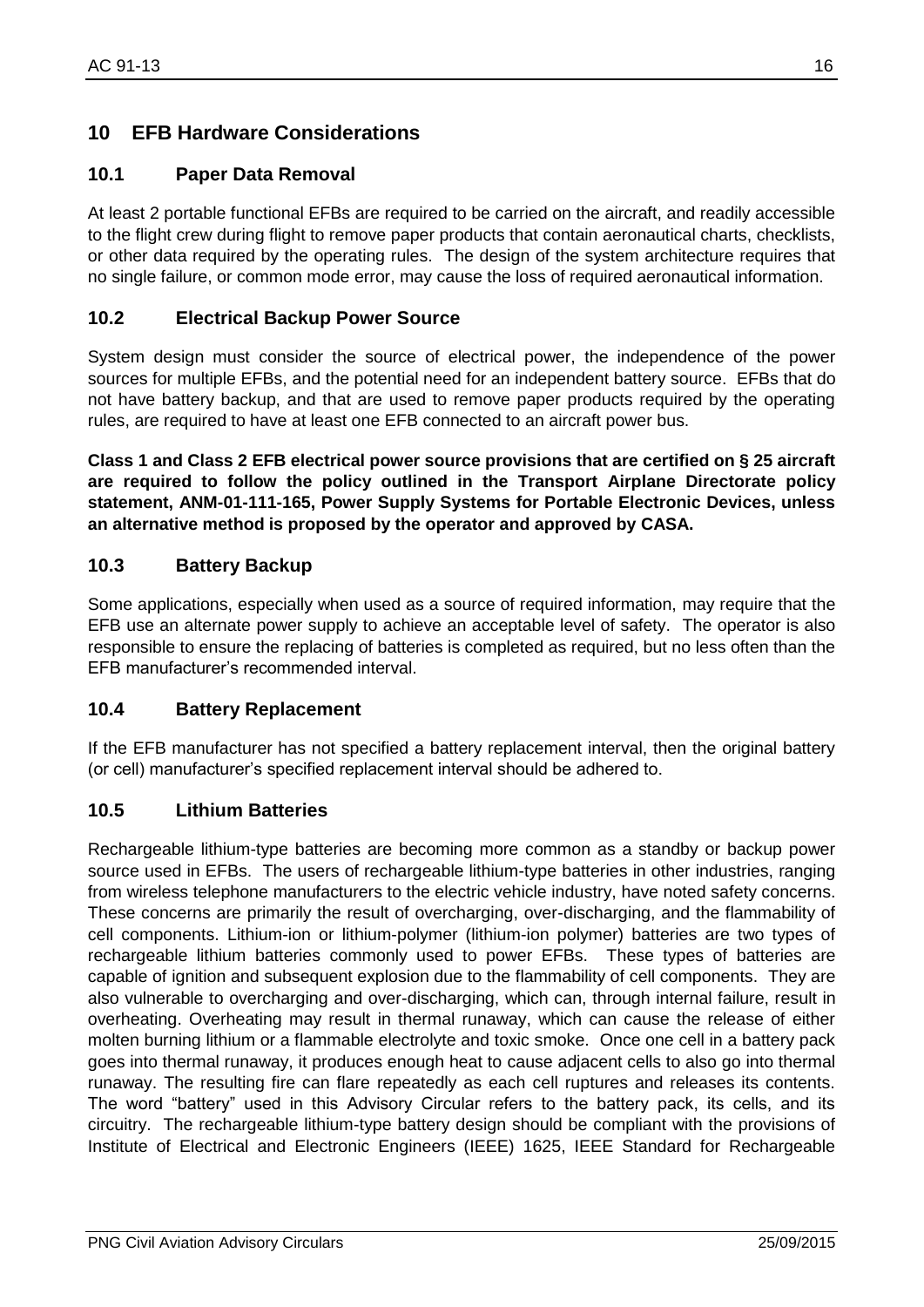Batteries for Portable Computing. This standard drives design considerations for system integration, cell, pack, host device, and total system reliability. It also covers how to maintain critical operational parameters with respect to time, environment, extremes in temperature, and the management of component failure.

There are other regulations that apply to the carriage and use of lithium batteries on-board aircraft. US DOT regulations do not allow more than 25 grams of equivalent lithium content (ELC) or 300 watt hours (WH) per battery pack in air travel; the DOT regulations apply to the shipment of lithium ion batteries, not to batteries installed in PEDs. For more information see [http://safetravel.dot.gov.](http://safetravel.dot.gov/)

#### <span id="page-16-0"></span>**10.6 Lithium Battery Cautions**

Due to their proximity to the flight crew and potential hazard to safe operation of the aircraft, the use of rechargeable lithium-type batteries in EFBs located in the aircraft cockpit call for the following standards:

- a. **Safety and Testing Standards.** Operators should test EFB batteries and recharging systems to ensure safety and reliability. Operators must use one of the following safety and testing standards as a minimum for determining whether rechargeable lithium-type batteries used to power EFBs are acceptable for use and for recharging:
	- i. **Underwriters Laboratories (UL).** UL 1642, Lithium Batteries; UL 2054, Household and Commercial Batteries; and UL 60950-1, Information Technology Equipment - Safety;
	- ii. **International Electrotechnical Commission (IEC).** International Standard IEC 62133, Secondary cells and batteries containing alkaline or other non-acid electrolytes – Safety requirements for portable sealed secondary cells, and for batteries made from them, for use in portable applications;
	- iii. **United Nations (UN) Transportation Regulations.** UN ST/SG/AC.10/11/Rev.5—2009, Recommendations on the Transport of Dangerous Goods, Manual of Tests and Criteria, Fifth revised edition; or
	- iv. **RTCA/DO-311, Minimum Operational Performance Standards for Rechargeable Lithium Battery Systems.** An appropriate airworthiness testing standard such as RTCA/DO-311 can be used to address concerns regarding overcharging, over-discharging, and the flammability of cell components. RTCA/DO-311 is intended to test permanently installed equipment; however, these tests are applicable and sufficient to test EFB rechargeable lithium-type batteries. If RTCA/DO-311 is used, then RTCA/DO-311 Table 4-1 and Appendix C should be used for guidance on applicable testing.
- b. **Showing Compliance.** The operator provides CASA with records of compliance to these battery standards during the AUTHORISATION to use the EFB. These records may be available from the battery's Original Equipment Manufacturer (OEM).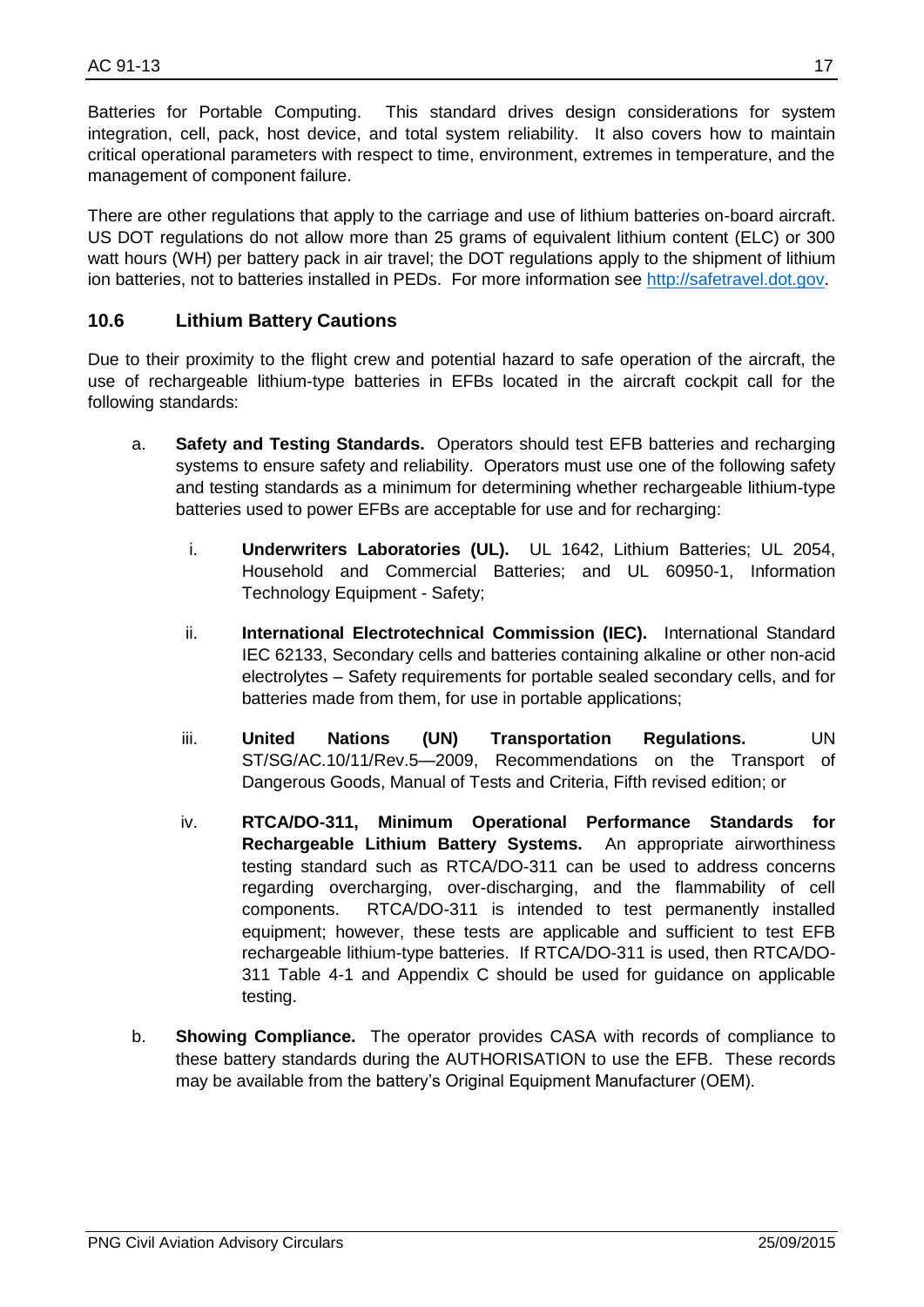#### <span id="page-17-0"></span>**10.7 Rechargeable Lithium-Type Battery Maintenance, Storage, and Functional Check**

Operators should have documented maintenance procedures for their rechargeable lithium-type batteries. These procedures should meet or exceed the OEMs recommendations. These procedures should address battery life, proper storage and handling, and safety. There should be methods to ensure that the rechargeable lithium-type batteries are sufficiently charged at proper intervals and have periodic functional checks to ensure that they do not experience degraded charge retention capability or other damage due to prolonged storage. These procedures should include precautions to prevent mishandling of the battery, which could cause a short circuit or other unintentional exposure or damage that could result in personal injury or property damage. All replacements for rechargeable lithium batteries must be sourced from the OEM and repairs must not be made.

#### <span id="page-17-1"></span>**10.8 Use of Aircraft Electrical Power Sources**

Aircraft electrical power outlets are part of the type design of the aircraft and require airworthiness certification. Appropriate labels should identify the electrical characteristics (e.g. 28VDC, 115VAC, 60 or 400 Hz, etc.) of electrical outlets.

Rechargeable lithium-type batteries pose a much higher safety hazard when recharging than other battery chemistries. The aircraft electrical power provisions for recharging lithium-type batteries in the aircraft cockpit should address battery sensitivity to voltage and current parameters. Do not connect to the electrical outlet if the connection label does not exactly match the power requirements, both voltage and amperage, of the lithium batteries' charging system.

Conduct an electrical load analysis to replicate a typical EFB to ensure that powering or charging the EFB will not adversely affect other aircraft systems and that power requirements remain within power load budgets. There is a requirement for a certified means (other than a circuit breaker) installed in accordance with applicable airworthiness regulations for the flight crew to de-power the EFB power source or system charger. Additional actions and application of airworthiness regulations are not applicable to the internal elements of Class 1 and Class 2 EFBs unless specified in this Advisory Circular.

#### <span id="page-17-2"></span>**10.9 Environmental Hazards Identification and Qualification Testing**

Certain environmental hazards must be evaluated for Class 1 and Class 2 EFBs to ensure their safe use in anticipated operating environments. Evaluate Class 1 and Class 2 EFB system RF emissions data needs in accordance with AC 91-5 and this Advisory Circular. Class 1 and Class 2 EFBs should demonstrate that they meet appropriate industry-adopted environmental qualification standards for radiated emissions for equipment operating in an airborne environment. It is necessary to demonstrate that any Class 1 or Class 2 EFB used in aircraft flight operations will have no adverse impact on other aircraft systems (non-interference). The manufacturer, installer, or operator may accomplish the testing and validation to ensure proper operation and noninterference with other installed systems. Test for possible interference while moving a portable EFB about in the cockpit. Additionally, altitude and rapid decompression testing may need to be accomplished to demonstrate Class 1 or Class 2 EFB operation in the anticipated operating envelope of the aircraft in which they will be used.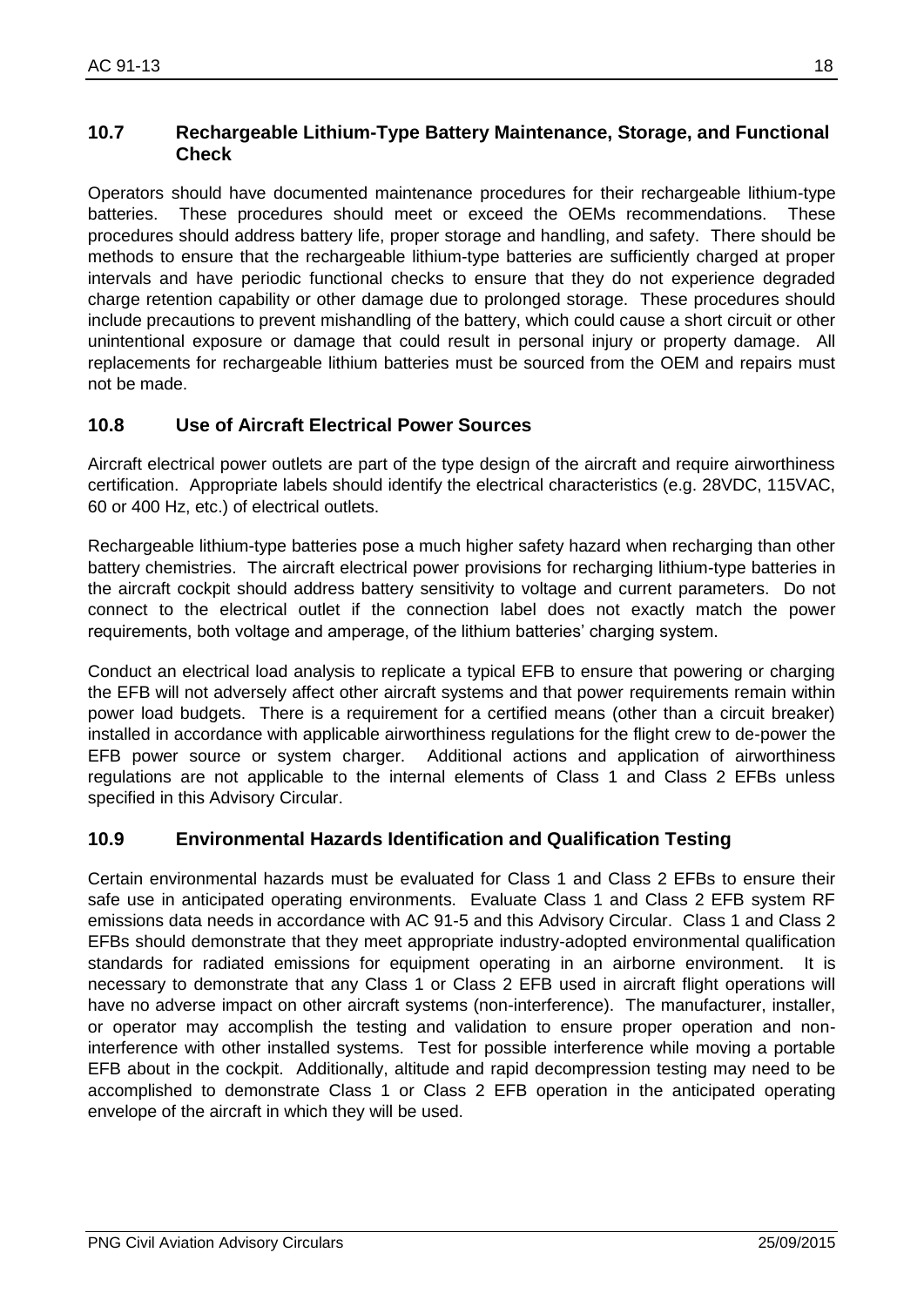- a. **Non-EFB Non-Interference Testing.** It is the user's/operator's responsibility to determine that the operation of a PED will not interfere, in any way, with the operation of aircraft equipment. AC 91-5 addresses non-interference testing for non-critical phases of flight only and is not adequate when Type B applications can be used during all phases of flight. Class 1 and Class 2 EFB require additional guidance for noninterference testing contained in paragraphs 10.10 d and e, in addition to the guidance in AC 91-5.
- b. **EFB PED Non-Interference Compliance Test Method.** In order to operate a PED in other than a non-critical phase of flight, the user / operator is responsible for ensuring that the PED will not interfere in any way with the operation of aircraft equipment. The following methods are applicable to Class 1 and Class 2 EFBs with Type B applications required for use during all phases of flight. The user / operator may use either Method 1 or Method 2 for non-interference testing.
	- i. The two following steps complete Method 1 for compliance with PED noninterference testing for all phases of flight.
		- 1. Step 1 is to conduct an electromagnetic interference (EMI) test in accordance with RTCA/DO-160, Section 21, Category M. An EFB vendor or other source can conduct this Step 1 test for an EFB user / operator. An evaluation of the results of the RTCA DO-160 EMI test can be used to determine if an adequate margin exists between the EMI emitted by the PED and the interference susceptibility threshold of aircraft equipment. If Step 1 testing determines adequate margins exist for all interference, both front door and back door susceptibility, then method 1 is complete. It is necessary to complete Step 2 testing if Step 1 testing identifies inadequate margins for interference, or either front door or back door susceptibility.
		- 2. Step 2 testing is specific to each aircraft model in which the PED will be operated. Test the specific PED equipment in operation on the aircraft to show that no interference of aircraft equipment occurs from the operation of the PED. Step 2 testing is conducted in an actual aircraft and credit may be given to other similarly equipped aircraft of the same make and model as the one tested.
	- ii. Method 2 for compliance with PED non-interference testing for all phases of flight is a complete test in each aircraft using an industry standard checklist. This industry standard checklist should be of the extent normally considered acceptable for non-interference testing of a PED in an aircraft for all phases of flight. Credit may be given to other similarly equipped aircraft of the same make and model as the one tested.
- c. **EFBs With Transmitting Functions.** An EFB with a transmitting function can only use that function when the aircraft is on the ground or is operating VFR. If an operator intends to use the transmitting function of an EFB in flight, an EMC test must be carried out as part of the authorization process to ensure that there will be no interference to the aircraft or its systems Rule 91.7 (a) prohibits the use of any PED with a transmitting function when the aircraft is operating IFR. An EFB with a transmitting function may be used in flight provided that the transmitting function was inhibited (turned off) prior to take-off.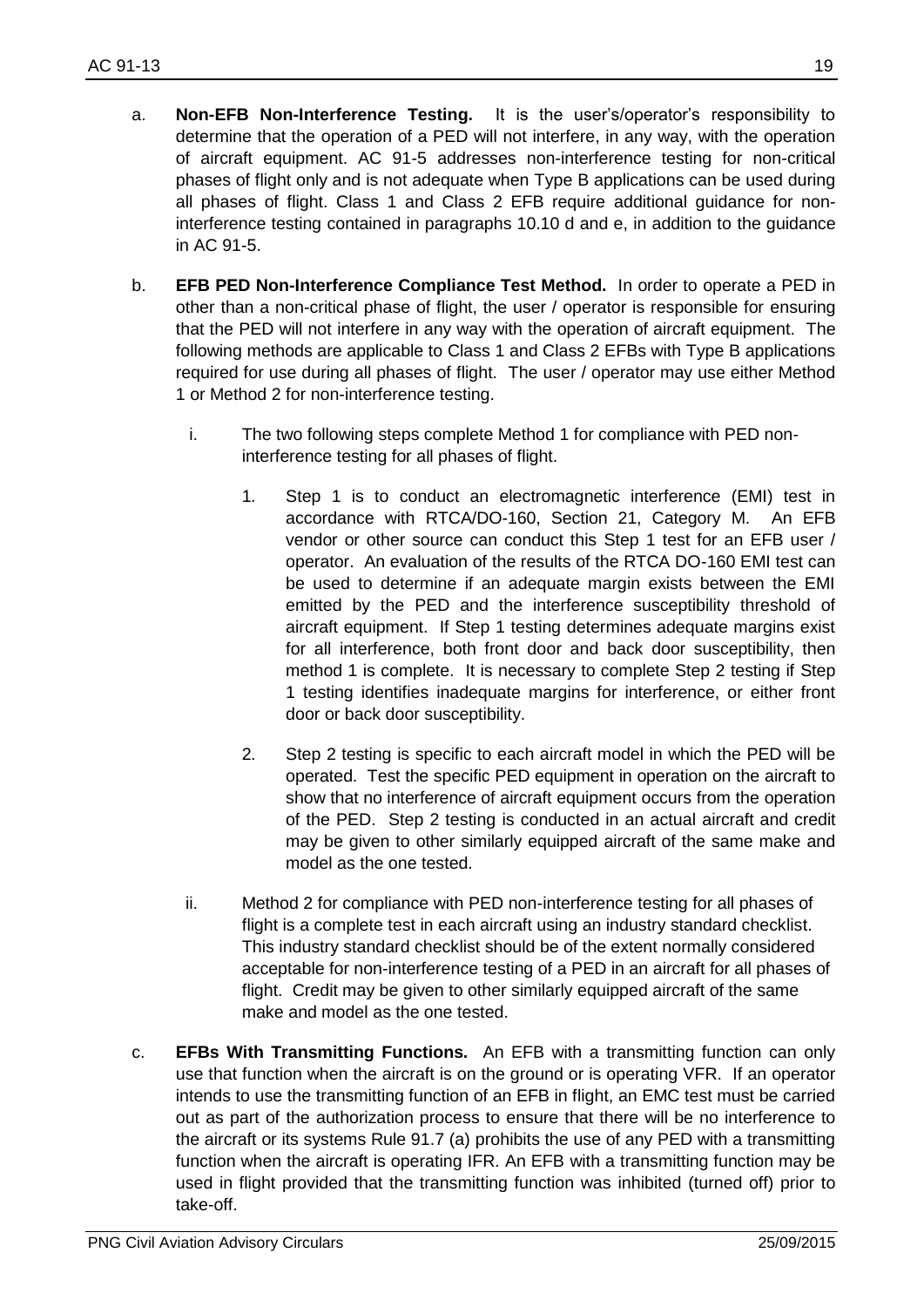#### d. **Rapid Depressurisation Testing**

- i. **Environmental Tests.** Other environmental testing, specifically testing for rapid depressurisation, may be needed. However, since many Class 1 and Class 2 EFBs were originally COTS electronics adopted for aviation use, testing done on a specific EFB model configuration may be applied to other aircraft and these rapid decompression tests need not be duplicated. It is the responsibility of the operator to provide documentation that these tests have been accomplished on a representative sample of the EFB. The testing of operational EFBs should be avoided when possible to preclude the infliction of unknown damage to the unit during testing.
- ii. **Rapid Decompression Testing.** Determining an EFB device's functional capability requires rapid decompression testing when utilising Type B software applications in pressurised aircraft unless alternate procedures or paper backup is available. When using only Type A applications on the EFB, rapid decompression testing is not required. The information from the rapid decompression test is used to establish the procedural requirements for the use of that EFB device in a pressurized aircraft.

Rapid decompression testing must comply with RTCA DO-160 guidelines for rapid decompression testing up to the maximum operating altitude of the aircraft in which the EFB is to be used. Similarity of a particular EFB to a unit already tested may be used to comply with this requirement. It is the responsibility of the operator to provide the rationale for the similarity.

1. **Pressurised Aircraft.** It is necessary to conduct rapid decompression testing for Class 1 and / or Class 2 EFB devices when the EFB has Type B applications and is used to remove paperbased aeronautical charts in a pressurised aircraft in flight. When a Class 1 or Class 2 EFB demonstrates rapid decompression while turned on and remains reliably operating during the rapid decompression test, then no mitigating procedures need be developed beyond dual redundancy. If a Class 1 or Class 2 EFB device demonstrates rapid decompression testing while turned off and is fully functional following rapid decompression, then procedures will need to be developed to ensure that one of the two EFBs on-board the aircraft remains off or configured so that no damage will be incurred should rapid decompression occur in flight above 10,000 feet mean sea level (MSL).

2. **Un-Pressurised Aircraft.** Rapid decompression testing is not required for a Class 1 or Class 2 EFB used in an un-pressurised aircraft. It is required that the EFB be demonstrated to reliably operate up to the maximum operating altitude of the aircraft. If EFB operation at maximum operating altitude is not attainable, procedures must be established to preclude operation of the EFB above the maximum demonstrated EFB operation altitude while still maintaining availability of required aeronautical information.

### <span id="page-19-0"></span>**10.10 EFB Mounting Devices**

a. **Design of Mounting Device.** Position the EFB mounting device (or other securing mechanism) in a way that does not obstruct visual or physical access to aircraft controls and / or displays, flight crew ingress or egress, or external vision. The design of the mount should allow the user easy access to the EFB controls and a clear view of the EFB display while in use. Consider the following design practices: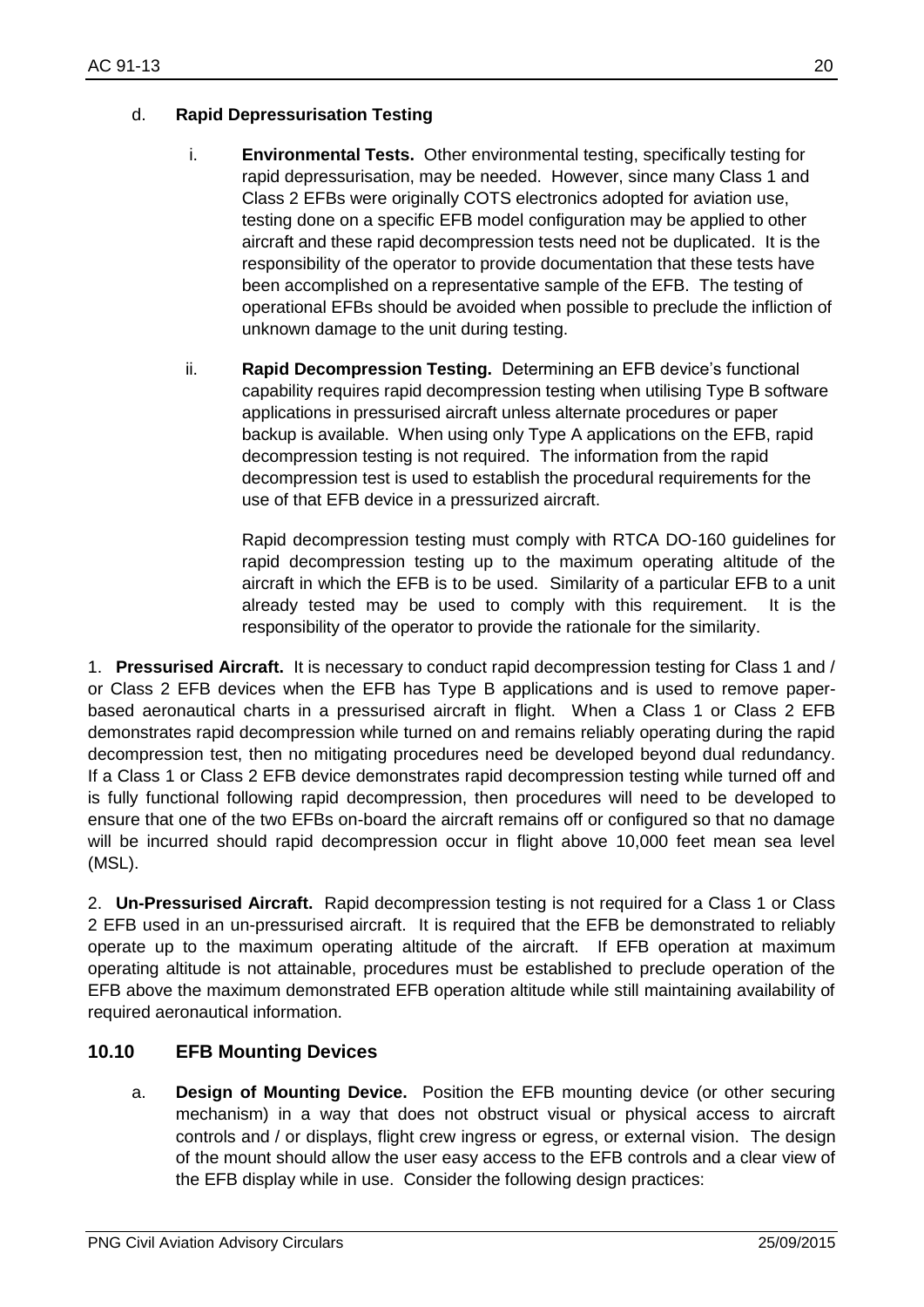- i. The mount and associated mechanism should not impede the flight crew in the performance of any task (normal, abnormal, or emergency) associated with operating any aircraft system.
- ii. Mounting devices should be able to lock in position easily. Selection of positions should be adjustable enough to accommodate a range of flight crew member preferences. In addition, the range of available movement should accommodate the expected range of users' physical abilities (i.e. anthropometric constraints). Locking mechanisms should be of the low-wear type that will minimize slippage after extended periods of normal use. Crashworthiness considerations will need to be considered in the design of this device. This includes the appropriate restraint of any device when in use.
- iii. A method should be provided to secure, lock, or stow the mount in a position out of the way of flight crew member operations when not in use.
- iv. If the EFB requires cabling to mate with aircraft systems or other EFBs, and if the cable is not run inside the mount, the cable should not hang loosely in a way that compromises task performance and safety. Flight crew members should be able to easily secure the cables out of the way during aircraft operations (e.g. cable tether straps).
- v. Cables that are external to the mount should be of sufficient length to perform the intended tasks. Cables that are too long or too short could present an operational or safety hazard.
- b. **Placement of Mounting Device.** Mount the device so that the EFB is easily accessible. When the EFB is in use and is being viewed or controlled, it should be within 90 degrees on either side of each pilot's forward line of sight. If using an EFB to display flight-critical information such as for navigation, terrain, and obstacle warnings that require immediate action, take-off and landing V-speeds, or for functions other than SA, then such information needs to be in the pilot's primary field of view (FOV). This requirement does not apply if the information is not being directly monitored from the EFB during flight. For example, an EFB may generate take-off and landing Vspeeds, but these speeds are used to set speed bugs or are entered into the FMS, and the airspeed indicator is the sole reference for the V-speeds. In this case, the EFB need not be located in the pilot's primary FOV. A 90-degree viewing angle may be unacceptable for certain EFB applications if aspects of the display quality are degraded at large viewing angles (e.g. the display colours wash out or the displayed colour contrast is not discernible at the installation viewing angle).
- c. **Mounting EFB Equipment.** An unsafe condition may be inadvertently created when attaching any EFB control yoke attachment / mechanism or mounting device. For example, the weight of the EFB and mounting bracket combination may affect flight control system dynamics, even though the mount alone may be light enough to be insignificant. The mount must be installed in accordance with applicable airworthiness regulations. Design approval for a yoke-mounted EFB must specify the size, shape, weight, and attachment means of any portable device mounted on the flight control yoke. EFB equipment, when mounted and / or installed, should not present a safetyrelated risk or associated hazard to any flight crew member. It is necessary to provide a means to store or secure the device when not in use. Additionally, the unit (or its mounting structure) should not present a physical hazard in the event of a hard landing,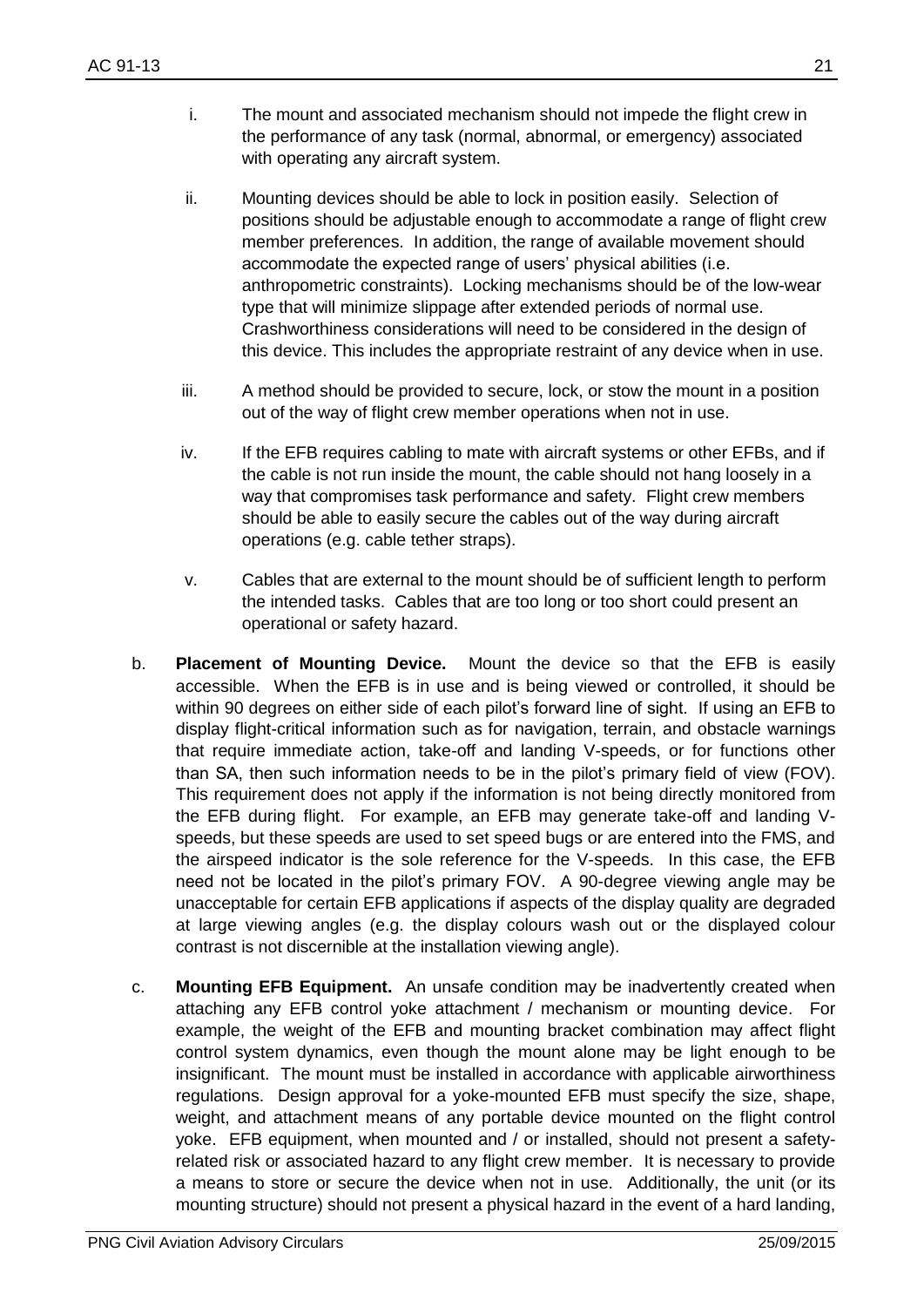crash landing, or water ditching. EFBs and their power cords should not impede emergency egress.

- d. **Stowage Area for EFB.** EFB stowage is required for all EFBs not secured in or on a mounting device. If an EFB mounting device is not provided, designate an area to stow the EFB. Stowage requires an inherent means to prevent unwanted EFB movement when not in use. Do this in a manner that prevents the device from jamming flight controls, damaging flight deck equipment, or injuring flight crew members should the device move about as a result of turbulence, manoeuvring, or other action. Acceptable stowage locations for a Class 1 EFB includes the inside compartments of the pilot's flight bag.
- e. **Data Connectivity with Aircraft Systems (Wired or Wireless).** This section applies to both portable and installed EFBs. Typically, installed EFBs will have an interface protection built into the installed EFB, while portable EFBs will have a separate data connectivity provision installed in the aircraft. All EFBs using data connectivity provisions to aircraft systems must incorporate an interface protection device (e.g. physical partitioning or read-only access) to ensure that the data connection required by the device, and its software applications, have no adverse effects on other aircraft systems. EFBs having data connectivity to aircraft systems, either wired or wireless, may read or transmit data to and from aircraft systems, provided the connection and interface protection device is defined as part of the aircraft type design. This connectivity includes data bus and communication systems access (e.g. through an avionics data bus, server, network interface device, or wireless network). Use the following guidance for read-only and transmit-receive data interface protection devices:
	- i. **Read-Only Access.** The design of interface protection devices that provide read-only access must ensure protection by using one-way communication of data.
	- ii. **Transmit-Receive Access.** The design of interface protection devices that provide transmit (talk) and receive (read) capability must include:
		- 1. **Partition.** The design must provide a means of partition for applications that have not been approved from installed systems on the aircraft.
		- 2. **Non-Interference.** The design must include a means to ensure that EFB operation, malfunction, or failure does not adversely affect other installed aircraft systems to which a connection is made (i.e. nonessential, essential, and critical).
		- 3. **Security Considerations.** The design of interface protection devices enabling connection of EFBs to existing aircraft equipment, systems, data buses, or networks must not introduce potential security vulnerabilities and threats in terms of computer viruses, worms, unauthorised access, and malicious access. Design the data interface protection device to prevent any potential security threats. Provide plans for verifying and maintaining the security protection mechanisms and functionality to adequately address each threat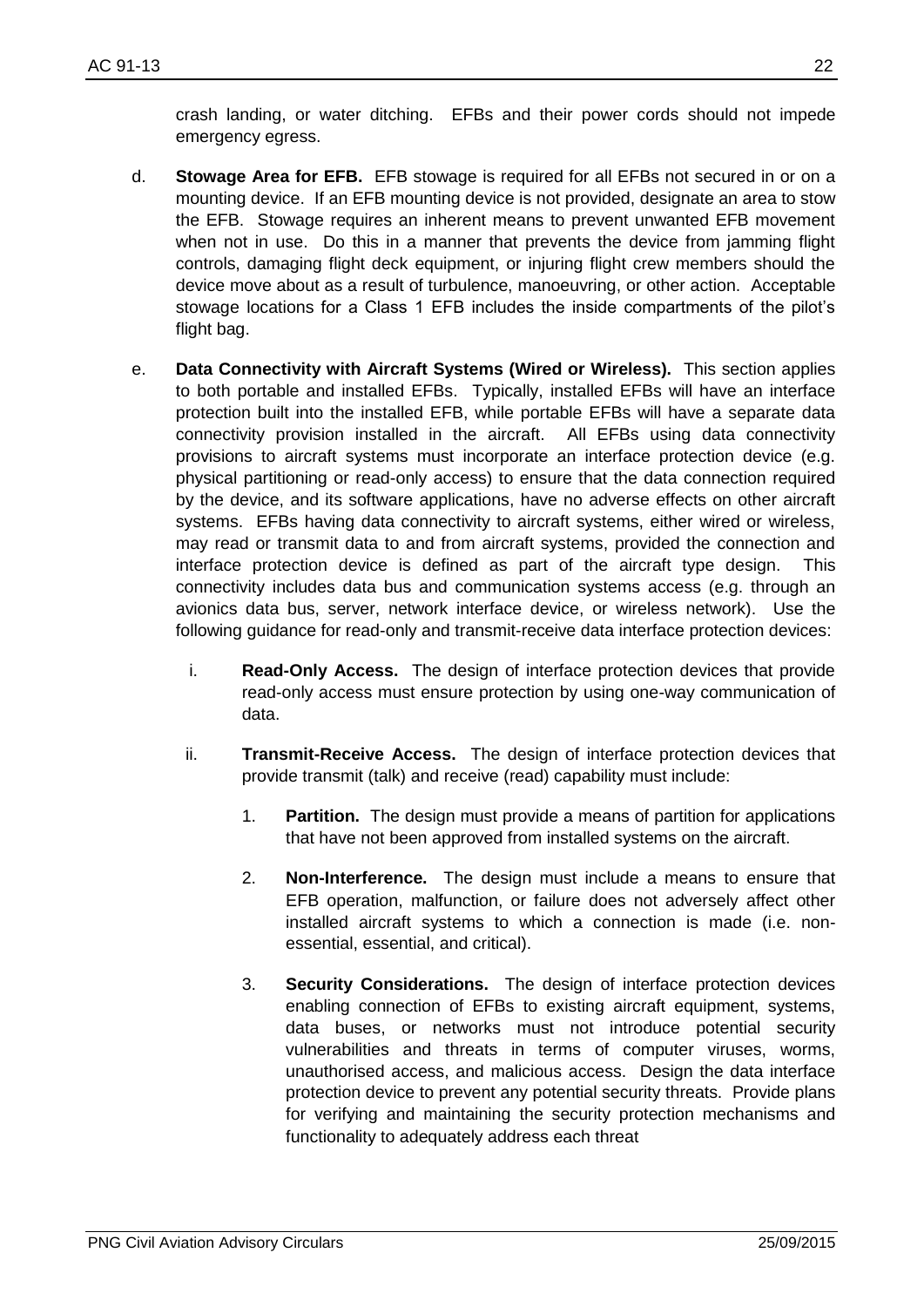#### <span id="page-22-1"></span><span id="page-22-0"></span>**11.1 EFB System Design and Usability**

It is necessary to evaluate the human factors/pilot interface characteristics of the EFB system. Special attention should be paid to new or unique features that may affect pilot performance.

#### <span id="page-22-2"></span>**11.2 Human/Machine Interface**

The EFB user interface should provide a consistent and intuitive user interface within and across various EFB applications. The interface design (including, but not limited to, data entry methods, colour-coding philosophies, and symbology) should be consistent across the EFB and various hosted applications. These applications should also be compatible with other flight deck systems.

#### <span id="page-22-3"></span>**11.3 Legibility of Text**

Text displayed on the EFB should be legible to the typical user at the intended viewing distance(s) and under the full range of lighting conditions expected on a flight deck, including use in direct sunlight. Users should be able to adjust the screen brightness of an EFB independently of the brightness of other displays on the flight deck. In addition, when incorporating an automatic brightness adjustment, it should operate independently for each EFB in the flight deck. Buttons and labels should have adequate illumination for night use. All controls must be properly labelled for their intended function. Consideration should be given to the long-term display degradation as a result of abrasion and aging.

#### <span id="page-22-4"></span>**11.4 Electronic Display of Aeronautical Charts**

a. Electronic aeronautical charts should provide a level of information integrity comparable to paper charts. Visual, instrument, and aerodrome charts (see International Civil Aviation Organization (ICAO) Annex 4) that are depicted should contain the information necessary, in appropriate form, to conduct the operation to at least a level of safety equivalent to that provided by paper charts. The screen size and resolution must be demonstrated to display information in a comparable manner to paper aeronautical charts and the data it is intended to replace. The screen must display an instrument approach procedure (IAP) chart in an acceptable aeronautical chart format similar to a published paper chart. The screen must be large enough to show the entire IAP chart at once, with the equivalent degree of legibility and clarity as a paper chart. This requirement is not meant to preclude panning and zooming features, but is intended to prevent a workload increase during the approach phase of flight. Alternate representations of IAP charts will need to be evaluated for operational suitability by the FSB process for functionality and human factors. Aeronautical navigation charts (i.e., VFR navigation charts, low and high altitude en route charts, and terminal procedure publications) will need to be evaluated for operational suitability by the FSB process. Panning, scrolling, zooming, rotating, or other active manipulation is permissible for these Type B applications. An EFB display may not be capable of presenting an entire aerodrome chart (airport diagram) if the chart is the expanded detail (fold over) type. In this case, a moving map centring feature (not own-ship position) may be desirable. Aerodrome charts must include all information useful for airport operation. For a description of the requirements for AMMD, see AC 20-159.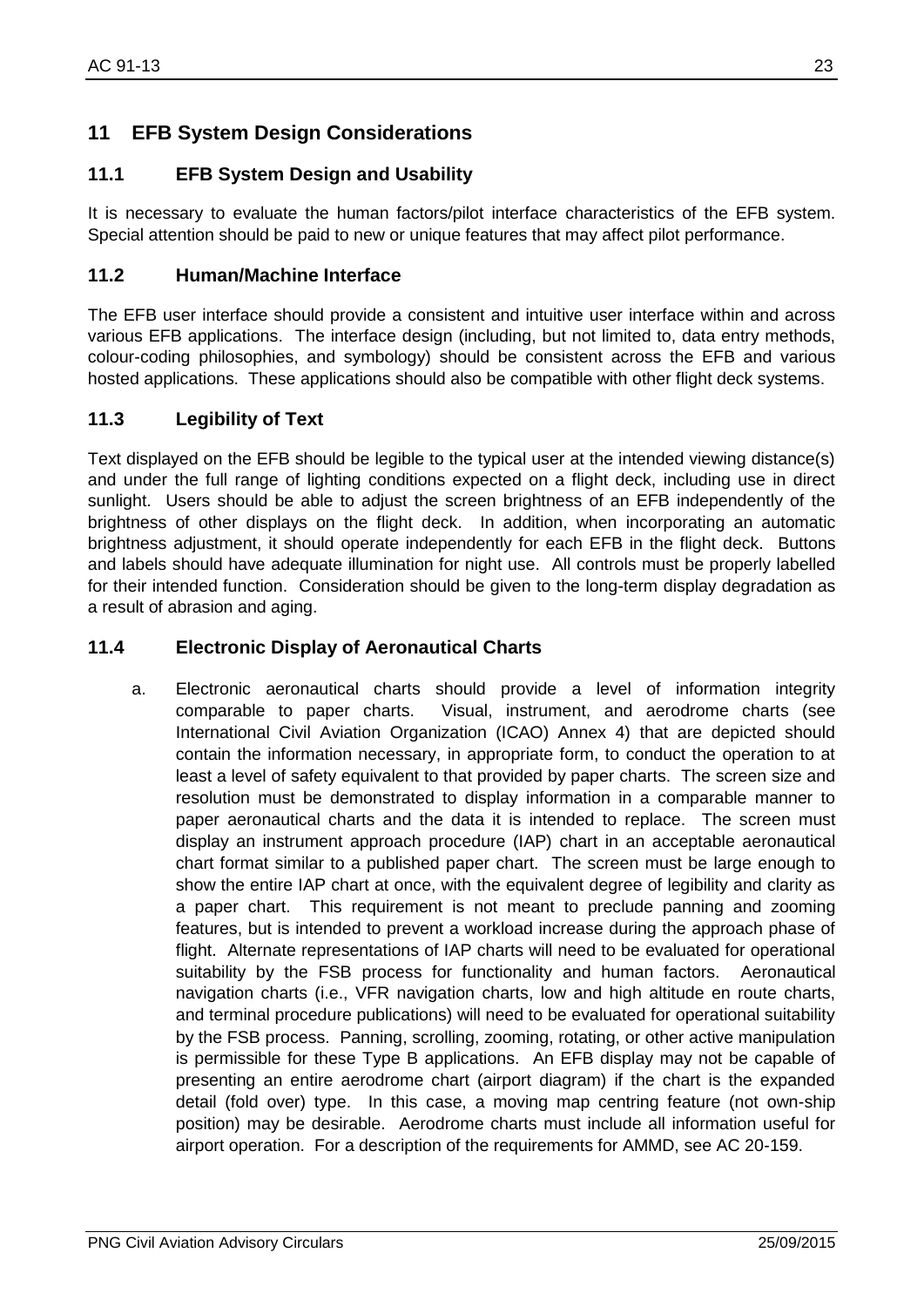#### **NOTES:**

- **1. When scrolling documents on screens, experience and human factors research has shown that obscured information on the sides of charts will be guessed by the operator rather than scrolled horizontally and read. Vertical scrolling has not been found to be such a significant problem. Horizontal scrolling should therefore be avoided where practicable.**
- **2. Software with an airworthiness approval performing an intended function of aeronautical charting as a replacement for paper could be utilised to support operational requirements without the need for further operational evaluation for use.**
	- b. The Operational Suitability Report (OSR) should include, but not be limited to, the following:
		- Pilot workload in both single-pilot- and multi-crew-flown aircraft:
		- Size, resolution, and legibility of symbols and text;
		- Access to desired charts;
		- Access to information within a chart:
		- Grouping of information;
		- General layout;
		- Orientation (e.g. track-up, north-up); and
		- Depiction of scale information.

#### <span id="page-23-0"></span>**11.5 Responsiveness of Application**

The system should provide feedback to the user when a user input is accepted. If the system is busy with internal tasks that preclude immediate processing of user input (e.g. calculations, selftest, or data refresh), the EFB should display a "system busy" indicator (e.g. clock icon) to inform the user that the system is occupied and cannot process inputs immediately. The timeliness of system response to user input should be consistent with an application's intended function. The feedback and system response times should be predictable to avoid flight crew distractions and/or uncertainty.

#### <span id="page-23-1"></span>**11.6 Off-Screen Text and Content**

If the document segment is not visible in its entirety in the available display area, such as during "zoom" or "pan" operations, the existence of off-screen content should be clearly indicated in a consistent way. For some intended functions it may be unacceptable if certain portions of documents are not visible. The basis of this evaluation should be on the application and intended operational function. If there is a cursor, it should be visible on the screen at all times while in use.

#### <span id="page-23-2"></span>**11.7 Active Regions**

Active regions are regions to which special user commands apply. The active region can be text, a graphic image, a window, frame, or other document object. These regions should be clearly indicated.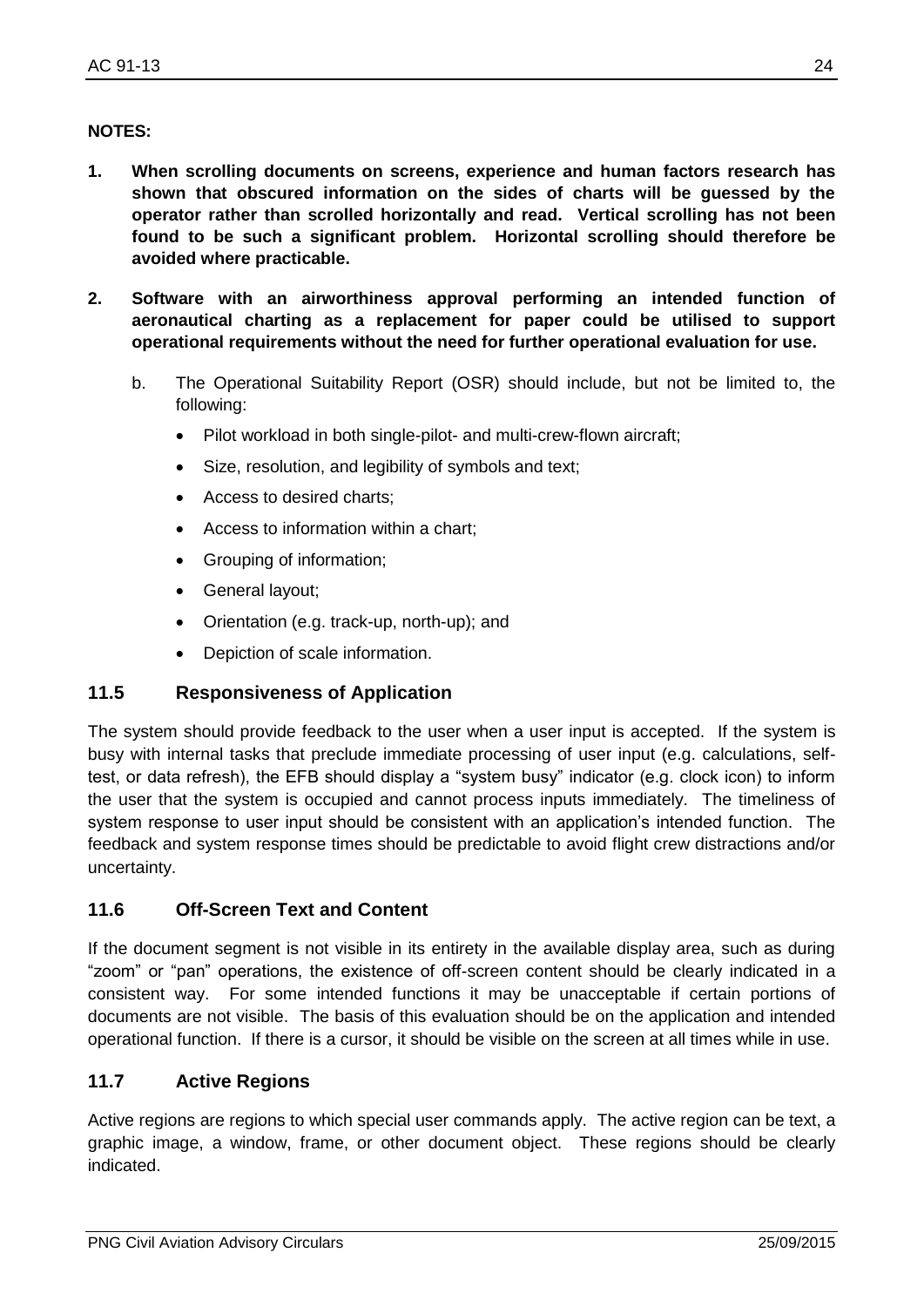### <span id="page-24-0"></span>**11.8 Managing Multiple Open Applications and Documents**

The electronic document application should provide continuous indication of which application and/or document is active if the system supports multiple open documents, or if the system allows multiple open applications. The active document is the one that is currently displayed and responds to user actions. Under non-emergency, normal operations, the user should be able to select which of the open applications or documents is currently active. In addition, the user should be able to find which flight deck applications are running and switch to any one of these applications easily. When the user returns to an application that was running in the background, it should appear in the same state as when the user left that application, other than differences associated with the progress or completion of processing performed in the background.

### <span id="page-24-1"></span>**11.9 Input Devices**

In choosing and designing input devices such as keyboards or cursor-control devices, operators should consider the type of entry to be made and flight deck environmental factors, such as turbulence, that could affect the usability of that input device. Typically, the performance parameters of cursor control devices are tailored for the intended application function as well as for the flight deck environment.

#### <span id="page-24-2"></span>**11.10 Flight crew Workload**

The EFB software design should minimize flight crew workload and head-down time. The positioning, use, and stowage of the EFB should not result in unacceptable flight crew workload. Avoid complex, multi-step data entry tasks during take-off, landing, and other critical phases of flight. An evaluation of EFB intended functions should include a qualitative assessment of incremental pilot workload, as well as pilot system interfaces and their safety implications. If the intended function of an EFB includes use during critical phases of flight, such as during take-off and landing or during abnormal and emergency operations, its use should be evaluated during simulated or actual aircraft operations under those conditions.

#### <span id="page-24-3"></span>**11.11 Messages and the Use of Colours**

For any EFB system, EFB messages and reminders should meet the requirements in §23.1322 or § 25.1322, as is appropriate for the intended aircraft. While the regulations refer to lights, the intent should be generalized to extend to the use of colours on displays and controls. That is, the colour red should be used only to indicate a warning level condition. Amber should be used to indicate a caution level condition. Any other colour may be used for items other than warnings or cautions, providing that the colours used differ sufficiently from the colours prescribed to avoid possible confusion. EFB messages and reminders should be integrated with (or compatible with) presentation of other flight deck system alerts. EFB messages, both visual and auditory, should be inhibited during critical phases of flight. An EFB application should avoid flashing text or symbols. Listed messages should be prioritized and the message prioritization scheme evaluated and documented.

Additionally, during critical phases of flight, the continuous presentation of required flight information must be without interruption. Examples of unwanted interruptions include uncommanded overlays, pop-ups, or preemptive messages (except those indicating the failure or degradation of the current EFB application). However, if there is a regulatory or TSO requirement that conflicts with the recommendation above, it supersedes this guidance.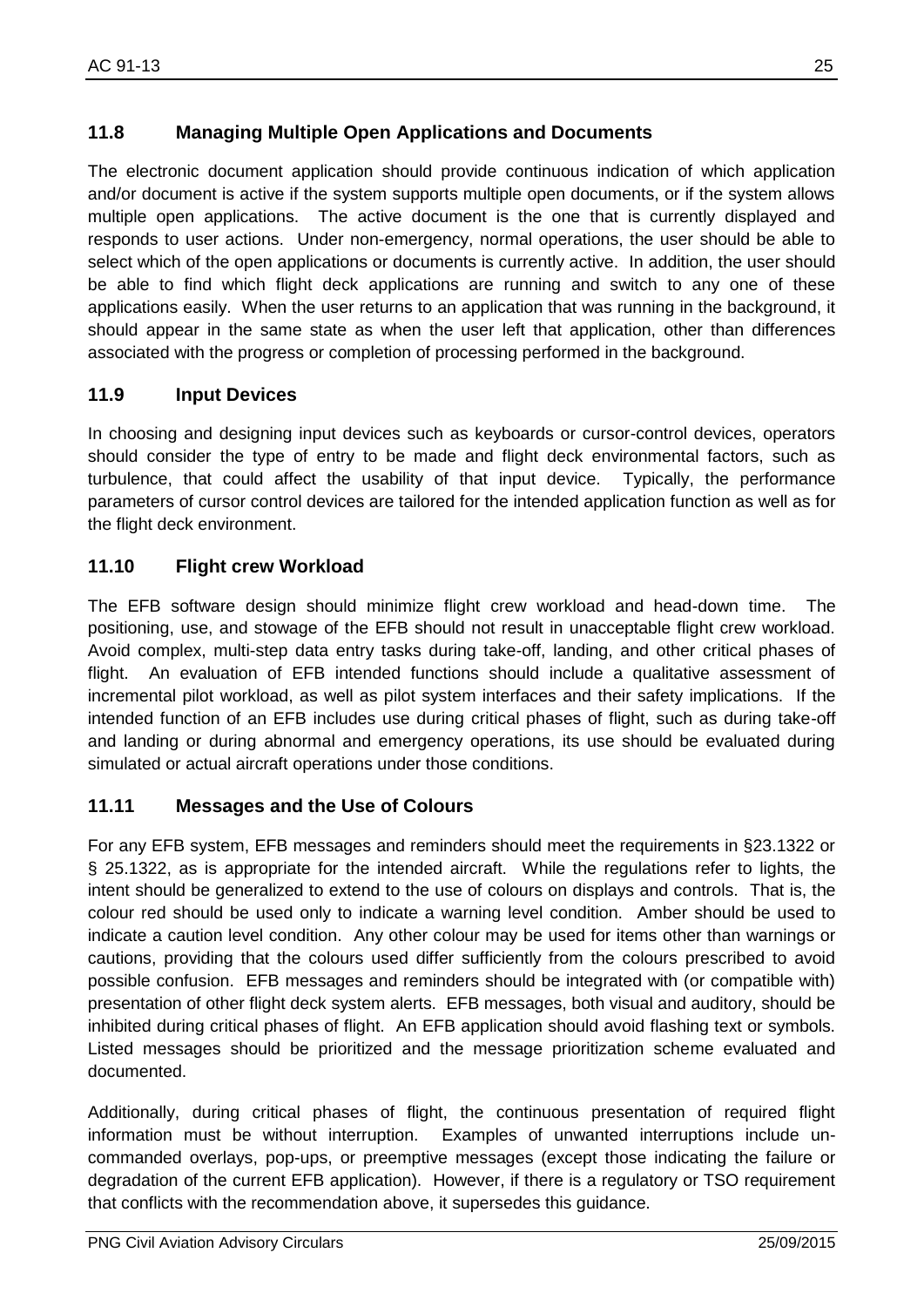#### <span id="page-25-0"></span>**11.12 System Error Messages**

If an application is fully or partially disabled, or is not visible or accessible to the user, it may be desirable to have a positive indication of its status available to the user upon request. Certain nonessential applications such as e-mail connectivity and administrative reports may require an error message when the user actually attempts to access the function rather than an immediate status annunciation when a failure occurs. EFB status and fault messages should be prioritized and the message prioritization scheme evaluated and documented.

#### <span id="page-25-1"></span>**11.13 Data Entry Screening and Error Messages**

If user-entered data is not of the correct format or type needed by the application, the EFB should not accept the data. The EFB should provide an error message that communicates which entry is suspect and that specifies what type of data it expects. The EFB system and application software should incorporate input error checking that detects input errors at the earliest possible point during entry, rather than on completion of a possibly lengthy invalid entry.

#### <span id="page-25-2"></span>**11.14 Error and Failure Modes**

- a. **Flight crew Error.** The system design should minimize the occurrence and effects of flight crew error and maximize the identification and resolution of errors. For example, terms for specific types of data or the format for entry of latitude/longitude should be the same across systems. Data entry methods, colour-coding philosophies, and symbology should be as consistent as possible across the various hosted EFB applications. These applications should also be compatible with other flight deck systems.
- b. **Identifying Failure Modes.** The possible effects of undetected errors in each EFB application should be evaluated. The assessment should address the adequacy of the human/machine interface, accessibility of controls, ability to view controls, annunciations, displays and printers, and the effect on flight crew workload and headdown time. The assessment should also consider the effects of flight crew (procedural) errors determined by comments from the professional pilot community. The EFB system should be capable of alerting the flight crew of probable EFB application/system failures.

#### <span id="page-25-3"></span>**11.15 Integrity Considerations**

The operator must demonstrate that the EFB performs its intended functions. Additionally, data contained in the data files should be of sufficient integrity to perform the intended functions without producing false or hazardously misleading information.

#### <span id="page-25-4"></span>**12 Risk Mitigation for EFB Systems**

During the transition period to a paperless cockpit, an operator will need to establish a reliable backup means of providing the information required by the regulations to the flight crew. During this period, an EFB system must demonstrate that it produces records that are as available and reliable as those provided by the current paper information system. Operators should establish system architecture and procedural mitigations to provide a reliable means of displaying information required by the operating rules to the flight crew. This will ensure an equivalent level of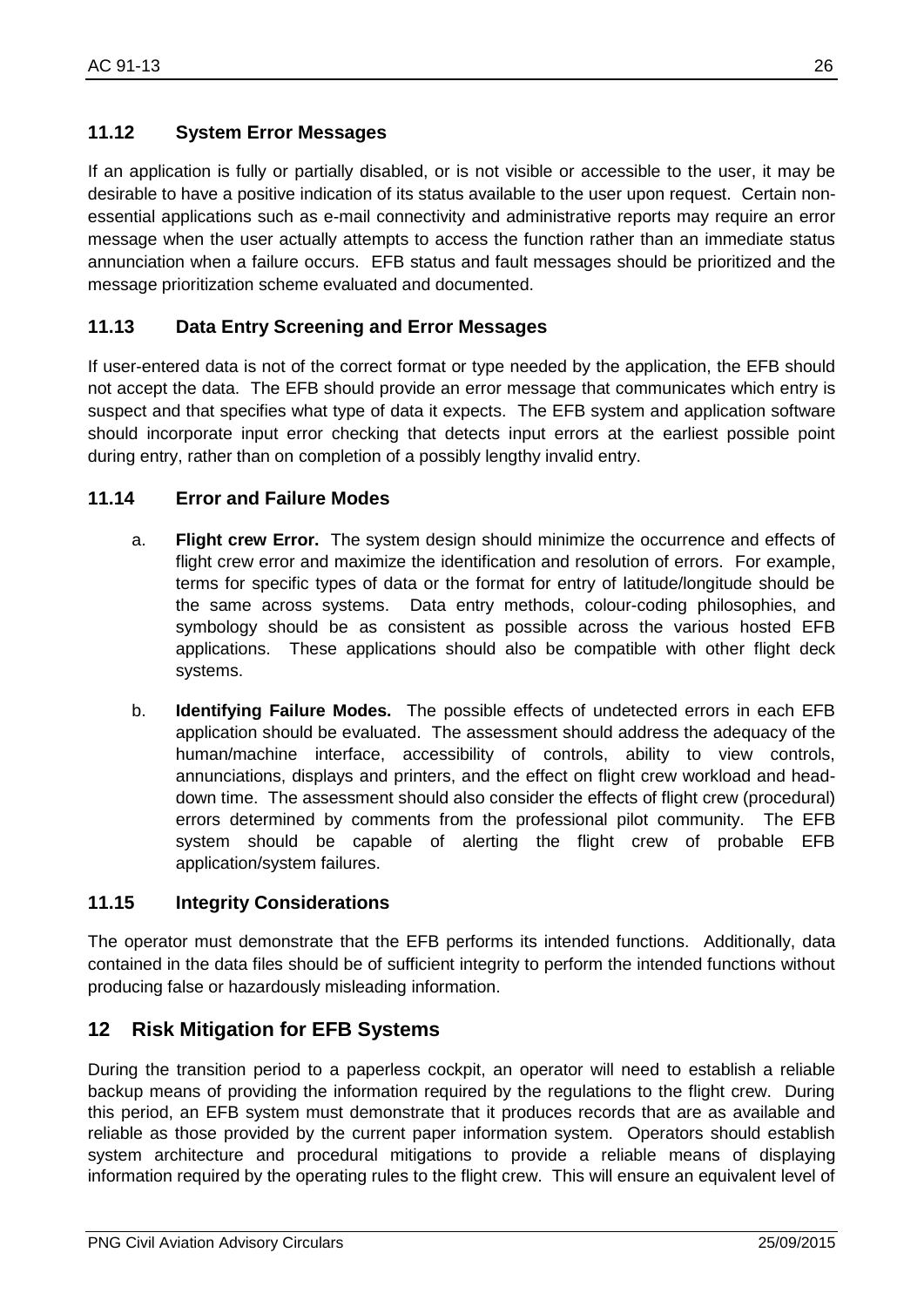safety and integrity as the current paper-based products. Mitigation may be accomplished by a combination of the following:

- a. System design;
- b. Separate and backup power sources;
- c. Redundant EFB applications hosted on different EFB platforms;
- d. Paper products accessible for use by crewmembers and/or
- e. Procedural means. This refers to procedures developed by the operator relating to cockpit or ground procedures, or both.

#### <span id="page-26-0"></span>**12.1 Procedural Mitigations**

If one or more on-board EFBs fail, resulting in loss of function or the presentation of false or hazardously misleading information, a contingency plan or process will need to be in place to provide the required information. For example, as a backup to eliminating printed approach charts, an acceptable transition to a paperless cockpit could include the following:

- a. Carrying paper products for a given time period to validate EFB reliability by quantitative means;
- b. Using a printing device to print all applicable data required for the flight; or
- c. Using an aircraft fax machine to uplink equivalent paper documents to the cockpit.

#### <span id="page-26-1"></span>**12.2 Removal of Paper-Based Information**

The risk mitigation process must be completed prior to removal of the paper-based information associated with a particular EFB application. Complete removal of the paper-based information associated with a particular EFB application, will require CASA approval for Type A, or Type B, and Operations Specification approval. These requirements also apply to an operator who intends to begin operation of any aircraft type without paper-based information.

Final approval for use of electronic documents, in lieu of required paper documents, requires:

- a. Risk mitigation report submitted to CASA;
- b. Reliable EFB system information available for each flight crew member;
- c. A final CASA evaluation report; and
- d. Operations Specification approval.

#### <span id="page-26-2"></span>**13 Operational Approval Process**

The introduction and use of EFBs in the cockpit and cabin of operations performed under Parts 121, 125, 135 or 136 requires operational approval from the Director. This requirement includes CASA evaluation of all operating procedures, pertinent training modules, checklists, operations manuals, training manuals, maintenance programmes, MELs, other pertinent documents, and reporting procedures.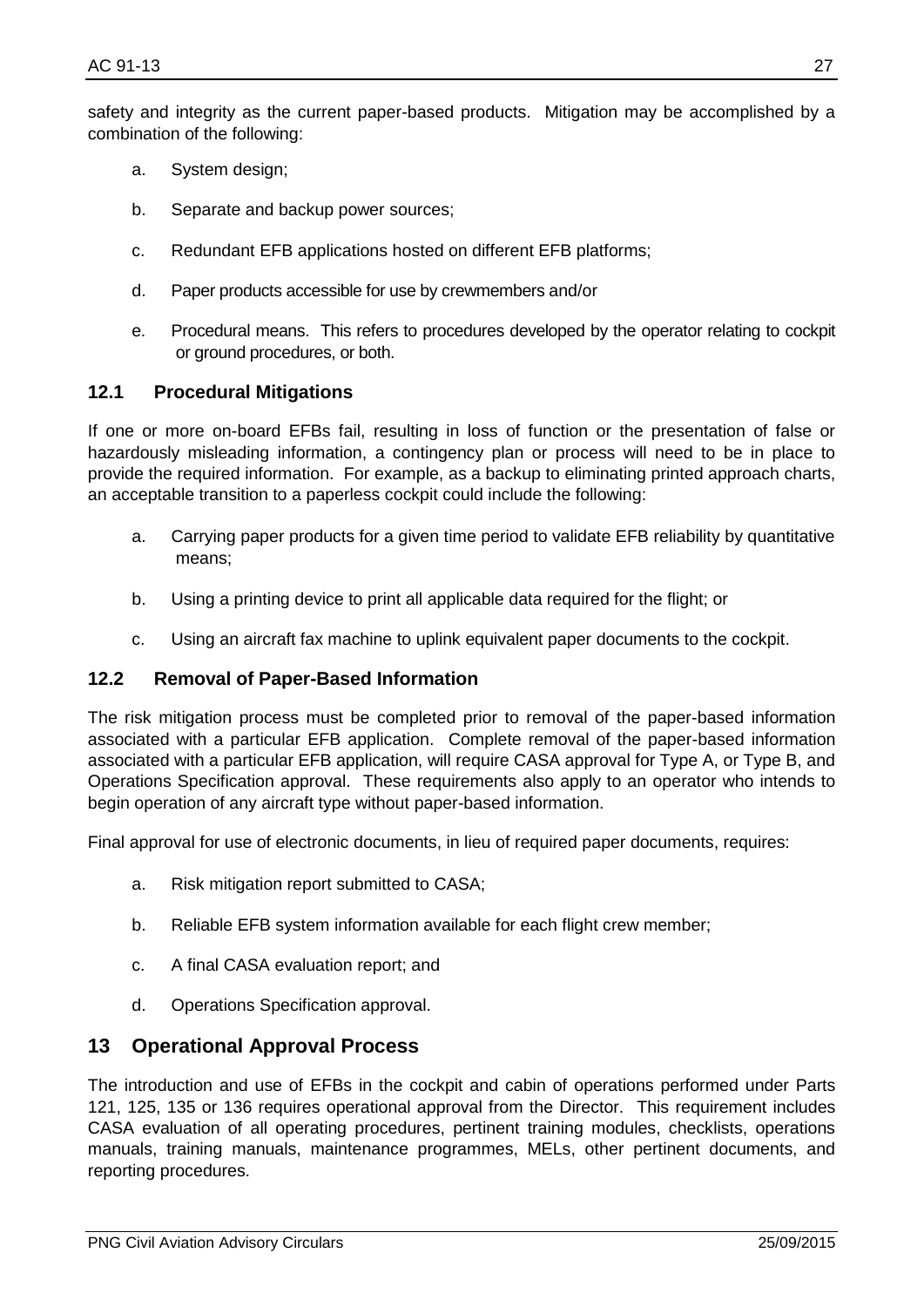<span id="page-27-0"></span>Part 91 operations do not require any specific authorisation for EFB operations, provided the EFB does not replace any system or equipment required by the Civil Aviation Rules. This Advisory Circular provides guidance for all EFB equipages of all hardware classes and software types. In order for a PED to be considered an EFB, its functions must conform to the guidance in this Advisory Circular.

#### <span id="page-27-1"></span>**13.2 General Process for Approval or Acceptance**

The operational approval of EFBs consists of the following 5 phases:

a. **Phase 1** of the process begins when an operator requests an operational approval from the Director by completing CASA Form CASA EFB/01 available from the "Forms" link on CASA web site [www.casapng.gov.pg.](http://www.casapng.gov.pg/) CASA and the operator should reach a common understanding of what the operator must do, what role CASA will have, and what reports and documents will be included as part of the authorisation process.

In addition to Form CASA EFB/01 the operator must also submit the AOC Holders Self Evaluation Checklist for the Introduction of EFB. Refer Appendix 4 of this Advisory Circular.

- b. **Phase 2** begins when the operator submits an operational approval plan to CASA for formal evaluation. During this phase, CASA must ensure that the plan is complete and in an acceptable format before it can conduct a thorough review and analysis. The operator must identify the equipment to be used as an EFB, the class of equipment and type of software applications to be used, details of any mounting or stowage provisions and any other interfaces to the aircraft such as power supplies or data connections. The operator coordinates the plan with CASA operational group responsible for their oversight. The operating group will facilitate coordination within CASA, as necessary.
- c. **Phase 3** begins when CASA starts its in-depth review and analysis of the operator's plan for regulatory compliance, safe operating procedures, a logical sequence, and other areas (e.g. flight crew and dispatcher qualifications, acceptable procedures, and schedules for accomplishment).
- d. **Phase 4** is the major phase of the process and involves validation testing. In this phase, the operator conducts specific operations for the purpose of data collection or for CASA observation purposes. Phase four concludes when the operator provides sufficient proof to satisfy CASA's requirement for meeting all the plan objectives or when the operator is unable to complete them satisfactorily.
- e. **Phase 5** begins after the successful completion (or termination) of the validation phase. In this phase, CASA grants authorisation for those elements in the plan that were successfully completed and documented in the Operational Review report, or sends the operator a letter of disapproval for those elements that were not completed or were terminated. The Director grants authorisation for the operational use of the EFB through the issuance of revised Operations Specifications.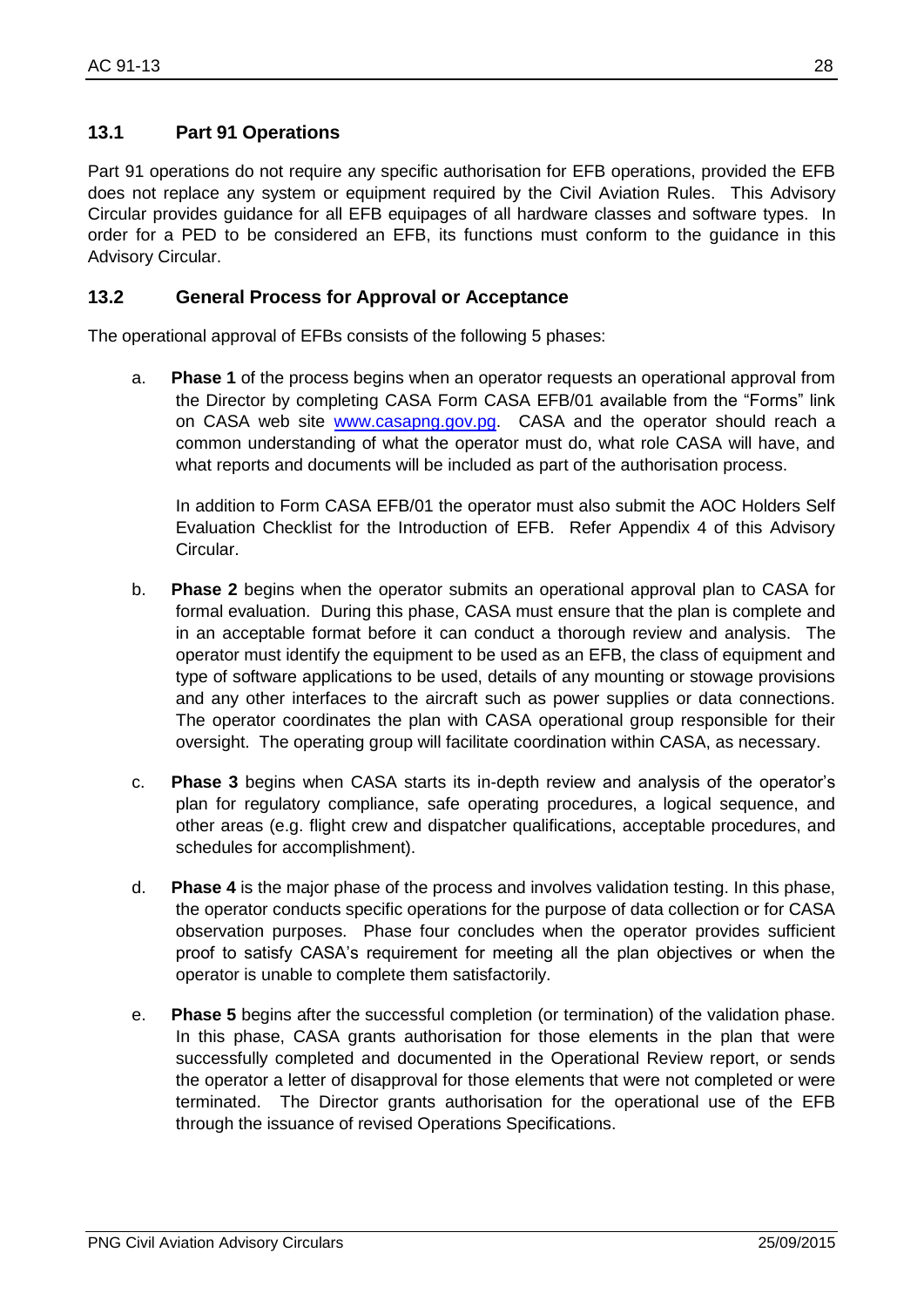#### <span id="page-28-0"></span>**13.3 Operator Responsibilities**

In addition to close coordination with CASA to obtain operational approval for EFB use, the following steps (in chronological order) are suggested:

- a. Apply to the Director in writing.
- b. Demonstrate a process of ensuring initial and continuing reliability for each specific EFB unit.
- c. Demonstrate that the radio magnetic interference/electromagnetic interference tests have been performed satisfactorily.
- d. Demonstrate that the EFBs can be properly stowed, secured and/or mounted in the aircraft.
- e. Demonstrate that any electronic receptacles used for connection of the EFB to an aircraft system have been installed using technical data acceptable to the Director as listed in CAR Part 21 Appendix C.
- f. Demonstrate successful rapid decompression testing has been accomplished, if applicable.
- g. Develop a Policy and Procedures Manual (PPM) that may include, but is not limited to, the following:
	- For single-pilot- and multi-crew-flown aircraft, appropriate procedures for EFB use during all phases of flight;
	- Procedures to follow when one unit fails (where multiple units are carried on-board the aircraft);
	- Procedures to follow when all units fail (the procedures should specifically identify the alternate means to use to obtain data);
	- A revision process procedure/method that ensures appropriate database accuracy and currency;
	- Courseware to be used while conducting training;
	- Procedures that document the knowledge of the user (e.g. training received, evaluation forms, test results, etc.);
	- A list of the data loaded and maintained in each unit; and
	- Instructions for Continued Airworthiness in accordance with the manufacturer's recommendations (also include these instructions in the inspection/maintenance programme).
- h. Operators transitioning to a paperless cockpit should carry paper backups of all the information on the EFB during a validation period. The backup should be readily available to the crew. During this period the operator should validate that the EFB is as available and reliable as the paper-based system being replaced. This validation period should include a 6-month operational test evaluation where the EFB system(s) with all appropriate backup products will be available to the crew. The backup products and the EFB are not to be used simultaneously during the evaluation period, but the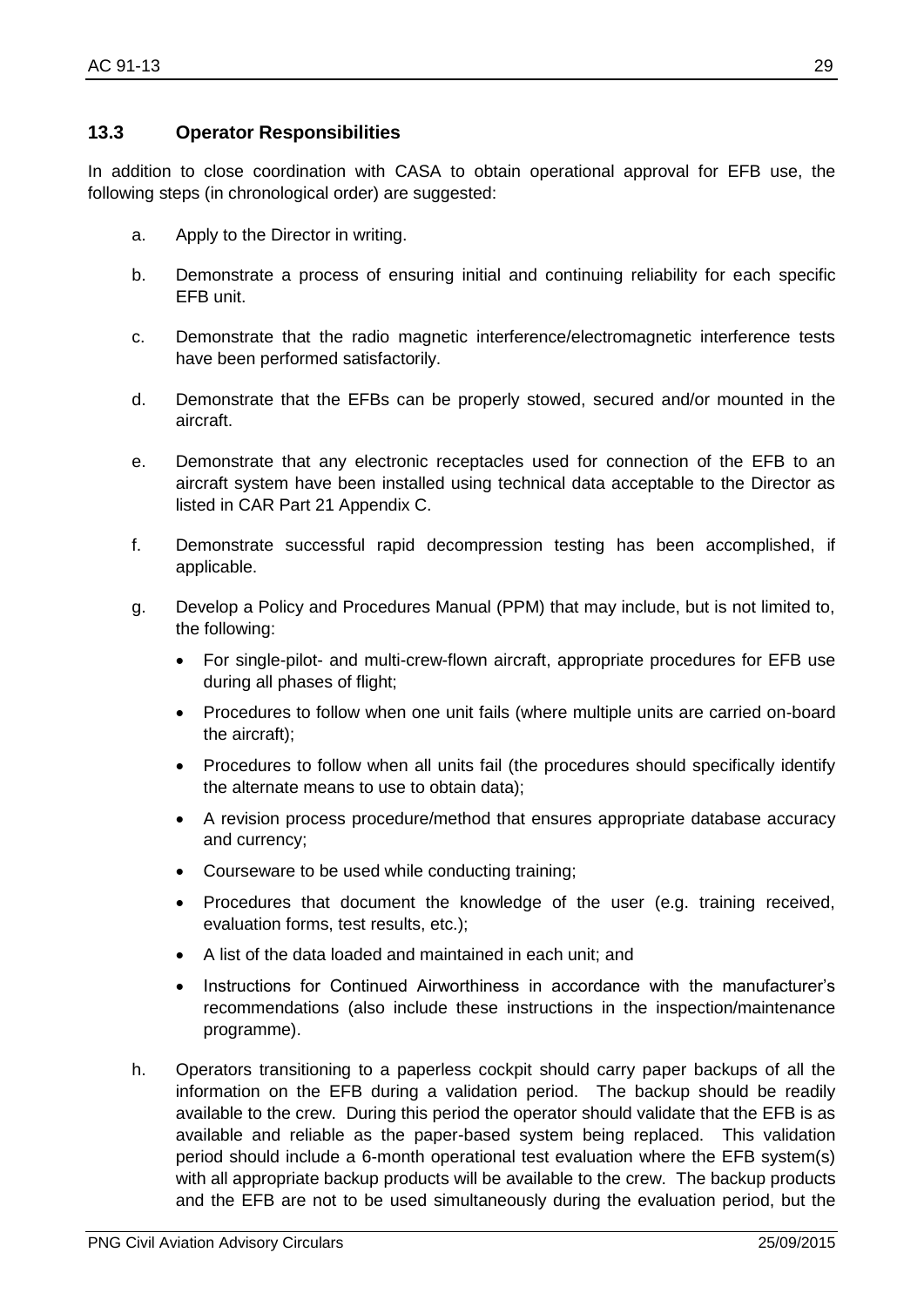backup products must be available if needed. Reductions to the required EFB 6-month operational validation testing may be considered if the certificate holder has previous experience with EFBs. A request to reduce the 6-month operational validation testing requires approval from CASA. The certificate holder must submit a plan with justification to reduce the 6 month operational validation testing to the CASA. The operator will issue a final report detailing the training effectiveness, operational effectiveness, and reliability of the EFB.

#### <span id="page-29-0"></span>**13.4 Operational Procedures Development**

- a. **EFB Intended Function.** The intended function(s) of EFBs may vary depending on the device used and the software applications hosted by the computer. It is extremely important that the operator specifically define the intended EFB functions in a clear and concise manner. Operational procedures developed to achieve a specific intended function or use should consider the applications listed in the attached appendices.
- b. **Operator Responsibilities.** Operators are expected to:
	- i. have procedures that define expectations of how the flight crew should use each EFB function during ground operations and under all flight conditions;
	- ii. provide the procedures to flight crews;
	- iii. provide procedures for normal, abnormal, and emergency use; and
	- iv. review and determine whether to modify those existing policies and procedures affected by the introduction of EFBs into line operations.

#### <span id="page-29-1"></span>**13.5 Procedural Considerations.**

- a. **Procedures for Using EFBs with Other Flight Deck Systems.** Flight crew procedures will ensure that the flight crew knows what aircraft system to use for a given purpose, especially when both the aircraft and EFB are providing information. Procedures should also be designed to define the actions to be taken when information provided by an EFB does not agree with that from other flight deck sources, or when one EFB disagrees with another. If an EFB simultaneously displays information that existing cockpit automation displays, procedures to identify which information source will be primary and which source will be secondary need to be developed (and procedures to identify under what conditions to use the backup source). Whenever possible and without compromising innovation in design/use, EFB/user interfaces should be consistent (but not necessarily identical) with the flight deck design philosophy.
- b. **Flight Crew Awareness of EFB Software/Database Revisions.** The operator should have a procedure in place to allow flight crew members to confirm the revision numbers and/or dates of EFB flight databases and software installed on their units for each flight. (Databases that do not adversely affect flight operations such as maintenance log forms, a list of airport codes, or a captain's atlas, for example, do not require the confirmation of revision dates by flight crews.) An example of a date-sensitive revision is an aeronautical chart database on a 28-day AIRAC revision cycle. Procedures should specify what action to take if the applications or databases loaded on the EFB are out-of-date.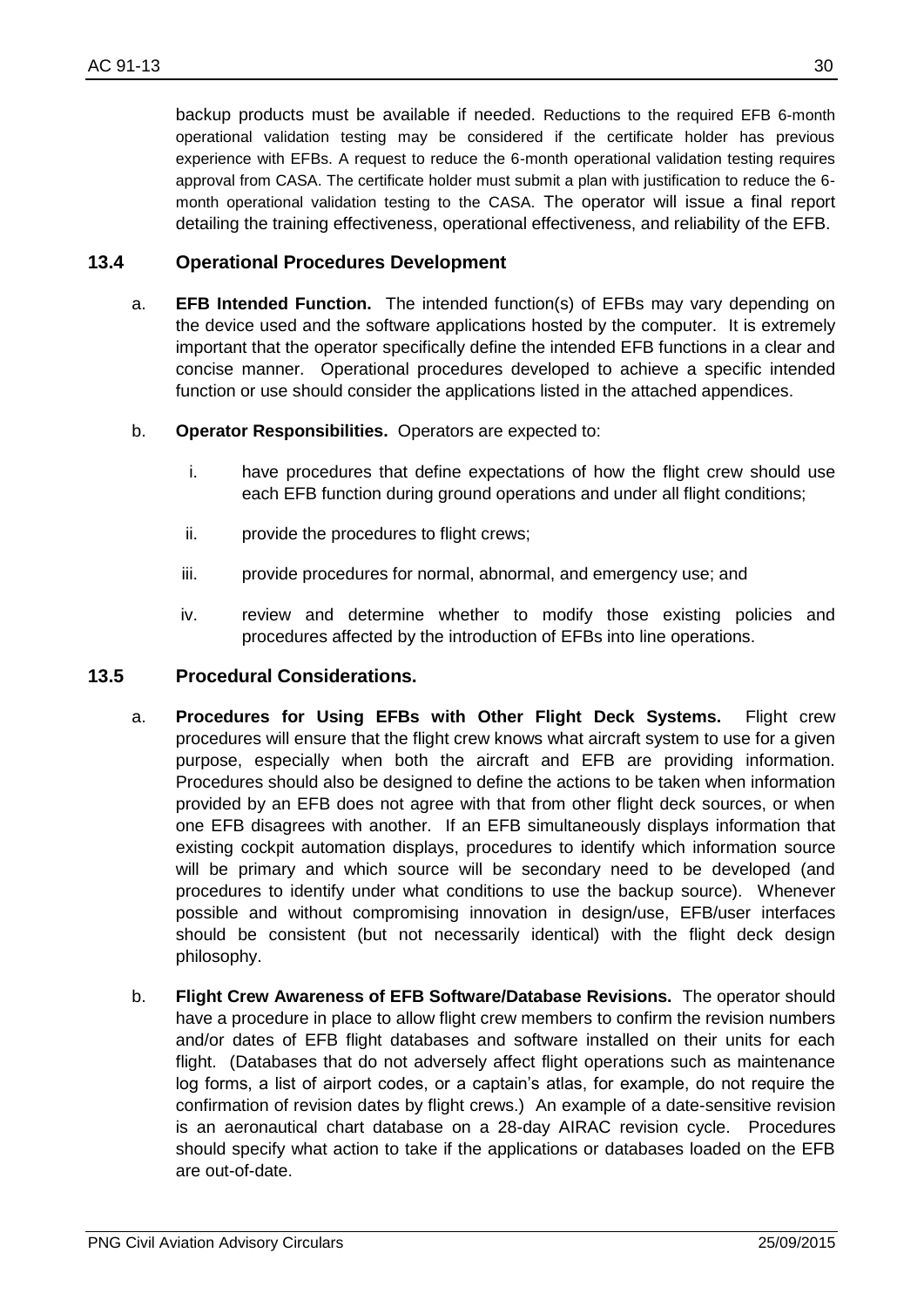- c. **Procedures to Mitigate and/or Control Workload.** Procedures that mitigate and/or control additional workloads created by using an EFB will need to be addressed.
- d. **Defining Responsibilities for Performance Calculations.** The operator should develop procedures that define any new roles that the flight crew and dispatch may have in creating, reviewing, and using performance calculations supported by EFBs.
- e. **Shutdown Procedures.** Shutdown procedures for EFBs should:
	- be incorporated into normal flight crew shutdown checklist procedures.
	- allow the EFB operating system and hosted applications to remain "stable" after multiple startups and shutdowns.

#### <span id="page-30-0"></span>**13.6 EFB Configuration Control**

The operator's EFB specification documents must list the make and model of the authorised EFB equipment and include at least the following configuration information, which is also required to support Operations Specification approval:

- a. operating system to include version control;
- b. application programme version control;
- c. approved source for the database updates; and
- d. make and model of the EFB hardware, including a tracking process for internal subcomponents whose replacement/upgrade may necessitate additional noninterference testing.

#### <span id="page-30-1"></span>**13.7 Database Update Process**

- a. The operator needs to establish a method for revising EFB databases. The method of data revision should ensure integrity of the data the operator loads and not negatively impact the integrity of the EFB operation. Especially when using internet and/or wireless means, procedures must exist to protect the EFB data from corruption. Database revisions do not include application software or operating system changes. Application software and/or operating system programme changes must be controlled and tested prior to use in flight. Operators should not perform database and/or application software changes during operations (taxi, takeoff, in-flight, landing).
- b. Operators also need to establish revision control procedures so that flight crews and others can ensure that the contents of database are current and complete. These revision control procedures may be similar to the revision control procedures used for paper or other storage media. For data that is subject to a revision cycle control process, it should be readily evident to the user which revision cycle is currently loaded into the system.

#### <span id="page-30-2"></span>**13.8 Software Revision Process.**

a. It is the responsibility of the operator and/or the application software vendor to ensure that its operating system and Type A and Type B application programmes meet the intended function. Unauthorised modification of any database or the loading of any new or additional software intended for operational use is not permitted unless that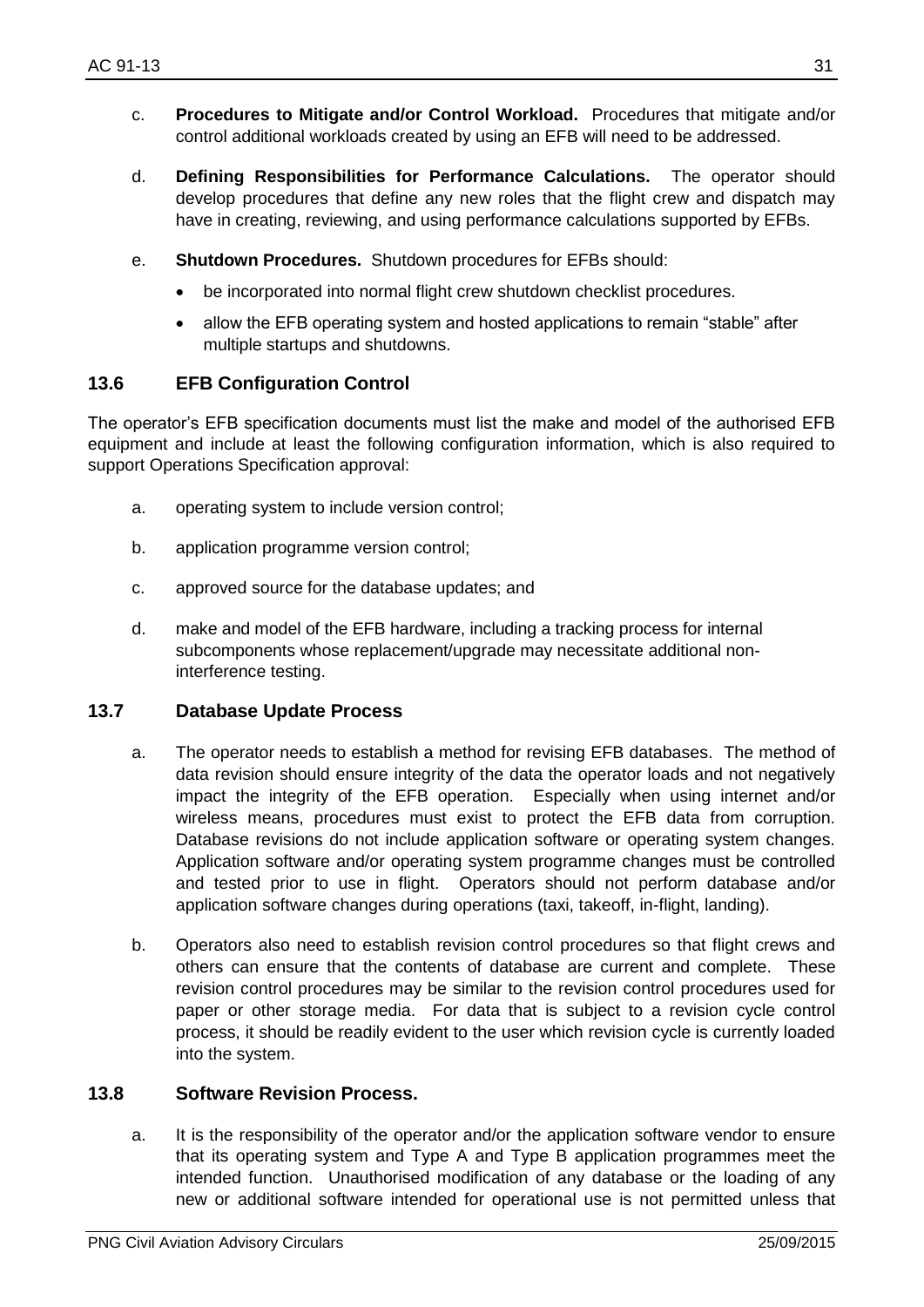software can be demonstrated to comply with the original intended use. For approved applications, operators should use approved Service Bulletins (SB) or other acceptable technical data per CAR Part 21 Appendix C. In addition to the operator's responsibilities described above, it is also the responsibility of the pilot in command (PIC) to verify that any EFB depiction of an en route, terminal area, approach, airport map, or section is current and up-to-date. One means for doing this is to ensure that each PIC becomes familiar with all available information concerning that flight, to include receipt of appropriate Notices to Airmen (NOTAM) prior to departure and prior to arrival.

b. The operator should identify a means to demonstrate that adequate security measures are in place to prevent malicious introduction of unauthorised modifications to the EFB's operating system, its specific hosted applications, and any of the databases or data links used to enable its hosted applications (i.e., security risk assessment). The operator also needs to protect the EFB from possible contamination from external viruses.

#### <span id="page-31-0"></span>**13.9 Special Data Storage and Retrieval Considerations.**

- a. The EFB system needs to permit any authorised representative of CASA or the Transport Accident Investigation Commission (TAIC) to retrieve, view, or print the information contained in any EFB system upon reasonable request. If CASA or TAIC requires an operator to provide information the operator must provide the data in a format that the requesting agency can use.
- b. Operators should establish procedures to archive or retain old data. For archived data, the length of time that the data is kept depends on the kind of information being archived. Some information, such as maintenance historical data, should be kept for the life of the aircraft. It may also be necessary to keep old versions of software and operating systems to properly retrieve archived data. Operators should download maintenance discrepancy logs into a permanent record at least weekly.

#### <span id="page-31-1"></span>**13.10 Training**

Training should reflect the level of the functionality and complexity as agreed upon by the operator and CASA. Training should address flight crew and maintenance personnel requirements, as appropriate.

- a. CASA Flight Operations may wish to reference applicable FAA/Industry Training Standards (FITS) to determine the best practices for training and use of the EFB in a manner pertinent to Part 91 operations. Determine the appropriate FITS programme in consultation with the equipment manufacturer and/or CASA Flight Operations.
- b. Certificated operators requesting to conduct operations using EFB cockpit applications should use the training guidance to develop a curriculum segment for the EFB system, which may consist of a ground training simulation and, if needed, a flight training segment. The EFB curriculum segment should include an outline of the training, appropriate courseware, and the instructional delivery method. Each EFB training module should include the following elements:
	- i. A description of an EFB, its capabilities, and the applications for which the operator will use the EFB system and its components and peripherals. This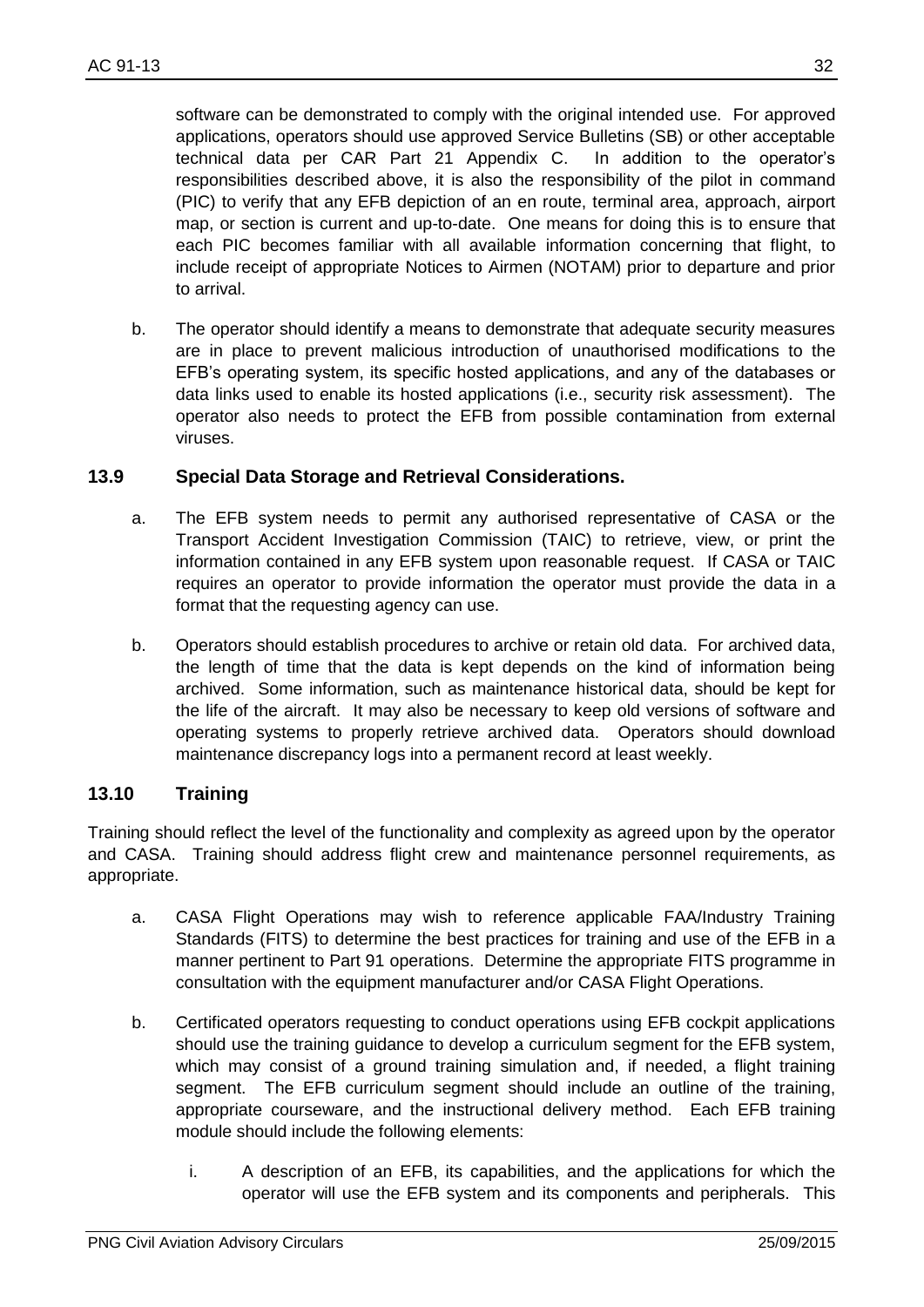should include theory of operation and the training should ensure that flight crews understand the dependencies associated with the sources and limitations of the information.

- ii. A description of EFB controls, displays, symbology, and failure modes. EFB failure modes and flight crew procedures should include a description of the EFB system (e.g. EFB signal processor, switches, and installed databases, such as an airport surface or en route moving map). If colour is a significant EFB application feature, then training materials should include colour illustrations.
- iii. An AFMS or other documentation that provides conditions, limitations, and procedures for the use of the EFB system and its associated equipment. For instance, operators should train flight crews on how to ensure that the airport charts and manuals are current, and what to do if they find that the software and/or databases are out-of-date. Only EFB provisions (mounts, wiring, etc.) for Class 2 EFBs, or installation for approved EFBs, require an AFMS, unless approved by TSO. Class 1 and Class 2 EFBs and Type A and Type B EFB applications may require an alternative means of documentation that provides conditions, limitations, and procedures for use.
- iv. Descriptions of authorised special flight manoeuvres, operations, and procedures the operator conducts when using an EFB.
- v. Any special pilot/controller procedures when using EFB-based information.
- vi. Geographical areas authorised for specific EFB operations, if applicable.
- vii. Authorised methods to defer inoperative EFB equipment.
- c. Operator training should also provide an opportunity for instruction, demonstration, and practice using the actual or simulated EFB equipment and displays. Base the EFB qualification curriculum segment (required for parts 121, 125, 135 and 136 operators) on functionality and complexity as agreed upon by the operator and CASA. In addition, EFB components installed in accordance with applicable airworthiness regulations may contain EFB training guidance in the aircraft Operations Suitability Report.
- d. Parts 121, 125, 135 and 136 operators are required to conduct initial fleet training. CASA will issue a letter authorizing an operator to instruct personnel under the EFB curriculum segment, pending an evaluation of training effectiveness. This also allows CASA inspectors who are responsible for certificate management to become familiar with the operator's EFB system and equipment. After CASA evaluates the operator's EFB curriculum segment and determines that it is satisfactory, CASA issues an interim operational approval to the operator. This authorizes the operator to continue training in accordance with the operator's approved training programme.

#### <span id="page-32-0"></span>**13.11 Pilot Training Programme.**

a. **Parts 121 and 125 Operators.** Except when under the supervision of an appropriately trained flight examiner, the flight crew may need to complete a training programme approved or accepted by the Director before being authorised to use the EFB equipment. However, flight crew members should have satisfactorily completed the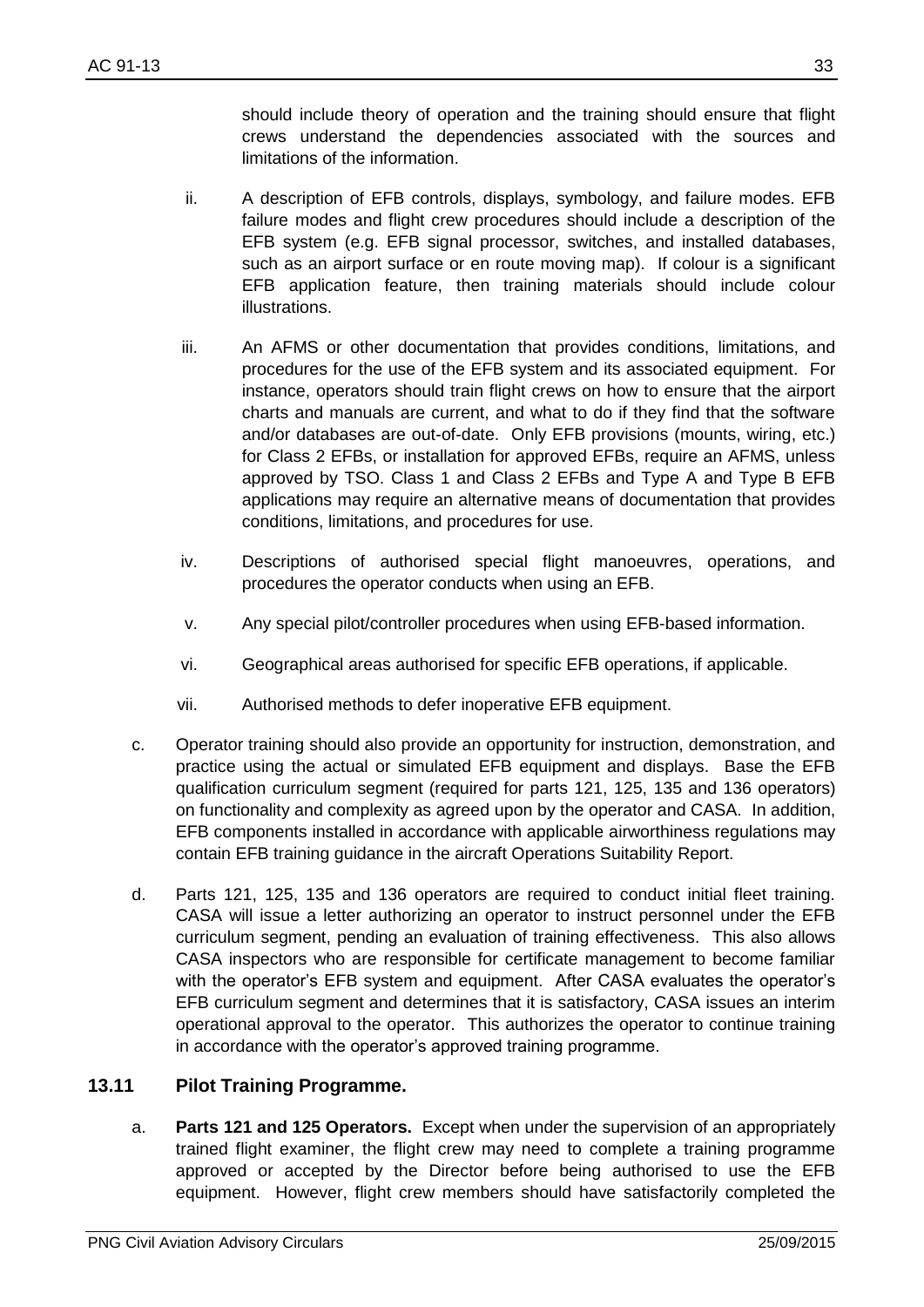ground school portion of the EFB training programme, if required. Training as outlined in this Advisory Circular is only applicable to those flight crew members that actually operate the equipment. Training is not required of crew members that are not authorised to use the equipment, even though it may be installed in the aircraft, unless it is operated under the supervision of a flight examiner. For air transport operations,initial qualification with the EFB may require that the flight crew members demonstrate satisfactory proficiency with the EFB to a CASA inspector or flight examiner; this may be completed during a line check.

- b. **Part 135 and 136 Operators.** Although no training programme requirements exist for part 135 and 136 operators, the flight crew members should have satisfactorily completed the ground school portion of the EFB training programme before performing under the supervision of a flight examiner or evaluation by an authorised instructor. CASA may authorise an individual (e.g. the company chief pilot, company flight examiner, or training course provider) to complete this evaluation. The flight crew must have a satisfactory evaluation of their performance in the use of the EFB in flight before using the equipment in normal operations.
- c. **Part 91 Operators.** The primary source of operational and training guidance will be provided through the FITS, which can be obtained through the equipment manufacturer. The appropriate FITS programme may be used to determine the appropriate best practices for familiarisation and use of the equipment. Each operator's EFB programme should identify and document user training in support of the use of an EFB.

#### <span id="page-33-0"></span>**13.12 Simulator and Flight Evaluations.**

- a. **Simulator Evaluations.** Simulators and other approved training devices (such as procedures trainers) may be used as a tool to evaluate the overall quality of the training given and/or evaluate EFB system performance before granting operational approval for use. The level of simulation fidelity required depends upon the type of use/credit being sought. Some of the EFB characteristics and flight deck integration issues that should be evaluated via simulation include:
	- The flight crew's use of displays;
	- EFB control use;
	- Alert reactions;
	- Auto-ranging configuration;
	- Self-tests;
	- Flight crew procedures; and
	- Failure mode analysis.

#### b. **Flight Evaluations**

Base the number of flight evaluations required to validate a particular EFB system before authorizing its use (including its hosted applications) on:

- The type of aircraft;
- Aircraft system architecture;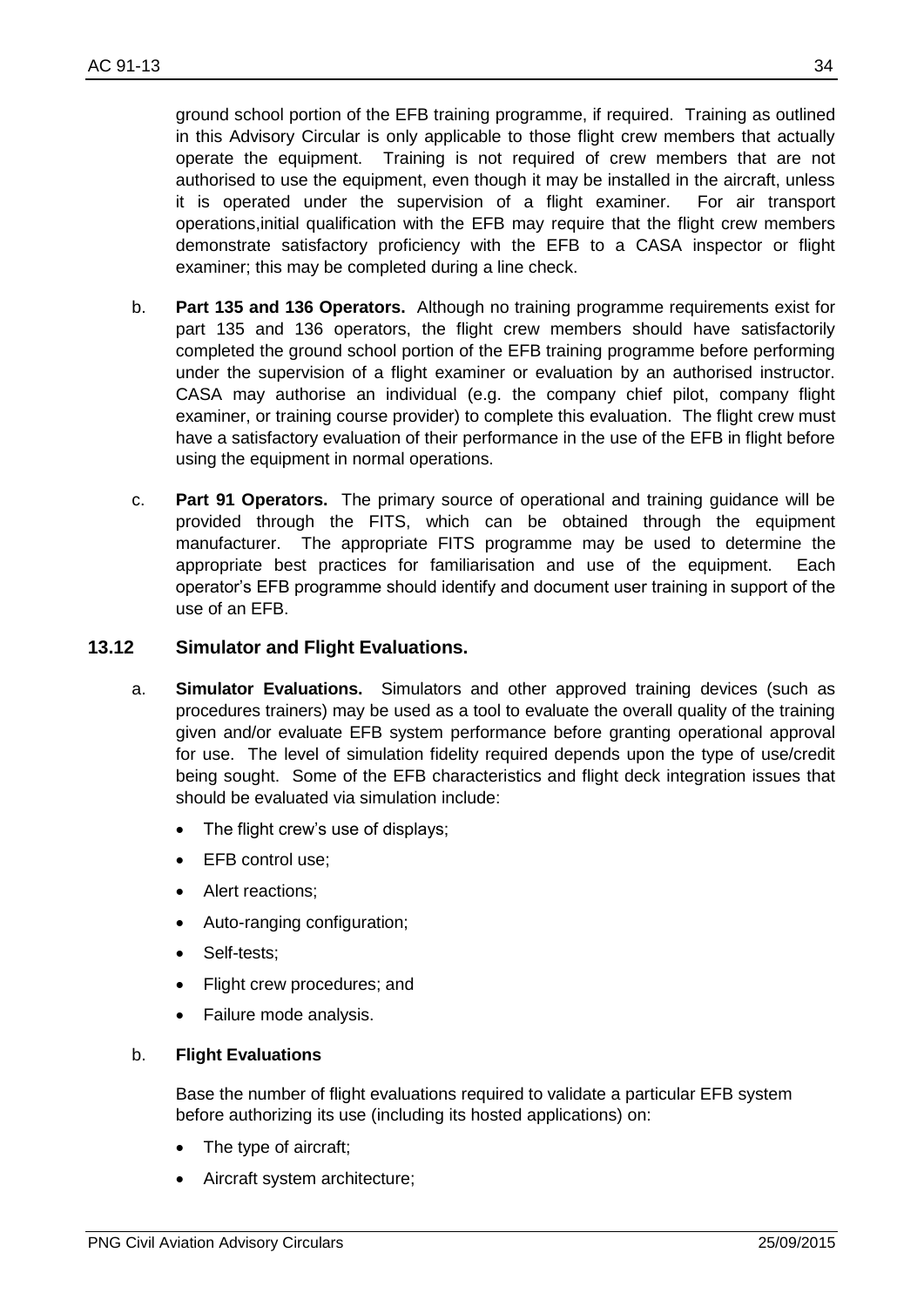- Flight crew workload considerations;
- Credit given for previously certified installations; and
- Past simulator and ground testing.

CASA needs to evaluate the actual requirement for a flight test for each request. CASA will determine if an approved training device or an actual flight evaluation is required. For example, first-time model installations and first-time hosted applications will generally require a flight test. If adequate evaluation on the ground or in simulators of changes in the EFB system, including software upgrades, is not possible, it may require flight testing.

#### <span id="page-34-0"></span>**13.13 Need for Approved Manuals**

The aircraft must carry on-board an approved AFMS at all times when the EFB equipment is installed in accordance with applicable airworthiness regulations unless otherwise approved by the Director.

#### <span id="page-34-1"></span>**13.14 Instructions for Continued Airworthiness**

- a. Although a source independent of the operator may provide on-going maintenance and support for EFB equipment, the operator is responsible for compliance with all regulatory requirements.
- b. The maintenance or inspection programme should identify inspection items, establish time-in-service intervals for maintenance and inspections, and provide the details of the proposed methods and procedures. The maintenance or inspection programme should also include ICAs for the STC or CASA design or installation approval.
- c. It is important for operators to coordinate early in the process with CASA on airworthiness related considerations to determine the appropriate authorisations necessary for each EFB application.

#### <span id="page-34-2"></span>**13.15 MELs**

Operators may update their MELs to reflect the installation of this equipment. Changes made to the operator's MEL should be made in accordance with the approved Master Minimum Equipment List (MMEL).

#### <span id="page-34-3"></span>**13.16 EFB Substitution/Use in More Than One Aircraft**

The operator may substitute compatible EFBs for use in other aircraft. Specific procedures to ensure that an EFB is fully compatible with other aircraft and their systems are necessary prior to placement into service. It is also necessary to develop procedures to ensure that any aircraft specific data captured in EFB memory is archived for that aircraft when the EFB system moves to another aircraft. For approved replacement EFBs, it will be necessary to ensure that the replacement EFBs are authorised for use by CASA.

#### <span id="page-34-4"></span>**13.17 User Feedback**

Parts 121 and 125 operators should implement a formal process for gathering feedback. Use this process during design, installation, modifications, or improvements to procedures and/or training.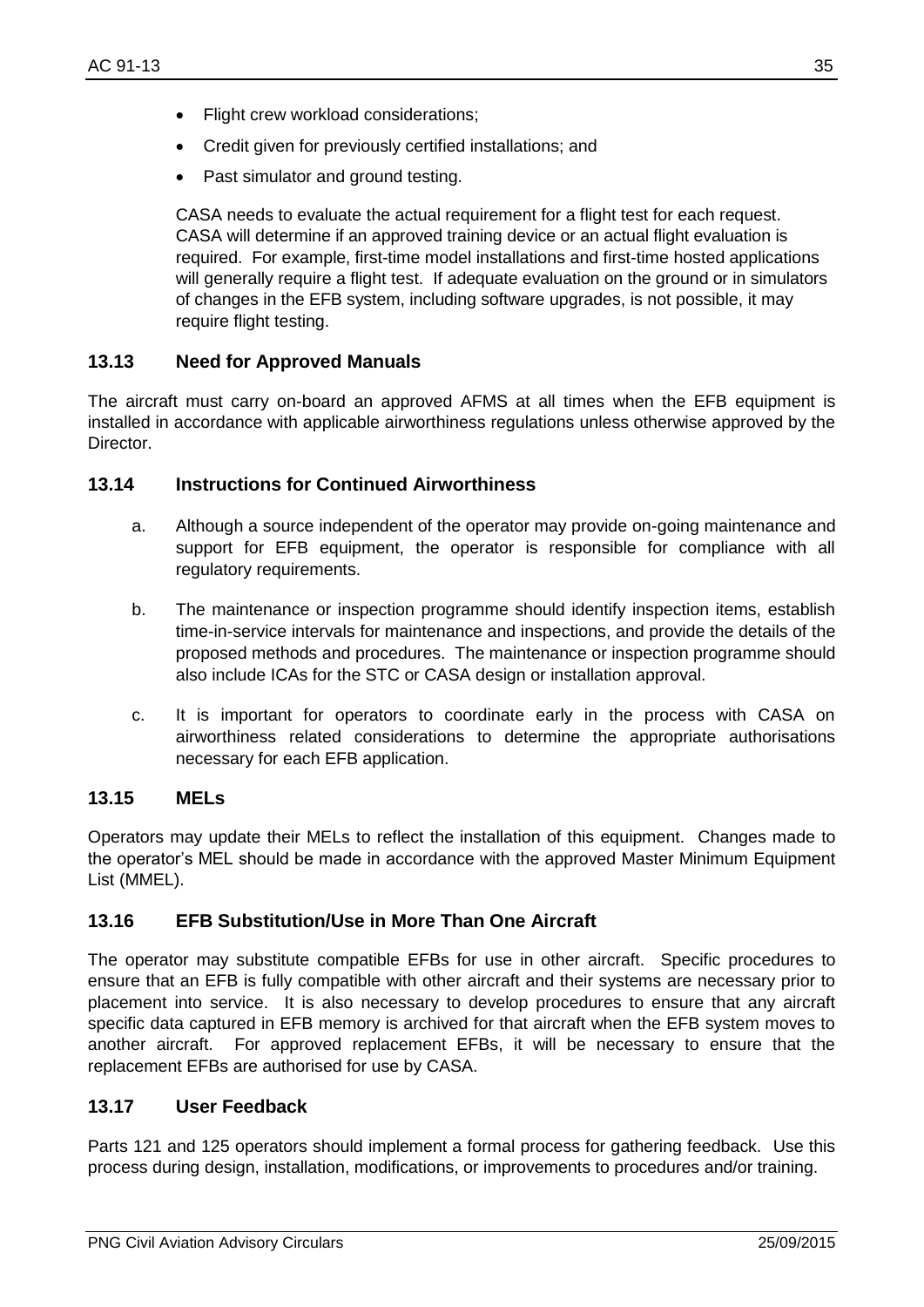- <span id="page-35-0"></span>a. **Certificated Operators**. An operational approval will be issued and the relevant Op Spec will be revised to include EFBs.
- b. **Part 91 (Non-Certificated Operators).** EFBs used in part 91 operations in lieu of paper reference material is authorised provided the EFB meets the criteria set forth in this Advisory Circular for the intended functions. The evaluation and suitability for inflight use of an EFB in lieu of paper reference material is the responsibility of the aircraft operator and the PIC. Any Type A or Type B EFB application, as defined in this Advisory Circular, may be substituted for the paper equivalent. It requires no formal operational approval as long as the guidelines of this Advisory Circular are followed.
	- i. Any Type A or Type B EFB application, as defined in this Advisory Circular, may be substituted for the paper equivalent. When the EFB replaces aeronautical information required by part 91, then a secondary or backup source of aeronautical information necessary for the flight must be available to the pilot in the aircraft. The secondary or backup information may be either traditional paper-based material or displayed electronically by other means.
	- ii. The aircraft operator and/or PIC is responsible to show compliance with all the requirements of paragraph (i). This should be in written form on-board the aircraft. The EFB system on board must be functionally equivalent to the paper reference material which the information is replacing. The pilot verifies that all information used for navigation, aircraft operation, or performance planning is current, up-to-date, and valid.
	- iii. The aircraft operator and/or PIC is responsible to make an assessment of the human/machine interface and aspects governing Crew Resource Management (CRM) in accordance with the human factors considerations of this Advisory Circular. This requires training in EFB procedures and use, preflight checks of the system, the use of each operational function on the EFB, and procedures for cross-checking data entry and computed information. Also included in this training are the conditions (including phases of flight) when EFB use should be terminated.

### <span id="page-35-1"></span>**13.19 Electronic Authorisation**

Final operational approval for use of electronic documents, in lieu of required paper documents, requires:

- a. Operational evaluation, including the validation report, completion.
- b. Reliable EFB system information available for each flight crew member;
- c. Compliance with Operational Suitability Reports, if available;
- d. EFB maintenance and fault reporting procedures are in place;
- e. Non-interference testing as specified within AC 91-5 and this Advisory Circular;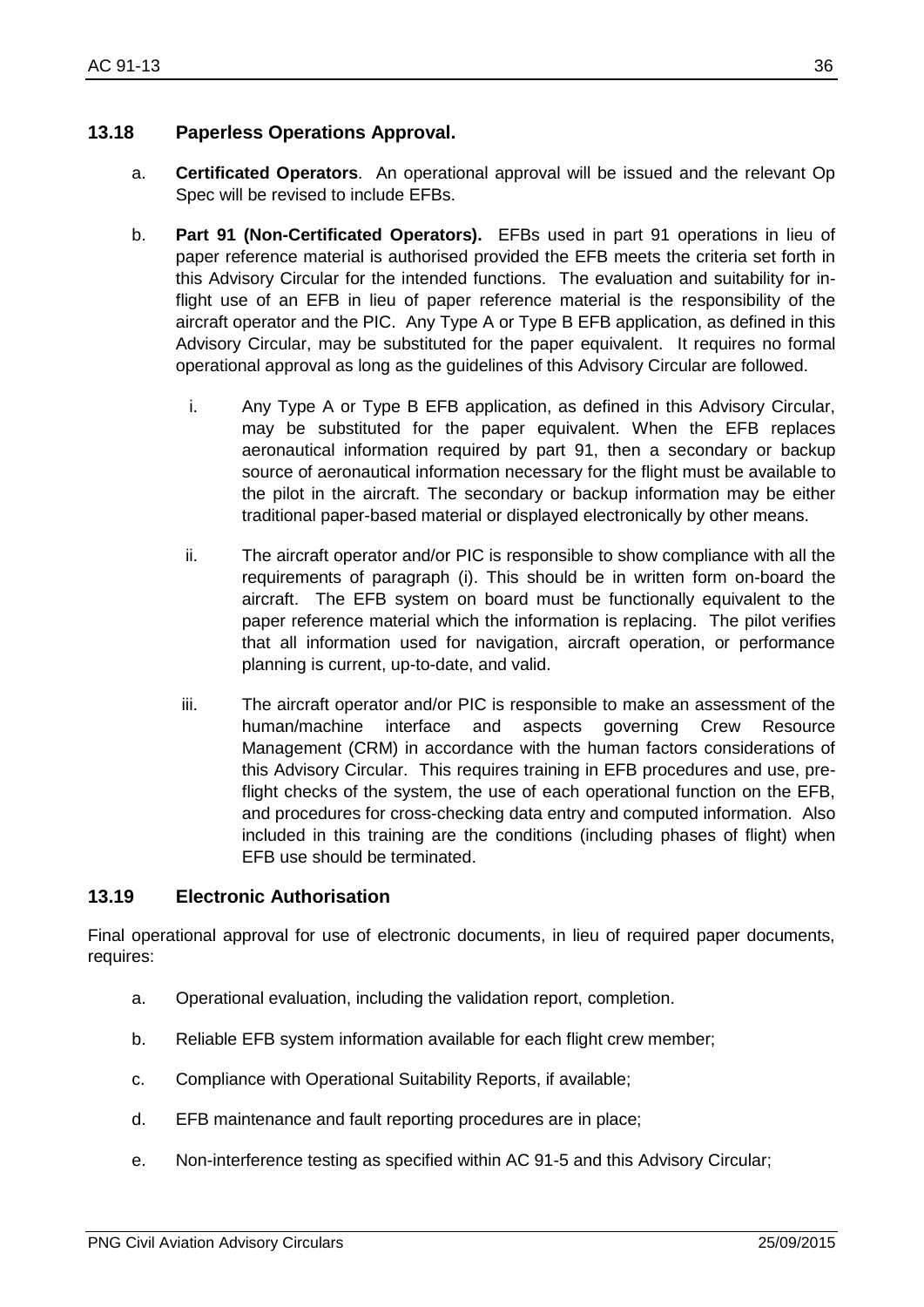- f. When Type B applications, and certain eligible approved applications (e.g. AMMD) software is used, results from rapid decompression testing and related mitigating procedures; and
- g. Operations Specifications authorisation, as appropriate.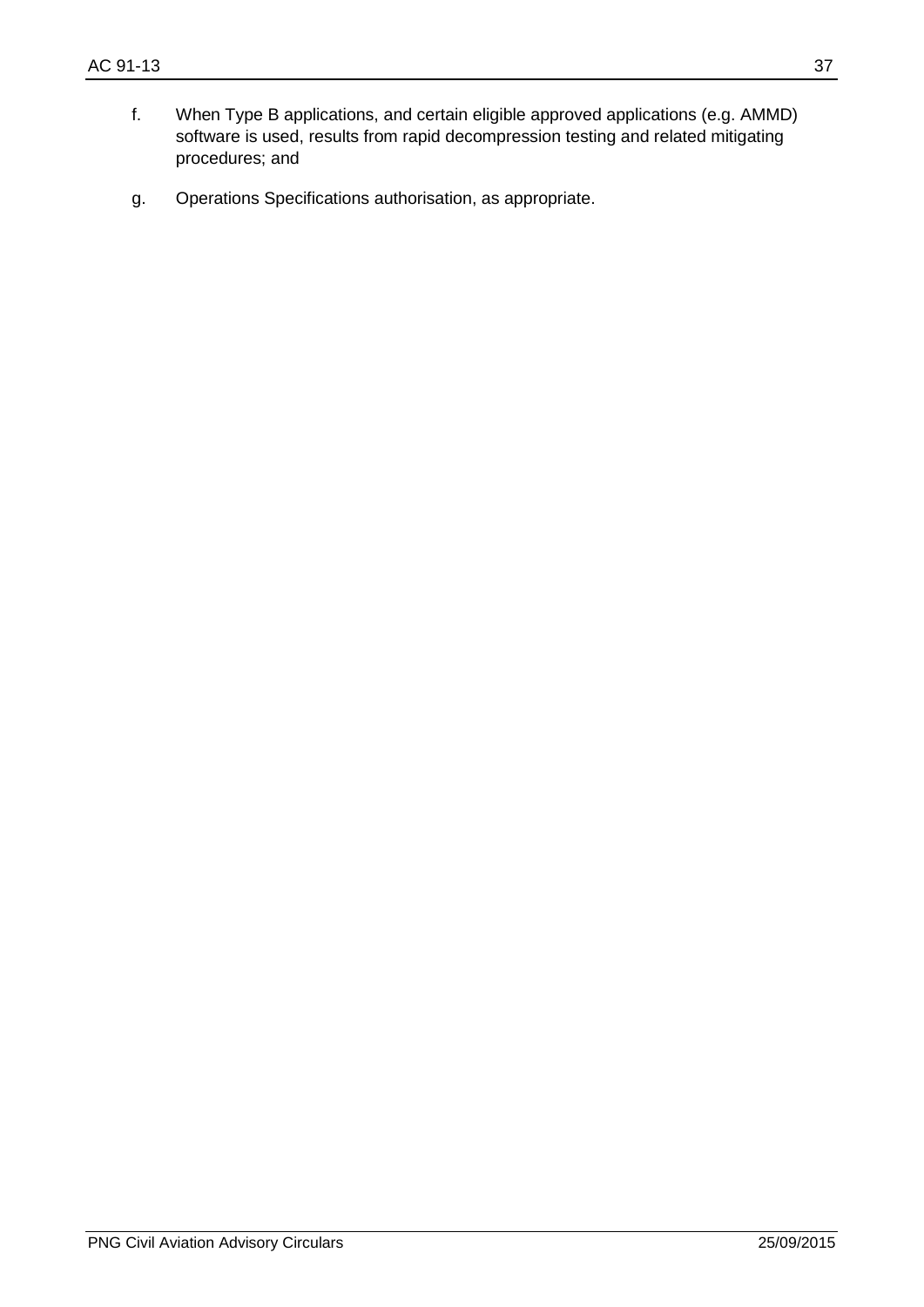# <span id="page-37-0"></span>**APPENDIX 1: EXAMPLES OF TYPE A EFB APPLICATIONS REQUIRING CASA AUTHORISATION**

- Flight Operations Manuals (FOM).
- Company standard operating procedures (SOP).
- Airport diversion policy guidance, including a list of special designated airports and/or approved airports with emergency medical service (EMS) support facilities.
- Operations specifications (Op Specs).
- Cockpit observer briefing cards.
- For smaller aircraft, pilot's operating handbooks (POH), including POH, section IX supplements.
- Aircraft performance data manuals (fixed, non-interactive material).
- Airport performance restrictions manual (such as a reference for takeoff and landing performance calculations).
- Weight and Balance (W&B) manual, if a separate manual (fixed, non-interactive material).
- Other aircraft performance data manuals, including specialized performance data for use in conjunction with advanced wake vortex modelling techniques, land-and-hold-short operations (LAHSO) predictions, etc. (fixed, non-interactive material for planning purposes).
- Maintenance manuals.
- Aircraft maintenance reporting manuals.
- Aircraft flight log and servicing records.
- Autopilot approach and autoland records.
- Flight management system (FMS)/flight management and guidance system problem report forms.
- Aircraft parts manuals.
- Service Bulletins (SB)/published Airworthiness Directives (AD), etc.
- Air Transport Association of America (ATA) 100-format maintenance discrepancy writeup codes.
- Required Very High Frequency Omni-directional Range (VOR) check records.
- Minimum equipment lists (MEL).
- Configuration Deviation Lists (CDL).
- Federal, State, and airport-specific rules and regulations.
- Airport/Facility Directory (A/FD) data (e.g. fuel availability, LAHSO distances for specific runway combinations, etc.).
- Noise abatement procedures for arriving and departing aircraft.
- Published (graphical) pilot Notices to Airmen (NOTAM).
- International Operations Manuals, including regional supplementary information and International Civil Aviation Organization (ICAO) differences.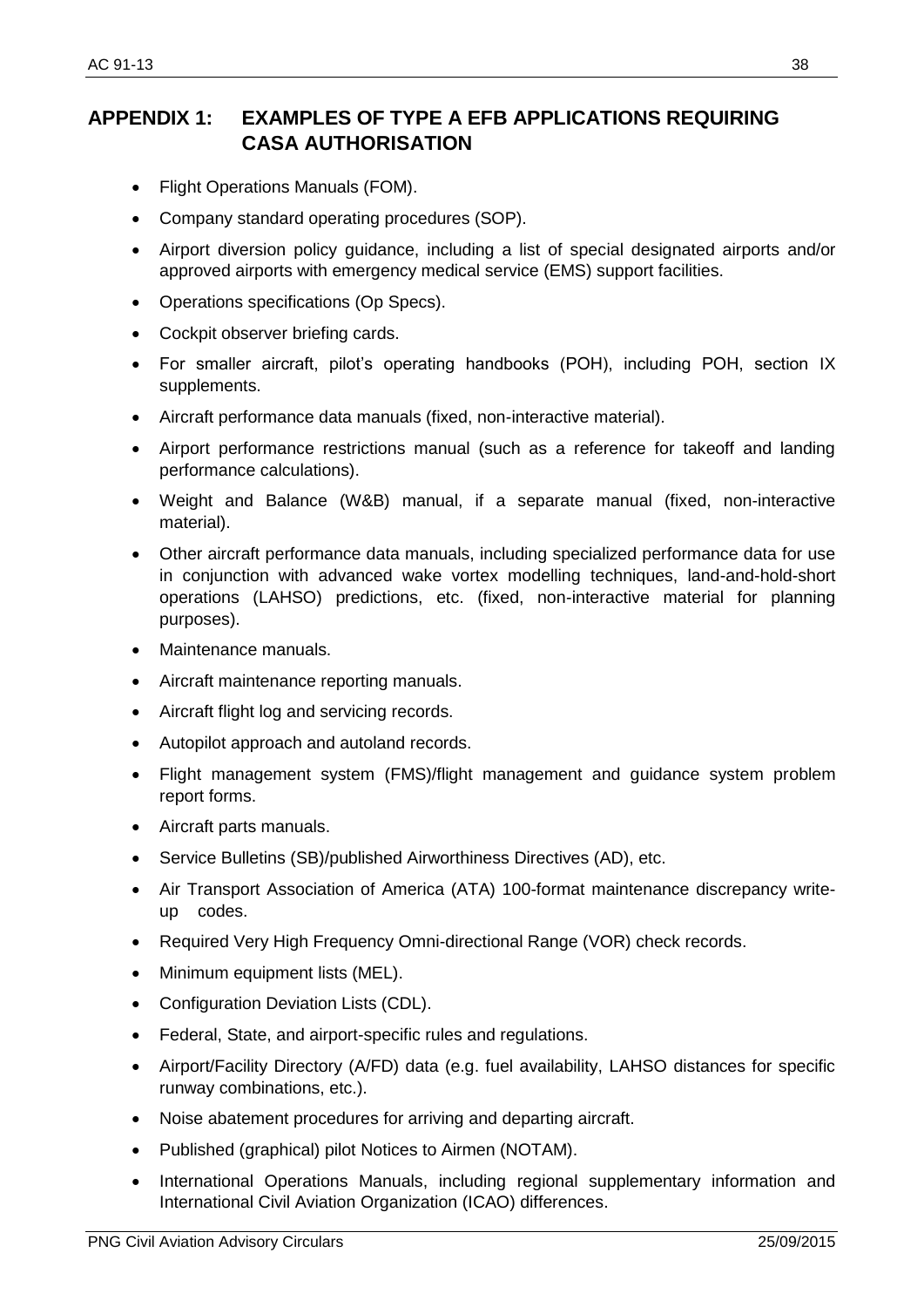- Aeronautical Information Publications (AIP).
- Aeronautical Information Manual (AIM).
- Oceanic navigation progress logs.
- Pilot flight and duty-time logs.
- Flight crew required rest logs.
- Flight crew qualification logs (such as aircraft qualifications, Class II flight crew qualifications, Category (CAT) III) qualifications, high minimums logs, night currency logs, pilot-in-command (PIC) qualifications for special areas, routes, and airports for Part 121 certificate holders and special airports qualifications).
- Captain's report (i.e., captain's incident reporting form).
- Flight crew survey forms (various).
- EMS reference library (for use during medical emergencies).
- Trip scheduling and bid lists.
- Aircraft's captain's logs.
- Aircraft's CAT II/CAT III landing records.
- Antiterrorism profile data.
- Hazardous materials (hazmat)/oxidizer look-up tables.
- ICAO Doc 9481-AN/928, Emergency Response Guidance for Aircraft Incidents Involving Dangerous Goods.
- Customs declarations and bis-security inspection/clearance form.
- Special reporting forms, such as near midair collision (NMAC) reports, bird and wildlife encounters, owner-initiated Service Difficulty Reports (SDR), etc.
- Incidents of interference to aircraft electronic equipment from devices carried aboard aircraft.
- Current fuel prices at various airports.
- Realistic training modules, including "PC at home" training applications, "off-duty" training materials review, and pre-flight "mission" rehearsals.
- Flight examiner and flight instructor records.
- Aircraft operating and information manuals (performance information, W&B, systems, limitations, etc.).
- Airline Policy and Procedures Manuals (PPM).
- Aircraft Maintenance Manuals.
- PNG Civil Aviation Rules.
- Look-up and completion of various reporting forms; e.g. company-specific forms, CASA's CA005 Form, etc.
- Maintenance personnel signoff of discrepancy form. (Maintenance discrepancy logs need to be downloaded into a permanent record at least weekly.)
- Flight crew qualifications recordkeeping, including aircraft qualifications, CAT II/III, high minimums, landing currency, flight and duty time, etc.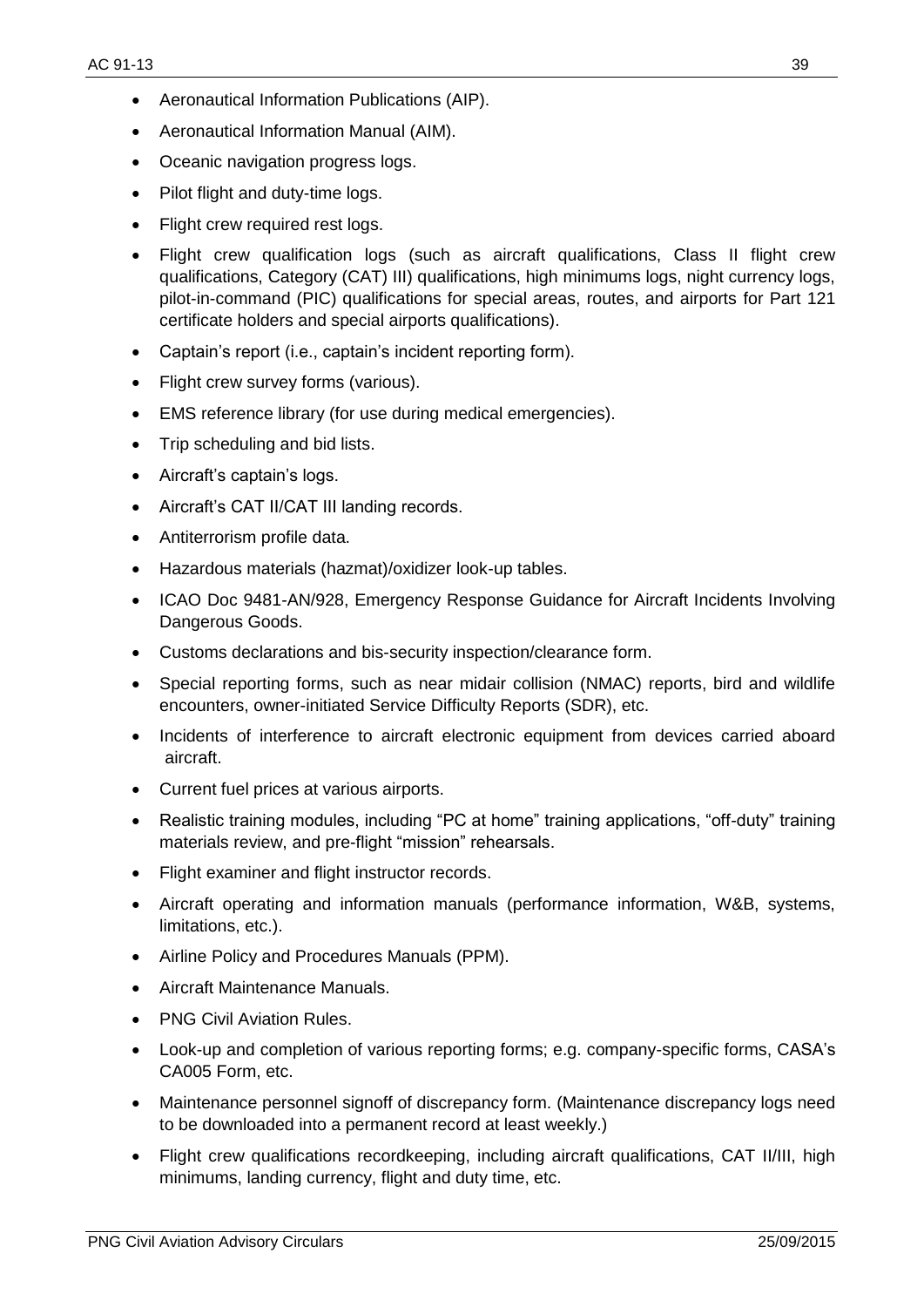- PIC currency requirements.
- Passenger information requests—some are directed to the gate or to the agent meeting the flight (e.g. special meal requests, wheelchair requirements, unaccompanied minors, gate information for connecting flights, flights being held for connecting passengers, etc.).
- Cabin maintenance write-ups. (Maintenance discrepancy logs need to be downloaded into a permanent record at least weekly.)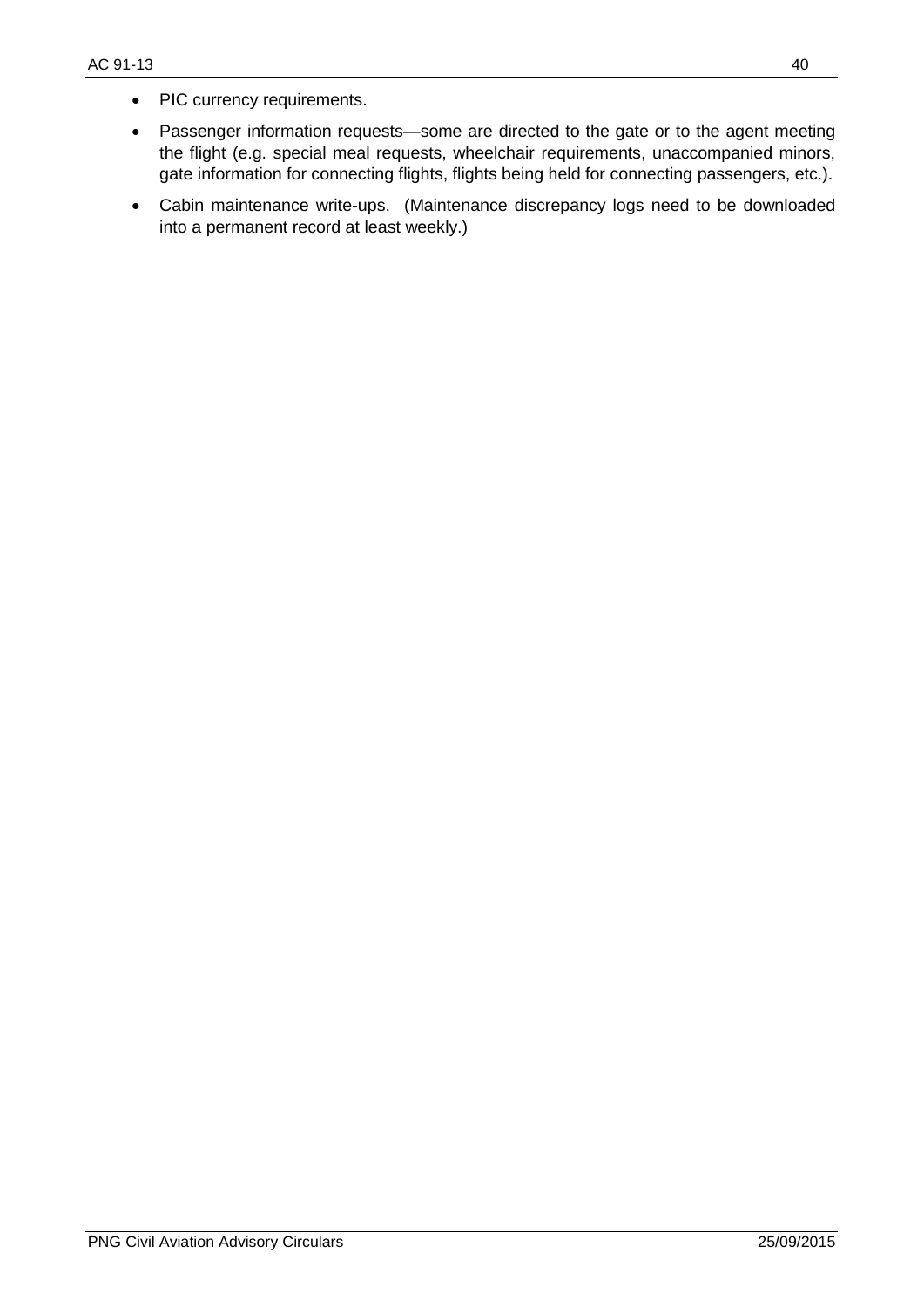# <span id="page-40-0"></span>**APPENDIX 2: EXAMPLES OF TYPE B EFB APPLICATIONS REQUIRING CASA AUTHORISATION**

- Aircraft Flight Manuals (AFM) (or Rotorcraft Flight Manuals (RFM)) and Aircraft Flight Manual Supplement (AFMS).
- Flight Attendant (F/A) manuals.
- FOMs, including emergency procedures.
- Approved electronic signature using public/private key technology (PKI).
- Take-off, en route, approach and landing, missed approach, go-around, etc., performance calculations. Data derived from algorithmic data or performance calculations based on software algorithms.
- Power settings for reduced thrust settings.
- Runway limiting performance calculations.
- Cost index modelling.
- Master flight plan/updating.
- Interactive plotting for Class II navigation.
- Mission rehearsals.
- W&B calculations.
- Maintenance discrepancy signoff logs. (Maintenance discrepancy logs need to be downloaded into a permanent record at least weekly.)
- Cabin maintenance discrepancy reporting forms/location codes. (Maintenance discrepancy logs need to be downloaded into a permanent record at least weekly.)
- Non-interactive electronic approach charts in a pre-composed format from accepted sources.
- Panning, zooming, scrolling, and rotation for approach charts.
- Pre-composed or dynamic interactive electronic aeronautical charts (e.g. en route, area, approach, and airport surface maps) including, but not limited to, centring and page turning but without display of aircraft/own-ship position.
- Electronic checklists, including normal, abnormal, and emergency. EFB electronic checklists cannot be interactive with other aircraft systems.
- Applications that make use of the Internet and/or other Aircraft Operational Communications (AOC) or company maintenance-specific data links to collect, process, and then disseminate data for uses such as spare parts and budget management, spares/inventory control, unscheduled maintenance scheduling, etc. (Maintenance discrepancy logs need to be downloaded into a permanent record at least weekly.)
- Weather and aeronautical data.
- Cabin-mounted video and aircraft exterior surveillance camera displays.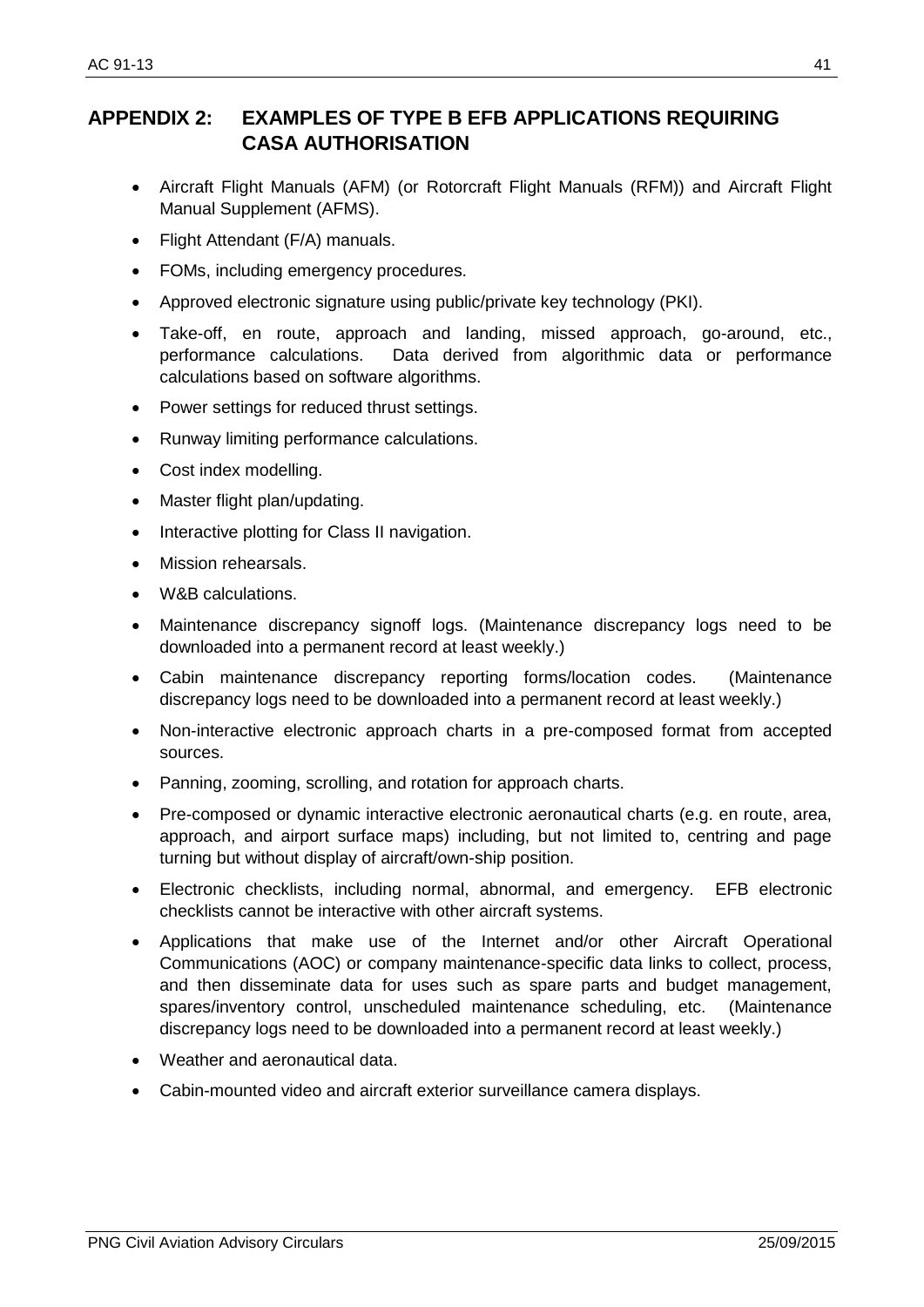# <span id="page-41-0"></span>**APPENDIX 3: APPLE IPAD AND OTHER SUITABLE TABLET COMPUTING DEVICES AS ELECTRONIC FLIGHT BAGS (EFB)**

#### **Purpose:**

This Appendix provides information about the use of the iPad and other suitable tablet computing devices as EFBs. In addition, it provides information about EFB use and CASA process that may be helpful to operators seeking authorisation to use an EFB.

#### **Background:**

Recently, the Federal Aviation Administration (FAA) authorised a certificated operator to use an iPad as a Class 1 EFB. In this particular case, the operator is using the iPad with the *Jeppesen Mobile TC App* to display approach plates, terminal procedures, and airport diagrams. This operator worked closely with their certificate holding district office, Jeppesen, and Apple during the application and evaluation process.

#### **Applicable Guidance:**

*FAA Order 8900.1, Flight Standards Information Management System, volume 4, chapter 15, section 1, Electronic Flight Bag Operational Authorisation Process, and volume 3, chapter 18, section 3, OPSPEC/MSPEC/LOA A061, USE OF ELECTRONIC FLIGHT BAG.*

FAA Advisory Circular (AC) 120-76B, *Guidelines for the Certification, Airworthiness, and Operational Approval of Electronic Flight Bag Computing Devices.* Note: This AC is currently being revised.

FAA AC 91-78, *Use of Class 1 or Class 2 Electronic Flight Bag (EFB)*, has information for those conducting operations under Title 14 of the Code of Federal Regulations (14 CFR) part 91.

#### **Hardware:**

The iPad is commercial-off-the-shelf (COTS) electronic hardware that is not approved or certified by CASA. However, it can be authorised for use by a flight examiner if it meets the EFB criteria discussed in this advisory circular. For air operator certificate holders, and operational approval via Op Spec must be issued to authorise the use of EFBs. For part 91 operators, CASA authorisation for use is not required. However, installation and airworthiness requirements specified in this Advisory Circular are still applicable.

#### **Software:**

The *Jeppesen Mobile TC App* displays approach plates, terminal procedures, and airport diagrams and is defined as a Type B software application per this Advisory Circular. The display of en route chart aeronautical information was not part of this particular evaluation or operational approval. To be used in phases of flight, an EFB displaying Type B software must be secured and viewable. A kneeboard is one way to accomplish this.

**NOTE: Class 1 EFBs with Type B software must not display the aircraft's position, also referred to as "own-ship position," in accordance with current policy (see 8, paragraph 2 and Appendix 2). The** *Jeppesen Mobile TC App* **inhibits own-ship position.**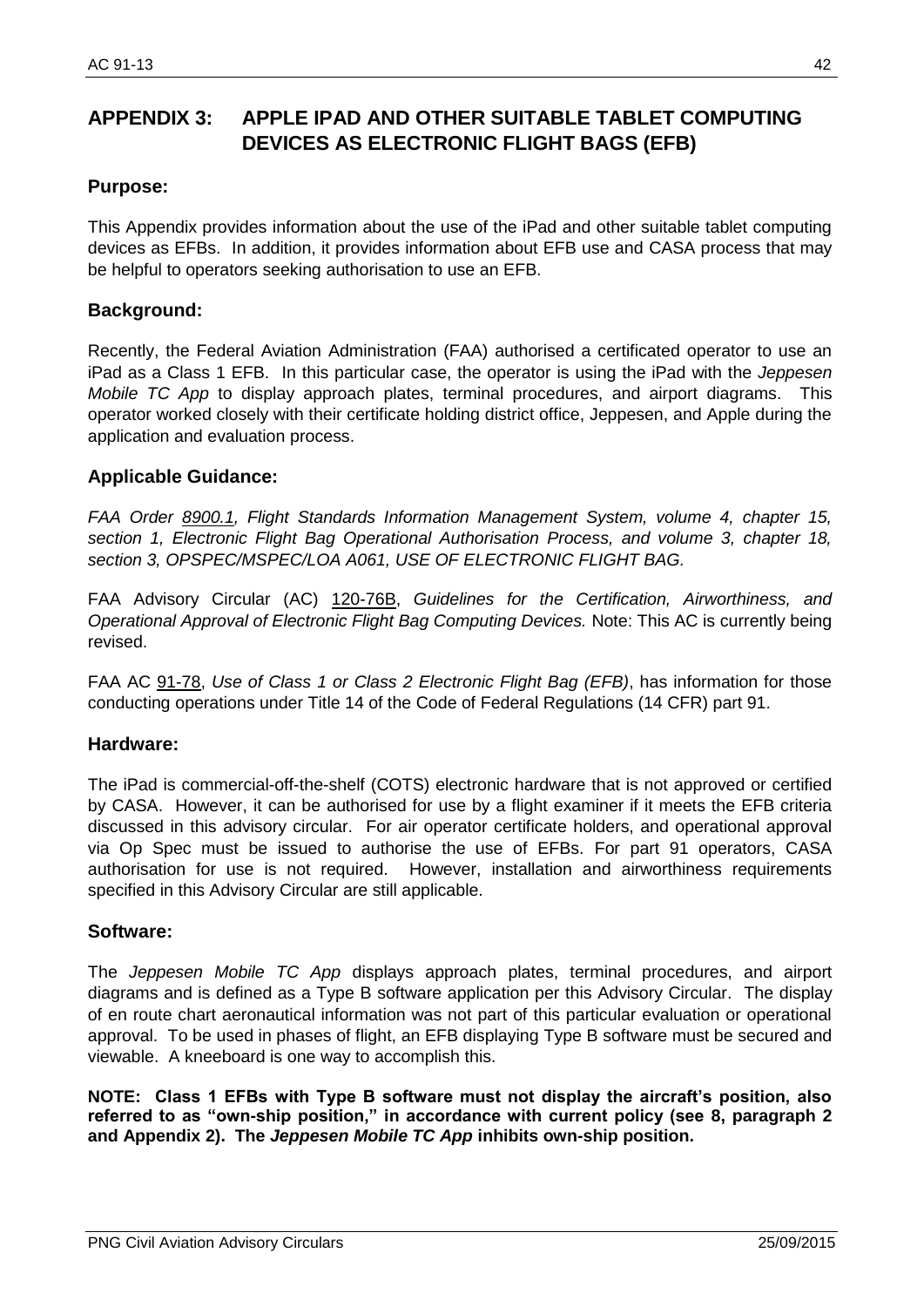#### **Operator Authorisation:**

The authorisation process that CASA uses for certificate holders and programme managers is contained in this Advisory Circular. Although the iPad is a relatively new computing device, when using it as an EFB it is treated the same as any other COTS device, subject to the operational approval and limitations applicable to portable Class 1 or 2 EFBs Operations Specifications. Text can be added to document an evaluation period. At the end of a successful evaluation period, the operator is authorised to use the iPad as an EFB to replace certain required paper products.

Operators that desire to use the iPad or any other suitable tablet computing device as a substitute for paper products, including aeronautical information such as approach plates, terminal procedures, and airport diagrams, must show compliance with the guidance in this Advisory Circular. Each authorisation process is considered unique, because of differences in each operator's aircraft types, training programmes, operational procedures, intended function of the EFB, etc.

For part 91 operators, the use of an EFB in lieu of paper is the decision of the aircraft operator and/or the pilot in command. AC 91-78 and this Advisory Circular contain guidance on replacing paper products, including aeronautical charts, with an EFB. Operators transitioning to a paperless cockpit should undergo an evaluation period during which the operator should carry paper backups of the material on the EFB. During this period, the operator should validate that the EFB is as available and reliable as the paper-based system being replaced. All part 91 operators should also document compliance with CAR Part 91.7, *Portable electronic devices*.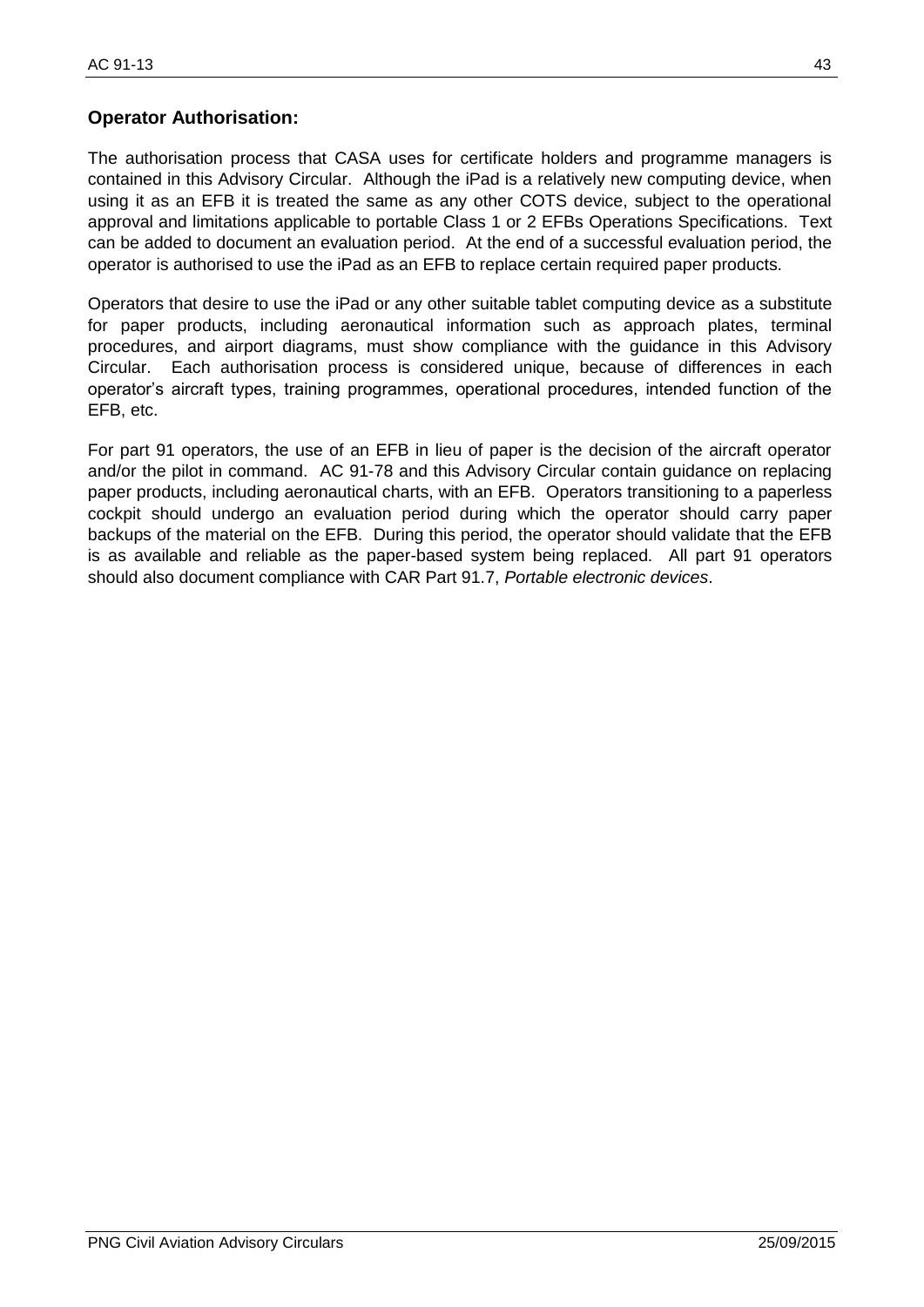# <span id="page-43-0"></span>**APPENDIX 4: AOC Holder's Self Evaluation Checklist for the Introduction of EFB**

<span id="page-43-1"></span>

| <b>Hardware</b>                                                                      |           |        |
|--------------------------------------------------------------------------------------|-----------|--------|
| Do the physical characteristics of the proposed device make it suitable for          |           | $\Box$ |
| use as an EFB?                                                                       | No        | $\Box$ |
|                                                                                      | N/A       | $\Box$ |
| Will the display be readable in all the ambient lighting conditions, both day        | Yes       | $\Box$ |
| and night, Encountered on the flight deck?                                           | No        | $\Box$ |
|                                                                                      | N/A       | $\Box$ |
| What testing has been conducted to confirm EMI/EMC compatibility?                    | Yes       | $\Box$ |
| Details:                                                                             | No        | П      |
|                                                                                      | N/A       | $\Box$ |
| Is the format of the EFB suitable for the intended application (e.g. is it a         | Yes       | $\Box$ |
| map reader only, performance calculator only etc)?                                   | No        | $\Box$ |
|                                                                                      | N/A       | $\Box$ |
| Has the EFB been tested to confirm operation in the anticipated                      | Yes       | $\Box$ |
| environmental conditions (e.g. temperature range, low humidity, altitude,<br>$etc$ ? | <b>No</b> | □      |
| Details:                                                                             | N/A       | $\Box$ |
| Does charging cause the EFB to heat above ambient temperature?                       | Yes       | $\Box$ |
| Details:                                                                             | <b>No</b> | $\Box$ |
|                                                                                      | N/A       | $\Box$ |
| During operations in warm climates, can the operating temperature of the             | Yes       | $\Box$ |
| EFB, whilst charging, rise above OEM specifications/recommendations?                 |           | $\Box$ |
|                                                                                      | N/A       | $\Box$ |
| Has the internal battery of the EFB sufficient capacity to function for the          | Yes       | $\Box$ |
| maximum duration of operations anticipated?                                          | No        | $\Box$ |
| Details:                                                                             | N/A       | $\Box$ |
| What procedure has been developed to establish the level of battery                  | Yes       | $\Box$ |
| capacity degradation during the life of the EFB?                                     | No        | □      |
| Details:                                                                             | N/A       | $\Box$ |
| Does the EFB require any external connectivity to function, <i>i.e.</i> is it self-  | Yes       | $\Box$ |
| contained?                                                                           | No        | $\Box$ |
| Details:                                                                             | N/A       | $\Box$ |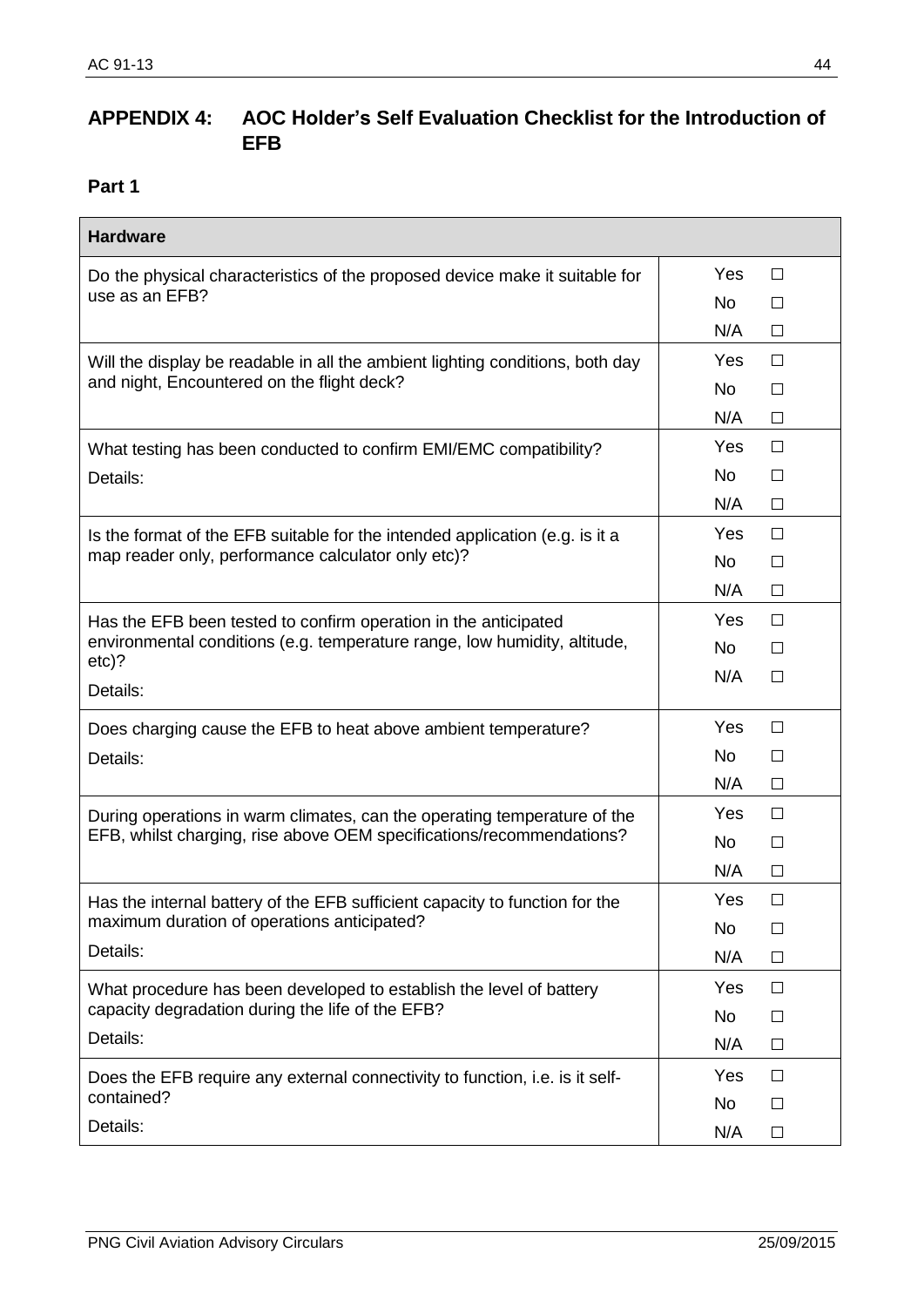#### <span id="page-44-0"></span>*NOTE:**This part may be required to be completed multiple times to account for the different applications being considered.*

| <b>Software</b>                                                                                                                                                           |            |        |
|---------------------------------------------------------------------------------------------------------------------------------------------------------------------------|------------|--------|
| Does the software application/s installed on the EFB enable it to replace                                                                                                 |            | П      |
| documents and Charts required to be carried on board the aircraft?                                                                                                        | No.        | П      |
|                                                                                                                                                                           | N/A        | П      |
| Does the software application/s proposed require regulatory approval prior                                                                                                | <b>Yes</b> | $\Box$ |
| to operational use?                                                                                                                                                       | No.        | П      |
| Details:                                                                                                                                                                  | N/A        | $\Box$ |
| Has the software application been evaluated to confirm that the                                                                                                           | Yes        | $\Box$ |
| information being provided to the pilot is a true and accurate<br>representation of the documents or charts being replaced?                                               |            | $\Box$ |
| Details:                                                                                                                                                                  | N/A        | П      |
| Has the software application been evaluated to confirm that the                                                                                                           |            | П      |
| computational solution/s being provided to the pilot is a true and accurate<br>solution (E.g. weight and balance, performance etc)?                                       | <b>No</b>  | П      |
| Details:                                                                                                                                                                  |            | П      |
| Are there other software applications intended to support any additional                                                                                                  | Yes        | П      |
| requirements of the operator or the NAA, e.g. tech log, flight folder, taxi<br>camera, etc?                                                                               |            | П      |
| Details:                                                                                                                                                                  | N/A        | П      |
| Does the software application/s have adequate security measures to<br>prevent unauthorised database modifications and prevention of<br>contamination by external viruses? |            | П      |
|                                                                                                                                                                           |            | П      |
| Details:                                                                                                                                                                  | N/A        | П      |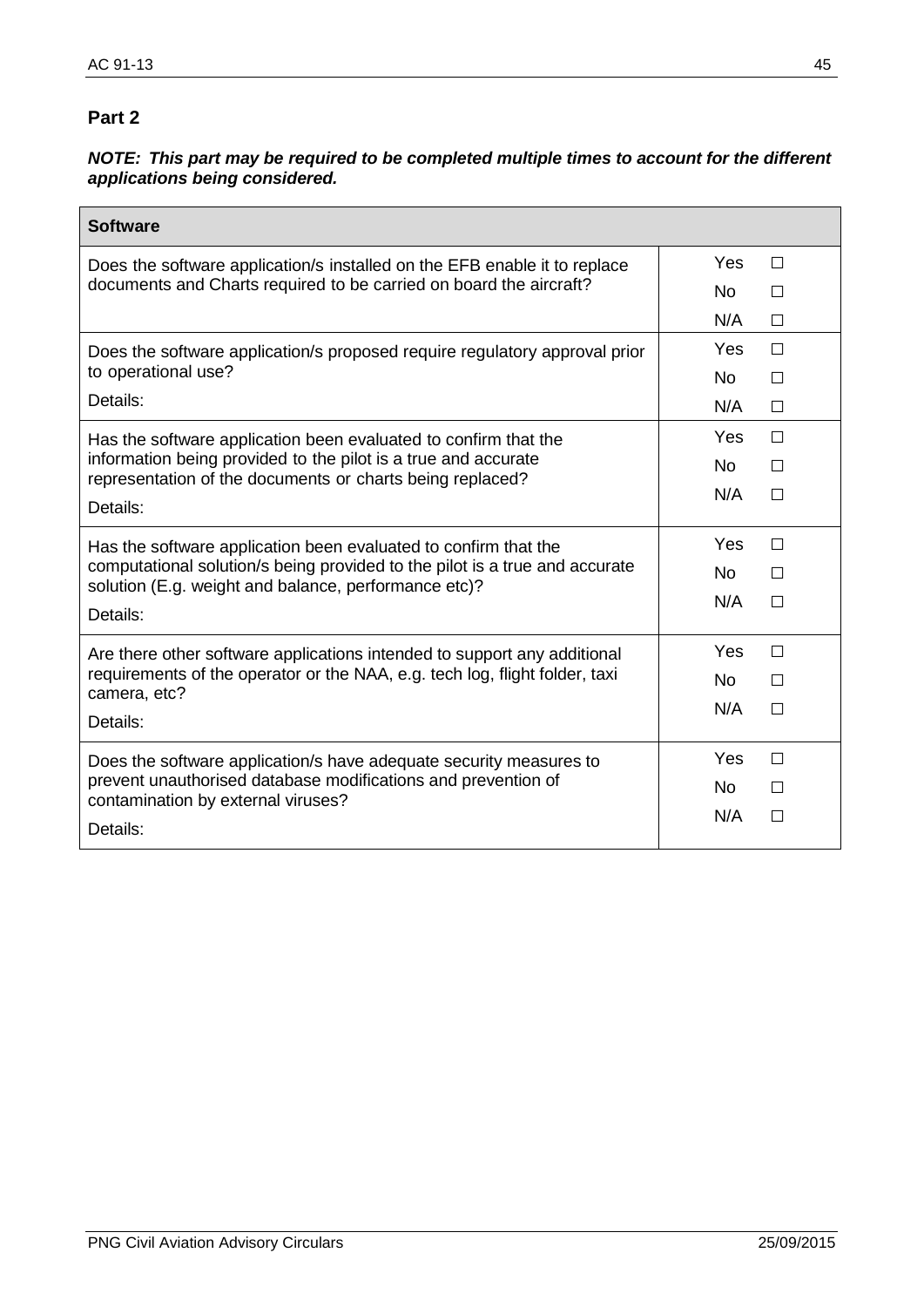<span id="page-45-0"></span>

| <b>Installation</b>                                                                                                               |                     |
|-----------------------------------------------------------------------------------------------------------------------------------|---------------------|
| <b>Mounting</b>                                                                                                                   |                     |
| If EFB is hand held, can it be easily stowed securely?                                                                            | Yes<br>$\Box$       |
|                                                                                                                                   | <b>No</b><br>П      |
|                                                                                                                                   | N/A<br>$\Box$       |
| When stowed, is the EFB readily accessible in flight?                                                                             | Yes<br>$\Box$       |
|                                                                                                                                   | No<br>$\Box$        |
|                                                                                                                                   | N/A<br>$\Box$       |
| Is the mounting device compliant with the applicable crashworthiness                                                              | Yes<br>П            |
| requirements?                                                                                                                     | <b>No</b><br>$\Box$ |
|                                                                                                                                   | N/A<br>П            |
| Has the installation of the mounting device been approved in accordance                                                           | Yes<br>$\Box$       |
| with the appropriate airworthiness regulations?                                                                                   | <b>No</b><br>П      |
|                                                                                                                                   | N/A<br>П            |
| If the mounting device for the EFB is moveable, can it be easily be locked                                                        | Yes<br>$\Box$       |
| in place?                                                                                                                         | <b>No</b><br>$\Box$ |
|                                                                                                                                   | N/A<br>$\Box$       |
| Has provision been provided to secure or lock the mounting device in a                                                            | Yes<br>П            |
| position out of the way of flight crew operations?                                                                                | <b>No</b><br>П      |
| NOTE: When stowed, the device and its securing mechanism should<br>not intrude into the flight deck space to the extent that they | N/A<br>П            |
| cause either visual or physical obstruction of flight<br>controls/displays and/or egress routes.                                  |                     |
| Is there any evidence that there is mechanical interference issues with the                                                       | Yes<br>⊔            |
| mounting device, either on the side panel (side stick controller) or on the                                                       | No<br>$\Box$        |
| control yoke in terms of full and free movement under all operating<br>conditions and non-interference with buckles e.t.c.?       | N/A<br>$\Box$       |
| If EFB mounting is on the control yoke, have flight control system                                                                | Yes<br>$\Box$       |
| dynamics been affected?                                                                                                           | No<br>$\Box$        |
|                                                                                                                                   | N/A<br>$\Box$       |
| For fixed mounts, has it been confirmed that the location of the mounted                                                          | <b>Yes</b><br>П     |
| EFB does not obstruct visual or physical access to aircraft displays or<br>controls or external vision?                           | No<br>□             |
|                                                                                                                                   | N/A<br>$\Box$       |
| For fixed mounts, has it been confirmed that the mounted EFB location                                                             | Yes<br>□            |
| does not impede crew ingress, egress and emergency egress path?                                                                   | No<br>$\Box$        |
|                                                                                                                                   | N/A<br>$\Box$       |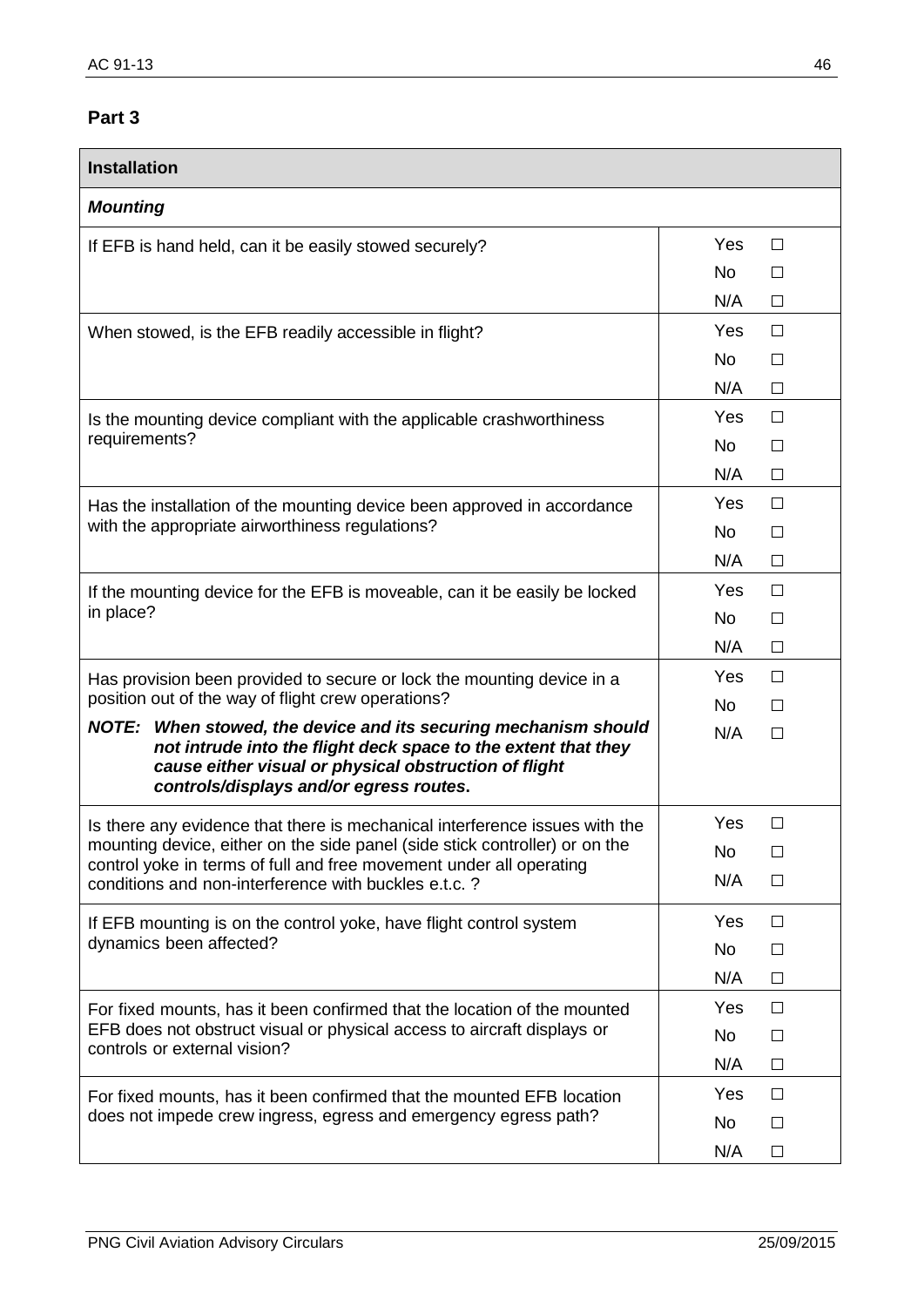| Does the mounted EFB allow easy access to the EFB controls & EFB                  | Yes       | $\Box$ |
|-----------------------------------------------------------------------------------|-----------|--------|
| display?                                                                          | <b>No</b> | $\Box$ |
|                                                                                   | N/A       | $\Box$ |
| <b>Power Connection</b>                                                           |           |        |
| Does a dedicated power outlet for powering/charging the EFB need to be<br>fitted? | Yes       | $\Box$ |
| Details:                                                                          | <b>No</b> | $\Box$ |
|                                                                                   | N/A       | $\Box$ |
| Is there a means other than a circuit breaker to turn off the power outlet?       | Yes       | $\Box$ |
|                                                                                   | <b>No</b> | П      |
|                                                                                   | N/A       | $\Box$ |
| <b>Installation</b>                                                               |           |        |
| If the EFB has an alternate backup power source, does the backup source           | Yes       | $\Box$ |
| have an equivalent level of safety to the primary power source?                   | <b>No</b> | П      |
| Details:                                                                          | N/A       | $\Box$ |
| Have guidance/procedures been provided for battery failure or                     | Yes       | $\Box$ |
| malfunction?                                                                      | <b>No</b> | П      |
| Details:                                                                          | N/A       | $\Box$ |
| <b>Cabling</b>                                                                    |           |        |
| Does the EFB cabling present a hazard?                                            | Yes       | $\Box$ |
|                                                                                   | <b>No</b> | П      |
|                                                                                   | N/A       | $\Box$ |
| Is there a means to secure any cabling?                                           | Yes       | П      |
|                                                                                   | No        | $\Box$ |
|                                                                                   | N/A       | $\Box$ |
| <b>Stowage</b>                                                                    |           |        |
| Is stowage readily accessible in flight?                                          | Yes       | $\Box$ |
|                                                                                   | No        | $\Box$ |
|                                                                                   | N/A       | $\Box$ |
| Does the stowage cause any hazard during aircraft operations?                     | Yes       | $\Box$ |
|                                                                                   | No        | $\Box$ |
|                                                                                   | N/A       | $\Box$ |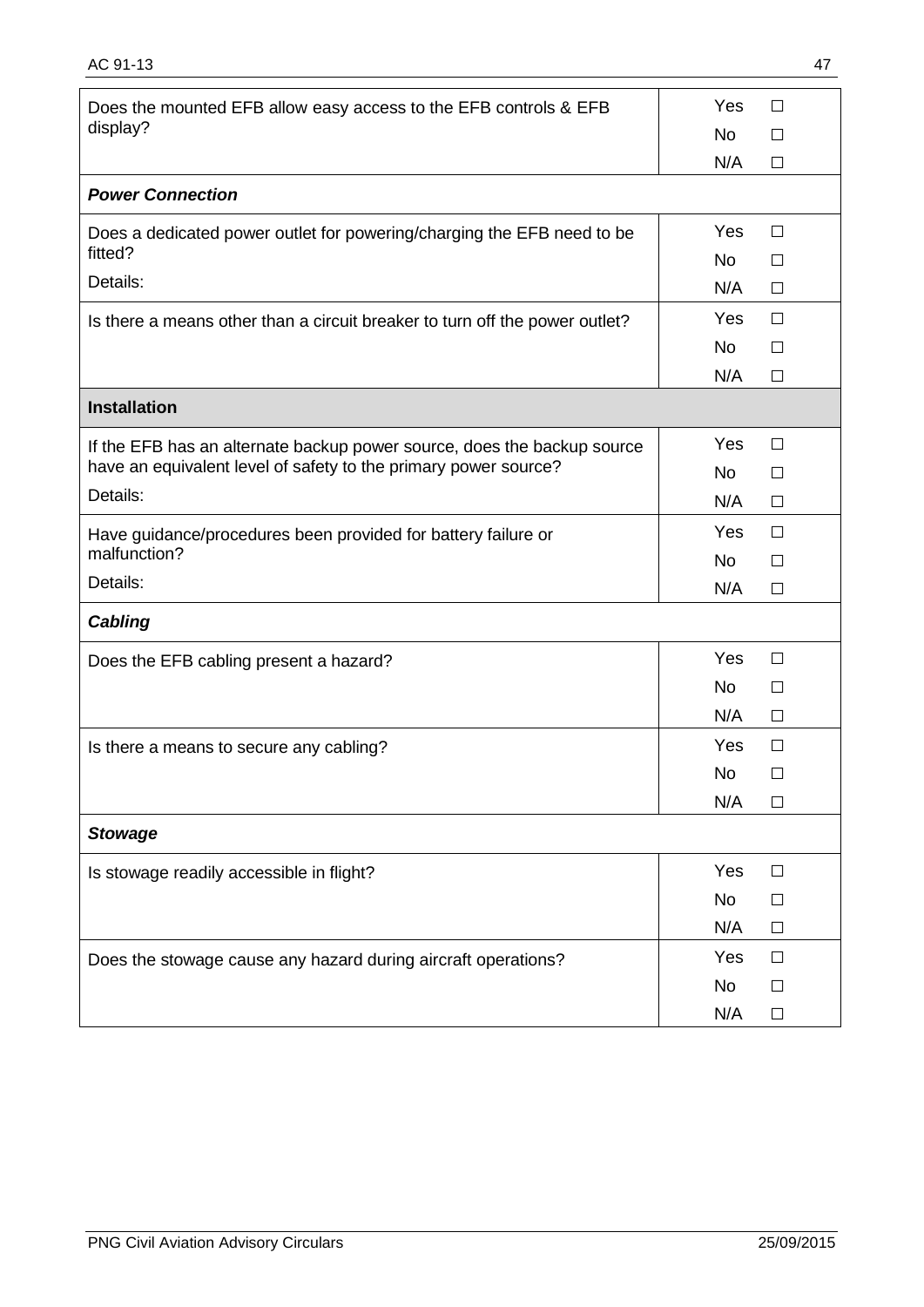<span id="page-47-0"></span>

| <b>Usability</b>                                                                        |           |        |
|-----------------------------------------------------------------------------------------|-----------|--------|
| <b>Operation</b>                                                                        |           |        |
| Is the EFB mount easily adjustable by flight crew to compensate for glare               | Yes       | $\Box$ |
| and reflections?                                                                        | <b>No</b> | $\Box$ |
|                                                                                         | N/A       | $\Box$ |
| Can the brightness or contrast of the EFB display be easily adjusted by the             | Yes       | $\Box$ |
| flight crew for various lighting conditions?                                            | No        | $\Box$ |
|                                                                                         | N/A       | $\Box$ |
| Is the hand held EFB easily stowed in an approved receptacle during                     | Yes       | $\Box$ |
| flight?                                                                                 | No        | $\Box$ |
|                                                                                         | N/A       | $\Box$ |
| Is there an easy means for the flight crew to turn offt he EFB in the event             | Yes       | $\Box$ |
| of a failure?                                                                           | No        | $\Box$ |
|                                                                                         | N/A       | $\Box$ |
| Does the location of the EFB interfere with any normal or emergency<br>procedures?      | Yes       | $\Box$ |
|                                                                                         | <b>No</b> | $\Box$ |
|                                                                                         | N/A       | $\Box$ |
| Does the protective screen (if fitted) interfere with the viewing of the EFB            | Yes       | $\Box$ |
| or the ability to manipulate the cursor?                                                | No        | $\Box$ |
|                                                                                         |           | $\Box$ |
| <b>Configuration</b>                                                                    |           |        |
| Is there an easy way to recover the configuration of the EFB back to the                | Yes       | $\Box$ |
| default settings, as controlled by the EFB administrator, in the event of a<br>failure? | No        | П      |
|                                                                                         | N/A       | $\Box$ |
| Can the flight crew easily determine the validity and currency of the                   | Yes       | □      |
| software installed on the EFB?                                                          | No        | $\Box$ |
|                                                                                         | N/A       | □      |
| When hosting a variety of applications on the EFB is the flight crew able to            | Yes       | $\Box$ |
| make a clear distinction between flight and non-flight related activities?              | No        | $\Box$ |
|                                                                                         | N/A       | $\Box$ |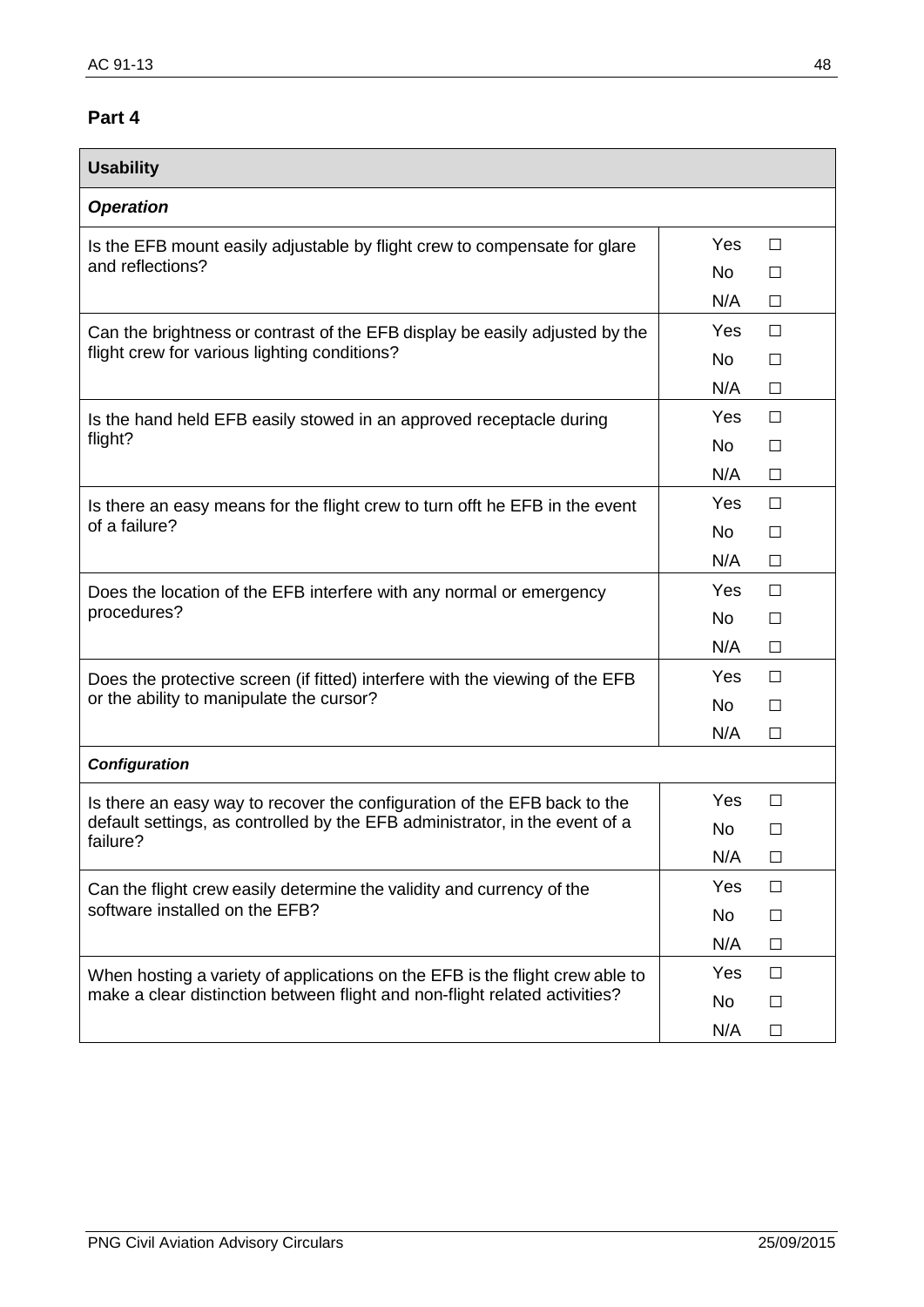<span id="page-48-0"></span>

| Administration                                                             |                           |
|----------------------------------------------------------------------------|---------------------------|
| Is the procedure in the event of a total EFB failure available outside the | Yes<br>$\Box$             |
| EFB, e.g. as a paper checklist?"                                           | <b>No</b><br>$\Box$       |
|                                                                            | N/A<br>$\Box$             |
| Have the EFB redundancy requirements been incorporated into the Ops        | Yes<br>$\Box$             |
| Manual?                                                                    | <b>No</b><br>$\Box$       |
|                                                                            | N/A<br>$\Box$             |
| <b>Training</b>                                                            |                           |
| Are flight crew members and ground staff training programs fully           | Yes<br>$\Box$             |
| documented?                                                                | <b>No</b><br>П            |
|                                                                            | N/A<br>$\Box$             |
| Is the training methodology matched to the participant's level of          | Yes<br>$\Box$             |
| experience and knowledge?                                                  | <b>No</b><br>$\Box$       |
|                                                                            | N/A<br>$\Box$             |
| Has the operator assigned adequate resources (time/personnel/facilities)   | Yes<br>П                  |
| for training in operation of EFB?                                          | <b>No</b><br>$\Box$       |
|                                                                            | N/A<br>$\Box$             |
| Is there access to actual or simulated EFB equipment for interactive       | Yes<br>$\Box$             |
| training?                                                                  | <b>No</b><br>$\Box$       |
|                                                                            | N/A<br>$\Box$             |
| Does the training material match the EFB equipment status and published    | Yes<br>$\Box$             |
| procedures?                                                                | <b>No</b><br>$\Box$       |
|                                                                            | N/A<br>П                  |
| Does the training program include human factors/CRM in relation to EFB     | Yes<br>$\Box$             |
| use?                                                                       | <b>No</b><br>$\mathsf{L}$ |
|                                                                            | N/A<br>$\Box$             |
| Does the training program incorporate training system changes and          | Yes<br>$\Box$             |
| upgrades in relation to EFB operation?                                     | No<br>$\Box$              |
|                                                                            | N/A<br>$\Box$             |
| Does the training material match the EFB equipment status and published    | Yes<br>$\Box$             |
| procedures?                                                                | No<br>$\Box$              |
| Comment:                                                                   | N/A<br>$\Box$             |
| <b>Hardware Management Procedures</b>                                      |                           |
| Are there controlled, documented procedures for the control of hardware    | Yes<br>$\Box$             |
| and component stocks?                                                      | No<br>$\Box$              |
|                                                                            | N/A<br>$\Box$             |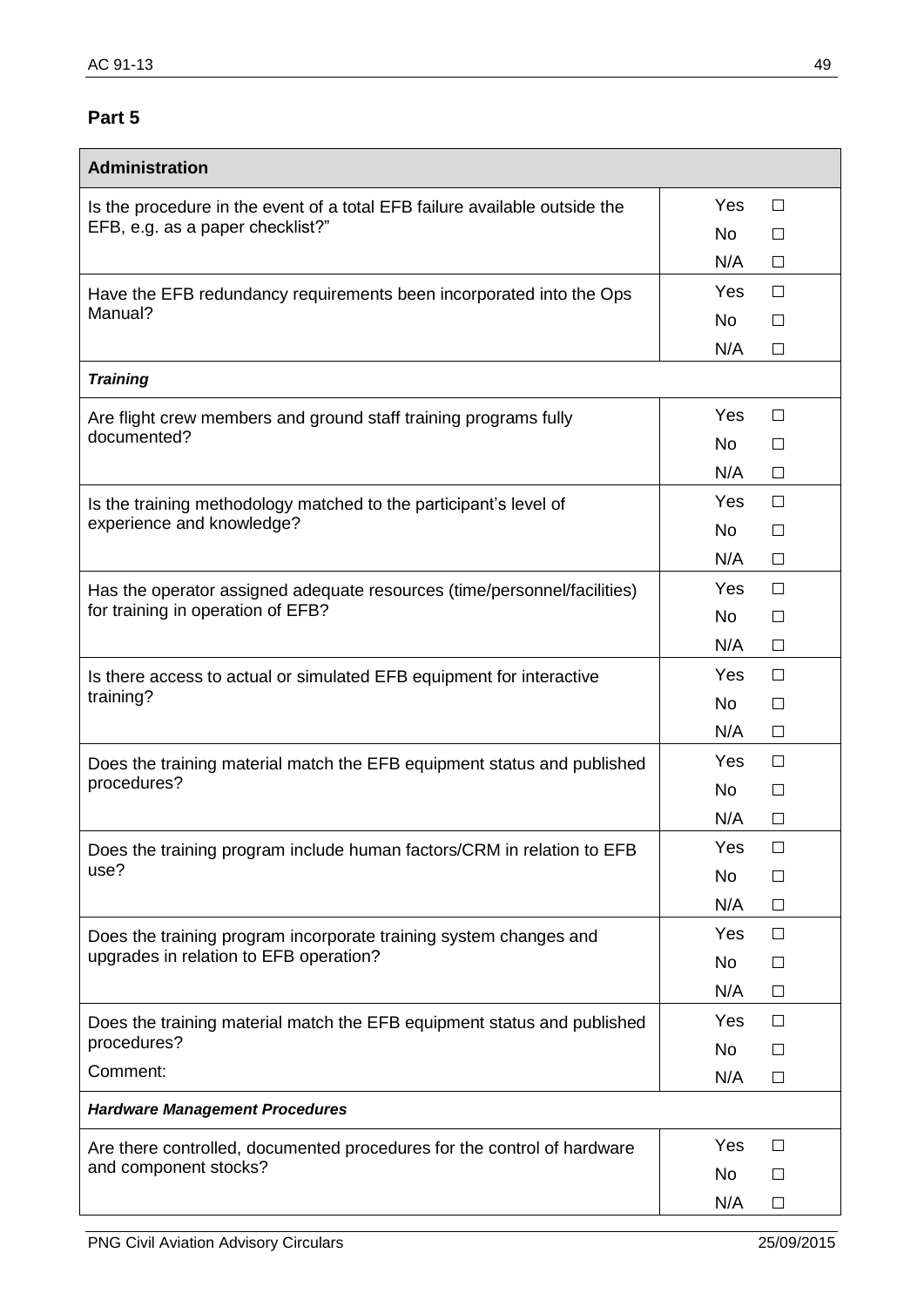| Do the procedures include repair, replacement and maintenance of EFB       | Yes<br>П             |
|----------------------------------------------------------------------------|----------------------|
| equipment and peripherals?                                                 | <b>No</b><br>П       |
|                                                                            | N/A<br>$\Box$        |
| Do the procedures include validation following repair?                     | <b>Yes</b><br>$\Box$ |
|                                                                            | <b>No</b><br>П       |
|                                                                            | N/A<br>П             |
| <b>Software Management Procedures</b>                                      |                      |
| Are there documented procedures for the configuration control of installed | Yes<br>$\Box$        |
| software?                                                                  | No.<br>П             |
|                                                                            | N/A<br>П             |
| <b>Administration</b>                                                      |                      |
| Is the procedure in the event of a total EFB failure available outside the | Yes<br>$\Box$        |
| EFB, e.g. as a paper checklist?"                                           | No.<br>П             |
|                                                                            | N/A<br>$\Box$        |
| Have the EFB redundancy requirements been incorporated into the Ops        | Yes<br>П             |
| Manual?                                                                    | <b>No</b><br>П       |
|                                                                            | N/A<br>П             |
| <b>Training</b>                                                            |                      |
| Are flight crew members and ground staff training programs fully           | Yes<br>$\Box$        |
| documented?                                                                | <b>No</b><br>$\Box$  |
|                                                                            | N/A<br>$\Box$        |
| Is the training methodology matched to the participant's level of          | Yes<br>П             |
| experience and knowledge?                                                  | <b>No</b><br>П       |
|                                                                            | N/A<br>$\Box$        |
| Has the operator assigned adequate resources (time/personnel/facilities)   | Yes<br>$\Box$        |
| for training in operation of EFB?                                          | No<br>$\Box$         |
|                                                                            | N/A<br>$\Box$        |
| Is there access to actual or simulated EFB equipment for interactive       | Yes<br>$\Box$        |
| training?                                                                  | <b>No</b><br>$\Box$  |
|                                                                            | N/A<br>$\Box$        |
| Does the training material match the EFB equipment status and published    | Yes<br>$\Box$        |
| procedures?                                                                | <b>No</b><br>$\Box$  |
|                                                                            | N/A<br>$\Box$        |
| Does the training program include human factors/CRM in relation to EFB     | Yes<br>$\Box$        |
| use?                                                                       | No<br>$\Box$         |
|                                                                            | N/A<br>$\Box$        |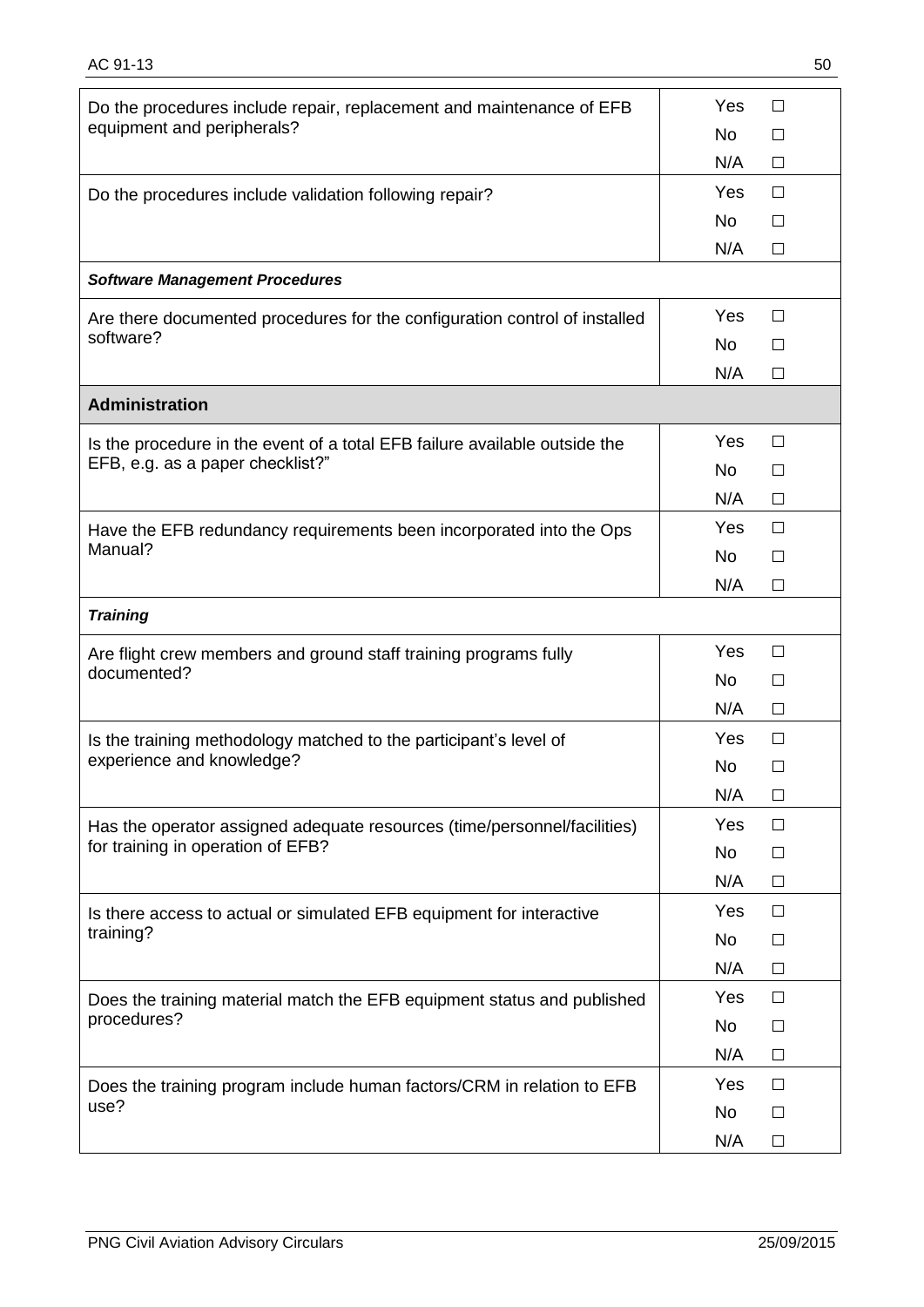| Does the training program incorporate training system changes and          | Yes<br>$\Box$             |
|----------------------------------------------------------------------------|---------------------------|
| upgrades in relation to EFB operation?                                     | No.<br>$\mathsf{L}$       |
|                                                                            | N/A<br>$\Box$             |
| Does the training material match the EFB equipment status and published    | Yes<br>$\Box$             |
| procedures?<br>Comment:                                                    | <b>No</b><br>$\mathsf{L}$ |
|                                                                            | N/A<br>П                  |
| <b>Hardware Management Procedures</b>                                      |                           |
| Are there controlled, documented procedures for the control of hardware    | Yes<br>$\Box$             |
| and component                                                              | No.<br>$\Box$             |
| stocks?                                                                    | N/A<br>П                  |
| Do the procedures include repair, replacement and maintenance of EFB       | <b>Yes</b><br>П           |
| equipment and peripherals?                                                 | <b>No</b><br>П            |
|                                                                            | N/A<br>$\Box$             |
| Do the procedures include validation following repair?                     | Yes<br>П                  |
|                                                                            | <b>No</b><br>□            |
|                                                                            | N/A<br>П                  |
| <b>Software Management Procedures</b>                                      |                           |
| Are there documented procedures for the configuration control of installed | Yes<br>$\Box$             |
| software?                                                                  | No.<br>$\Box$             |
|                                                                            | N/A<br>П                  |
| <b>Administration</b>                                                      |                           |
| Are the access rights for personnel to install or modify software          | Yes<br>П                  |
| components clearly defined?                                                | No<br>П                   |
|                                                                            | N/A<br>$\Box$             |
| Are there adequate controls to prevent user corruption of operating        | Yes<br>$\Box$             |
| systems and software?                                                      | <b>No</b><br>$\Box$       |
|                                                                            | N/A<br>$\Box$             |
| Are there adequate security measures to prevent system degradation,        | Yes<br>$\Box$             |
| viruses and unauthorised access?                                           | <b>No</b><br>$\Box$       |
|                                                                            | N/A<br>$\Box$             |
| Are procedures defined to track database expiration and install chart      | Yes<br>$\Box$             |
| database updates?                                                          | <b>No</b><br>□            |
|                                                                            | N/A<br>$\Box$             |
| Are there documented procedures for the control and management of          | Yes<br>$\Box$             |
| data?                                                                      | <b>No</b><br>$\Box$       |
| Details:                                                                   | N/A<br>$\Box$             |